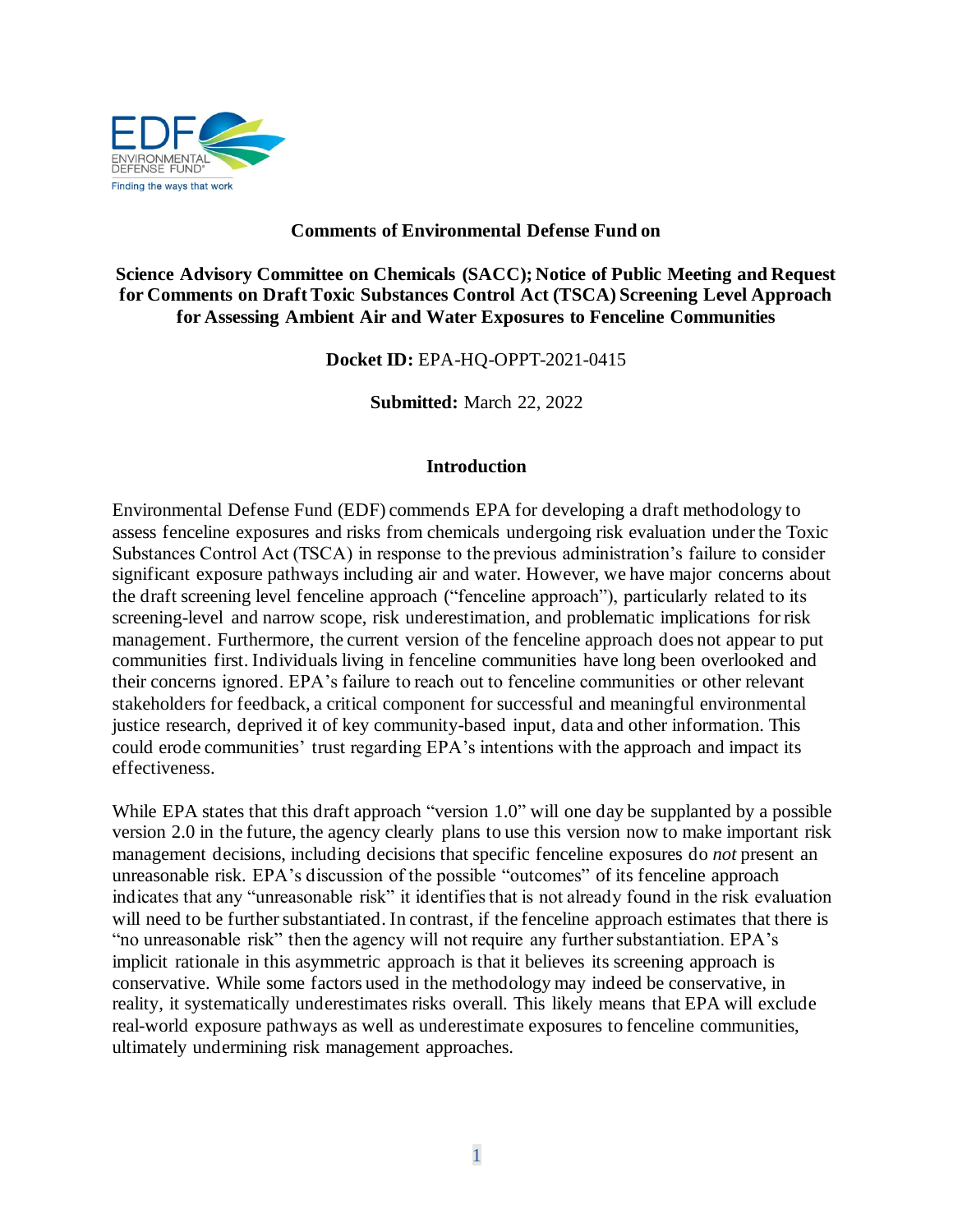Our comments detail the numerous ways in which EPA's approach systematically underestimates risk. We highlight three major examples. These and others are discussed at greater length in the body of our comments.

- **EPA excluded important environmental pathways of exposure**, including from land disposal/deposit, groundwater, plume deposits/vapor intrusion, consumption of contaminated fish and other aquatic organisms ("fish"), spills, leaks and accidental releases, as well as legacy exposures and background exposures from non-TSCA uses.
- **EPA did not aggregate multiple exposure sources or settings within a given condition of use**, such as combined exposures from multiple facilities, multiple pathways (e.g., air and water), and combined exposures from being a member of more than one relevant population (e.g., both a resident of a fenceline community and a worker who is also exposed to the chemical on the job).
- **EPA did not aggregate exposure and risk across conditions of use.** Real-world scenarios in which fenceline community residents may be subject to combined risks from two or more conditions of use are not considered. For example, EPA's approach fails to account for the aggregate chemical exposure and risk faced by a person who lives both near an industrial facility *and* next door to a dry cleaner emitting a given chemical (e.g., 1-bromopropane).

Further, the fenceline approach does not rely on sufficiently robust data. For example, the use only of annual TRI release data will obfuscate release peaks, such as accidental releases, and facility start up and shut down events. Where possible, EPA should integrate real-world fenceline air, water, and soil monitoring data to reflect the reality of individuals' exposures. Of note, EPA has authority under TSCA Sections 4 and 8 to require or call in such data from chemical companies. We recommend that in future applications of the methodology, EPA acquire such monitoring data, and do so sufficiently early in the process so that it can be fully incorporated.

The many ways in which the fenceline approach excludes or underestimates exposure demonstrate that the best available science, required by TSCA Section 26(h), is not being used to estimate risks to fenceline communities. This is particularly glaring given that individuals in fenceline communities generally have higher than average exposures and are a "potentially exposed or susceptible subpopulation," a group identified in TSCA for specific consideration.

EPA has sufficient time to revise the approach *before* applying it to at least six of the first 10 chemicals assessed under TSCA, given its current proposal to take the time to further substantiate any unreasonable risk determinations with additional analyses. At a minimum, EPA should include in this version 1.0 all appropriate pathways of exposure, aggregate exposures, and incorporate more robust data sources to reflect how individuals living in a fenceline community are actually exposed to these chemicals.

Moving forward, we also encourage EPA to implement a cumulative risk assessment framework within the context of the fenceline approach. EPA's traditional, single-chemical approach – which ignores how other chemical exposures may impact the risk posed by the specific chemical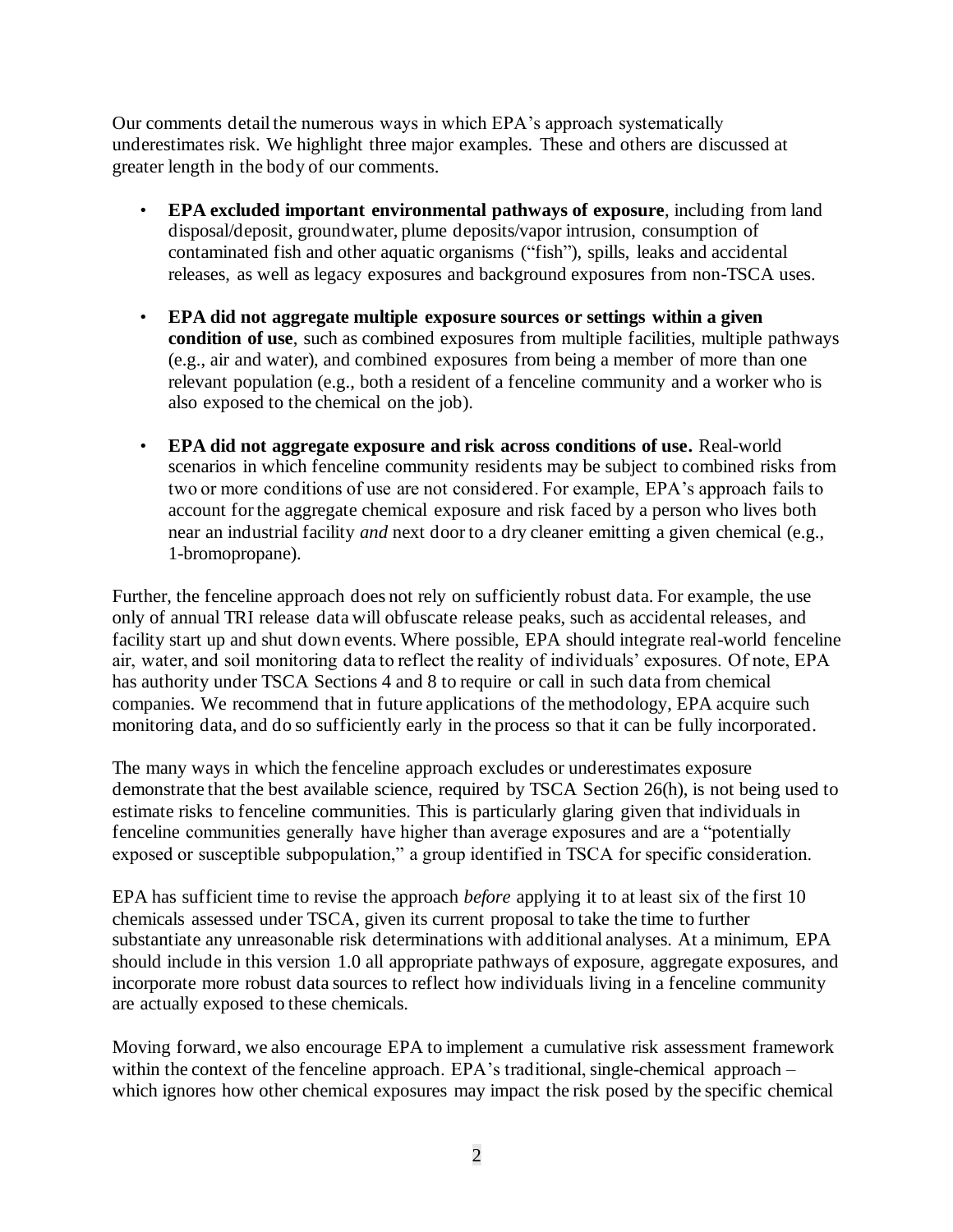in question – underestimates actual risk to public health. This is particularly the case for fenceline communities, who are often exposed to multiple chemicals simultaneously and disproportionally bear the health burden.

## **Table of Contents**

|    | Introduction                                                                               |  |  |  |  |  |
|----|--------------------------------------------------------------------------------------------|--|--|--|--|--|
| 1. |                                                                                            |  |  |  |  |  |
| 2. | EPA's screening level approach is an inappropriate mechanism to estimate risks to          |  |  |  |  |  |
|    | fenceline communities who are potentially exposed or susceptible subpopulations $-$ a      |  |  |  |  |  |
|    |                                                                                            |  |  |  |  |  |
| 3. | EPA's fenceline approach is not conservative, but rather systematically                    |  |  |  |  |  |
|    | underestimates health risks to fenceline communities $-$ a potentially exposed or          |  |  |  |  |  |
|    |                                                                                            |  |  |  |  |  |
|    | A. EPA excluded exposure pathways relevant to fenceline communities9                       |  |  |  |  |  |
|    | $a_{\cdot}$                                                                                |  |  |  |  |  |
|    | b. EPA excluded exposures from historical or legacy contamination from TSCA                |  |  |  |  |  |
|    |                                                                                            |  |  |  |  |  |
|    | EPA excluded background exposures from unspecified sources and non-TSCA<br>$\mathcal{C}$ . |  |  |  |  |  |
|    |                                                                                            |  |  |  |  |  |
|    | B. EPA's fenceline approach fails to include important ambient water pathways and          |  |  |  |  |  |
|    |                                                                                            |  |  |  |  |  |
|    | a. EPA's ambient water assessment fails to include important ambient water                 |  |  |  |  |  |
|    |                                                                                            |  |  |  |  |  |
|    | b. EPA's fenceline approach fails to include the vapor-to-dermal route of                  |  |  |  |  |  |
|    |                                                                                            |  |  |  |  |  |
|    | C. EPA considered conditions of use and individual routes of exposure in isolation. 15     |  |  |  |  |  |
|    | EPA did not aggregate multiple exposure sources or settings within a given<br>а.           |  |  |  |  |  |
|    |                                                                                            |  |  |  |  |  |
|    | b. EPA did not aggregate exposure and risk across conditions of use17                      |  |  |  |  |  |
| 4. | EPA should improve the underlying data and models used to assess risk to fenceline         |  |  |  |  |  |
|    |                                                                                            |  |  |  |  |  |
|    |                                                                                            |  |  |  |  |  |
|    | A. EPA should proactively use its information authorities to fill fenceline exposure       |  |  |  |  |  |
|    | B. There are major shortcomings in EPA's estimates of releases, including its              |  |  |  |  |  |
|    |                                                                                            |  |  |  |  |  |
|    |                                                                                            |  |  |  |  |  |
|    | C. EPA's air pathway pre-screen analysis fails to capture exposures and risks within       |  |  |  |  |  |
|    |                                                                                            |  |  |  |  |  |
|    | D. EPA's air model assumptions are not conservative and do not incorporate life-           |  |  |  |  |  |
|    |                                                                                            |  |  |  |  |  |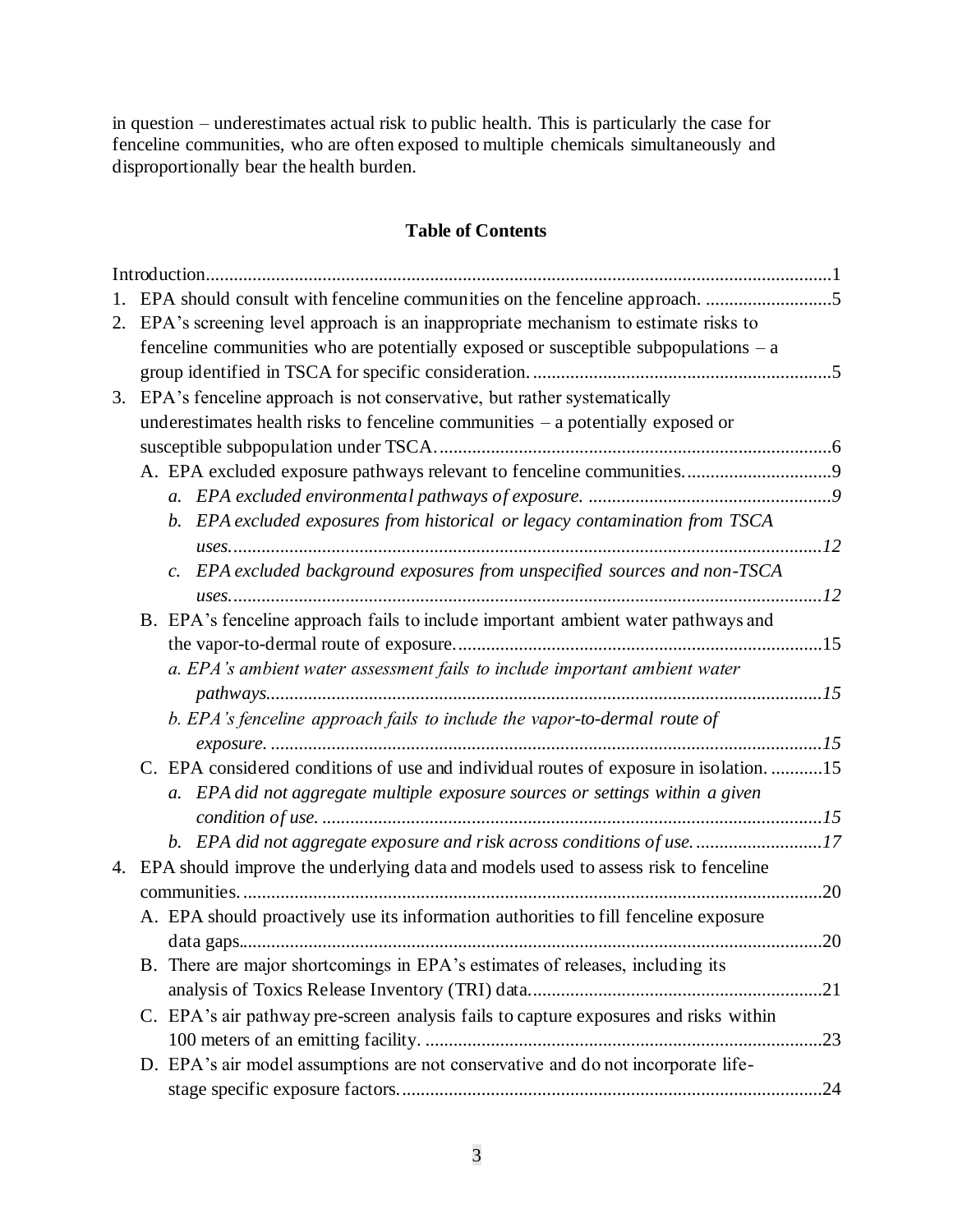|    | E. EPA excluded Occupational Exposures Scenarios (OES) based on faulty land-use         |     |
|----|-----------------------------------------------------------------------------------------|-----|
|    |                                                                                         | .26 |
|    | a. EPA failed to address the reasonably foreseen circumstance that there may be         |     |
|    |                                                                                         | .26 |
|    | b. EPA inappropriately dismissed risk based on company addresses as the basis           |     |
|    |                                                                                         |     |
|    | F. EPA did not consider increases in production and use as reasonably foreseen uses. 27 |     |
| 5. | EPA should not apply a different benchmark for workers from the rest of the             |     |
|    |                                                                                         | .27 |
| 6. | EPA should modify its approach to deriving toxicity values and characterizing risk to   |     |
|    |                                                                                         | .28 |
|    | A. EPA should employ a database uncertainty factor where data is found to be            |     |
|    |                                                                                         |     |
|    | B. EPA's use of the traditional default intra-species variability equal to 10 for non-  |     |
|    | cancer effects may underestimate potential risk to susceptible subpopulations like      |     |
|    |                                                                                         | .29 |
|    | C. EPA should use chemical-specific or default distributions rather than point          |     |
|    |                                                                                         |     |
| 7. | EPA's hypothetical outcomes of the fenceline approach are tilted toward making          |     |
|    |                                                                                         |     |
|    | A. EPA indicates an intention to use the fenceline screening asymmetrically, in favor   |     |
|    |                                                                                         |     |
|    | B. EPA's hypothetical scenarios take a use-by-use approach to risk determination        |     |
|    |                                                                                         |     |
|    | C. EPA's hypothetical scenarios includes an inappropriate application of TSCA           |     |
|    |                                                                                         | .34 |
|    | 8. EPA's fenceline approach highlights the need for a paradigm shift toward cumulative  |     |
|    |                                                                                         |     |
|    | A. Fenceline communities are disproportionately impacted by co-exposures to             |     |
|    |                                                                                         |     |
|    | B. Fenceline communities are disproportionately impacted by non-chemical                |     |
|    |                                                                                         |     |
|    | C. Available frameworks for cumulative risk assessments and environmental justice. 38   |     |
|    | 9. EPA should use the correct terminology in referring to N-methylpyrrolidone. 40       |     |
|    |                                                                                         |     |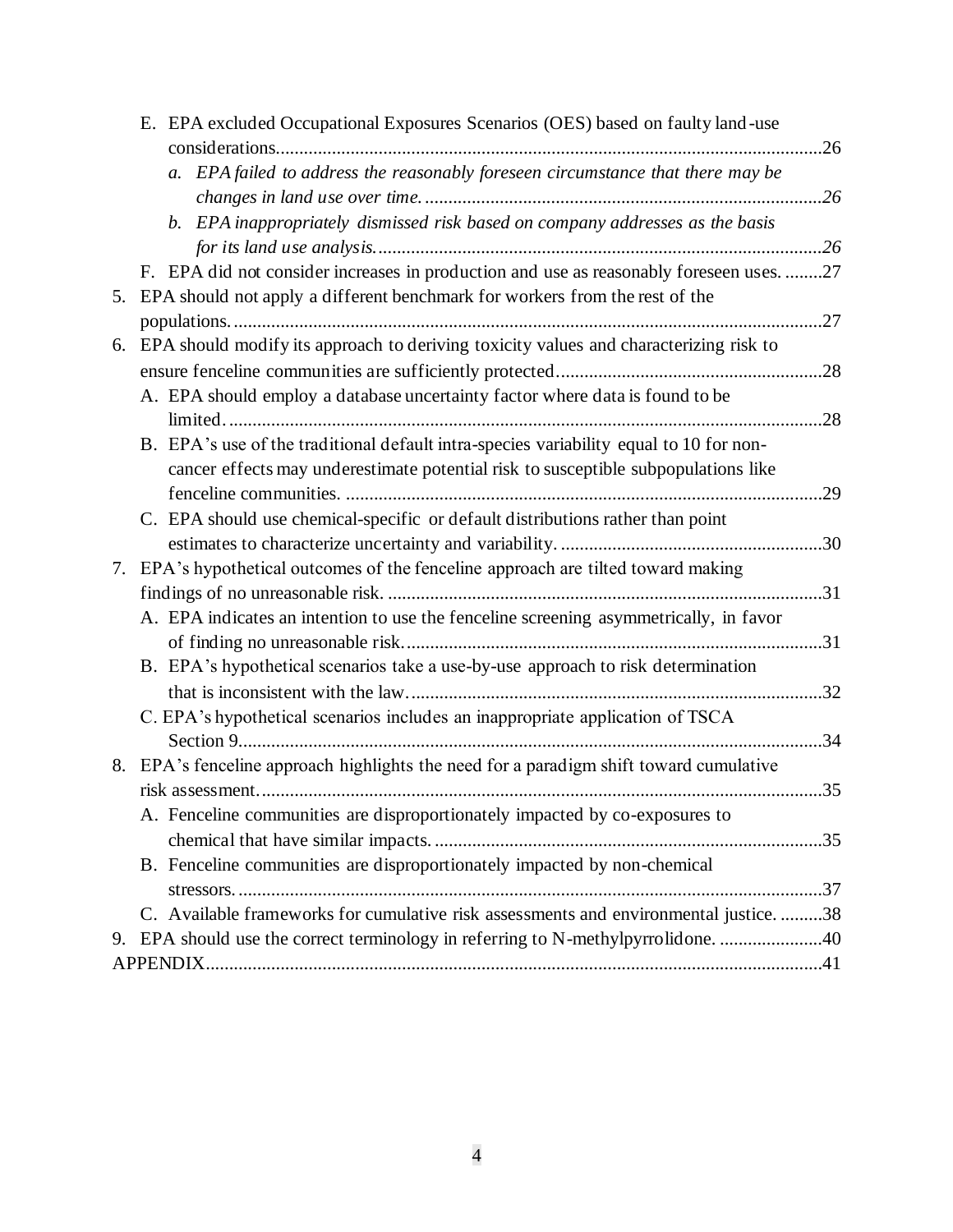### **1. EPA should consult with fenceline communities on the fenceline approach.**

Given the current limitations and concerning gaps in the current fenceline approach, it does not appear to include meaningful feedback from fenceline communities or other relevant stakeholders. There is no explicit language in the approach that states that EPA conducted any meaningful outreach to or included any feedback from relevant groups. In order for the fenceline approach to truly reflect the real experiences of fenceline communities, there should be engagement with community groups. This centering on the communities' needs and concerns is a central feature of exposure science conducted using an environmental justice framework.<sup>1</sup> This concern regarding EPA's outreach and engagement with communities while developing the approach was also addressed during the SACC meeting on this fenceline approach. We encourage the agency to consult with fenceline communities and relevant stakeholders on the current and future versions of the fenceline approach. Engagement with affected community groups and relevant stakeholders is crucial to meet the needs and reflect the lived experiences of members of fenceline communities and is fundamental to an assessment of whether a chemical poses unreasonable risks to fenceline communities under its conditions of use.

EPA's Office of Pollution Prevention and Toxics has long had infrastructure in place to conduct outreach to and obtain input from industry. It should develop the infrastructure to do this for fenceline communities and other "potentially exposed and susceptible populations."

**Recommendation:** EPA should conduct outreach to, consult with, and incorporate feedback from fenceline communities on this and future versions of the fenceline approach.

#### **2. EPA's screening level approach is an inappropriate mechanism to estimate risks to fenceline communities who are potentially exposed or susceptible subpopulations – a group identified in TSCA for specific consideration.**

We question why EPA has chosen to use an approach to estimate risks to fenceline communities that is "screening-level" rather than the more robust assessment framework used to estimate risks to other populations. Individuals in fenceline communities are burdened with higher exposures to toxic chemicals than most other individuals. It is important that EPA's assessment of these risks reflect their reality as much as possible.

A screening-level assessment is typically intended to be a broad, conservative assessment that includes all pathways. This would generally be followed by a more focused and refined assessment. The fenceline approach conflicts with this in two ways. First, as discussed in these comments, the approach has an extremely narrow focus that underestimates risks to fenceline communities. Second, the fenceline approach indicates that there will be a further assessment (for which EPA provides no information) only if a new "unreasonable" risk is found for a condition of use, not where EPA has found no "unreasonable" risk.

As currently constructed, this fenceline approach will adversely affect fenceline communities in two ways. The risks they face will have been excluded (e.g., risks from the chemical in

<sup>1</sup> Van Horne Y.O., Alcala C.S., Peltier R.E., *et al*. (2022). An applied environmental justice framework for exposure science." *J Expo Sci Environ Epidemiol*., 1-11. https://doi.org/10.1038/s41370-022-00422-z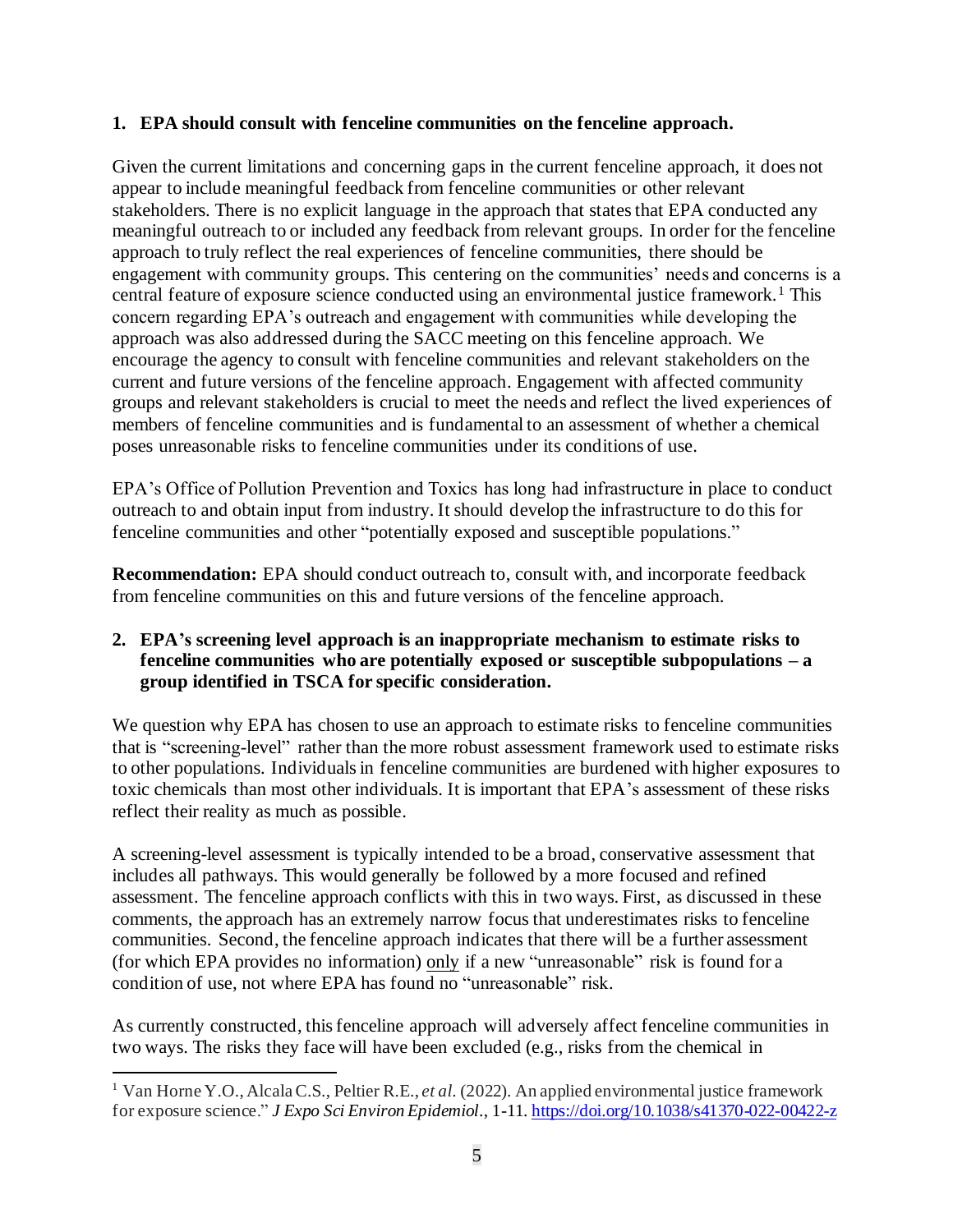groundwater), or underestimated (e.g., because the fenceline approach considers exposures from two different facilities separately and does not take into account well-documented peak releases and exposures such as from facility shutdown, startup and malfunction (SSM) events). Even where a risk is identified for a condition of use that is further "substantiated," the exclusion and/or underestimation will not be part of the factual basis used to determine the appropriate risk mitigation option under TSCA Section 6(a). This is particularly problematic for chemicals where exposure from the excluded pathway is already well documented or where the exposure has been significantly underestimated. It is highly unlikely to be included during the more detailed assessment since EPA has already decided these risks are not important.

Also, where EPA has determined, based on the fenceline approach, that a condition of use does not pose an "unreasonable" risk, it has stated it will "expeditiously propose[] no restrictions on the chemical being used" for that condition of use. There is no further refinement or analysis that EPA intends to conduct to substantiate that conclusion. Thus, this condition of use for the chemical will be characterized as essentially safe, even where that is not true or where risks from the use are determined not be "unreasonable" but contribute to significant risks from the whole chemical. Given institutional barriers and the legal process, it will be very difficult for EPA to revise this conclusion. Thus, fenceline communities would continue to bear the risks despite EPA's conclusions of "no unreasonable risk."

**Recommendation:** Rather than use the asymmetric approach taken in the fenceline methodology, EPA should develop a robust assessment methodology that more accurately assesses the risks faced by fenceline communities. If EPA chooses to first conduct a screeninglevel assessment, it should be a comprehensive assessment that does not exclude sources, pathways of exposure, or accidental or other peak releases – followed by a refined assessment. However, this second path would result in additional work for EPA – an already strapped agency – and would delay needed action to mitigate risks to overburdened communities.

## **3. EPA's fenceline approach is not conservative, but rather systematically underestimates health risks to fenceline communities – a potentially exposed or susceptible subpopulation under TSCA.**

Individuals who live in communities near facilities that manufacture and use toxic chemicals generally are exposed to these chemicals at higher levels than the general population. It is crucial that EPA use the best available science to estimate the risk posed by a chemical under all its conditions of use. Slicing and dicing the exposures associated with the conditions of use of the chemical will not provide an accurate, or even remotely realistic, estimate of the exposures and risks faced by members of these communities, who are "potentially exposed or susceptible subpopulations."

To accurately consider the risks to a chemical faced by a fenceline community, EPA must consider the aggregate exposures to members of the community. To do so, EPA must use the best available science as required by TSCA Section 26. Unfortunately, EPA fails to do this throughout the fenceline approach in multiple ways, including by 1) excluding pathways of exposure, such as exposure from groundwater 2) excluding background exposures from non-TSCA uses, 3) considering pathways of exposure in isolation of other pathways; 4) considering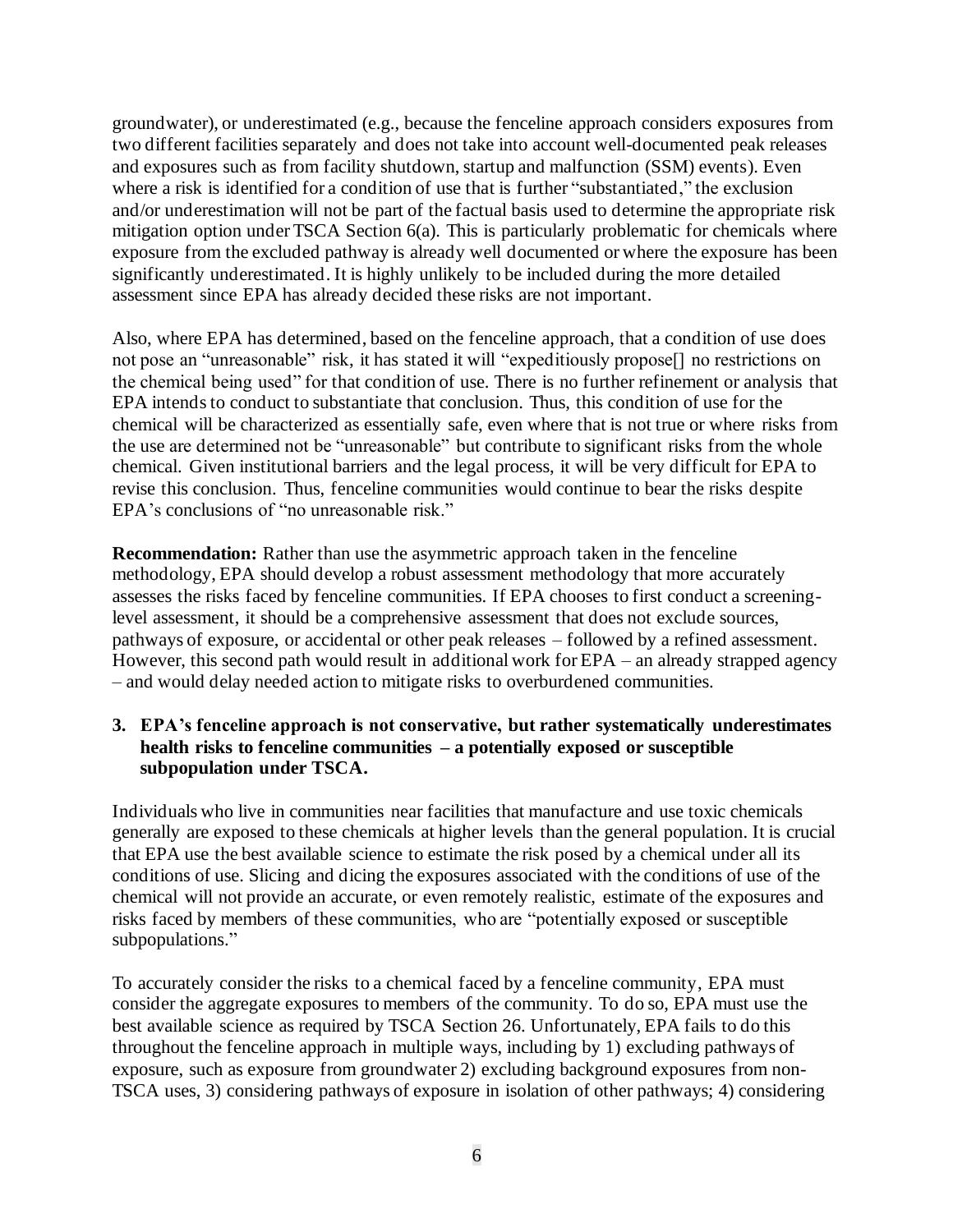conditions of use in isolation of other conditions of use; 5) considering exposures from individual facilities in isolation of other facilities; and 6) considering only average exposures and not higher exposures such as those resulting from accidents, malfunctions, and facility start-ups and shutdowns. By outright excluding exposures, considering exposures in isolation, and excluding peak or otherwise elevated exposures, EPA has developed an approach that systematically underestimates exposures and thus risks.

Yet, based on statements throughout the document that highlight conservative assumptions,<sup>2</sup> and the asymmetry of potential outcomes described in the Introduction to the fenceline approach, it appears that EPA inaccurately considers this to be a "conservative" methodology.

EPA's discussion of the possible "outcomes" of its fenceline approach indicates that any "unreasonable risk" it identifies that is not already found in the risk evaluation will need to be further substantiated. In contrast, if the fenceline approach estimates that there is "no unreasonable risk" then the agency will not require any further substantiation. EPA's implicit rationale in this asymmetric approach is that it believes its screening approach is conservative.

However, while some factors used in the methodology may indeed be conservative, that does not balance out the systematic underestimate of risks overall. This will result in EPA excluding realworld exposure pathways as well as underestimating exposures to these "potentially exposed or susceptible subpopulations," ultimately undermining decisions that could lead to effective risk management approaches. Thus, not only is this approach scientifically unsound, it conflicts with the intent of the TSCA requirement to consider exposures and risks to potentially exposed or susceptible subpopulations.

A key part of the 2016 reform of TSCA is the requirement that EPA consider risks to "potentially exposed or susceptible subpopulations," defined as "a group of individuals within the general population identified by [EPA] who, due to either greater susceptibility or greater exposure, may be at greater risk than the general population of adverse health effects from exposure to a chemical substance or mixture, such as infants, children, pregnant women, workers, or the elderly."<sup>3</sup> Under this provision, EPA must consider the fenceline communities living in proximity to facilities that release toxic chemicals which qualify just for their "greater exposure" alone.

EPA must consider these groups in each step in TSCA's process: in prioritizing chemicals for risk evaluation; in evaluating risks to both new and existing chemicals; and in regulating identified risks. Hence, EPA must specifically identify, evaluate, and mitigate risks to groups of people who may have greater exposures to a chemical (for example, because of where they work or live) or susceptibility to the effects of such exposure (for example, because of other health conditions, exposures to other chemicals, and stressors such as poverty). If EPA determines

<sup>&</sup>lt;sup>2</sup> Very few statements highlight assumptions that result in underestimation of exposure.

<sup>3</sup> 15 U.S.C. § 2602(12) ("TSCA Section 3(12)")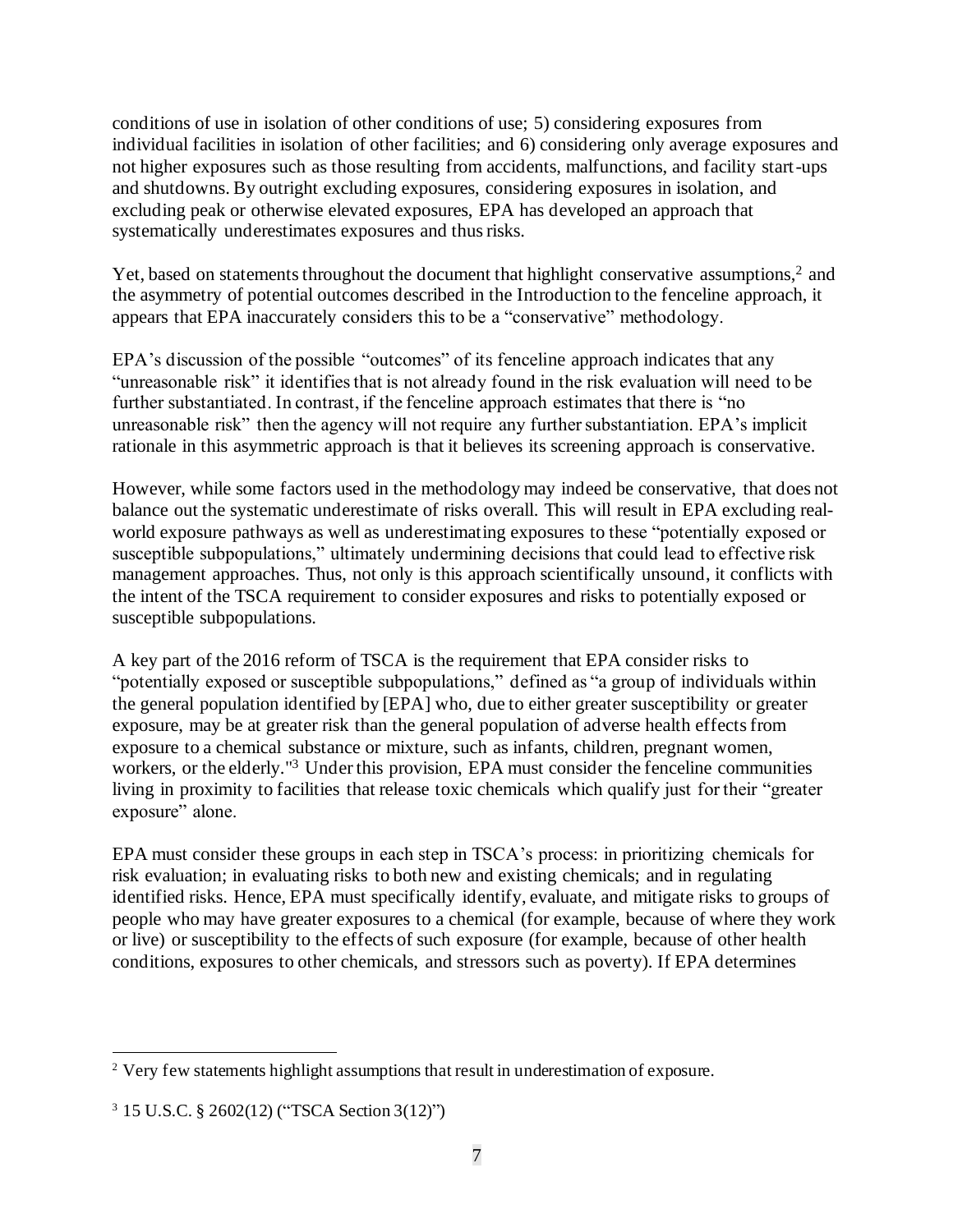under TSCA that a "susceptible subpopulation" faces an unreasonable risk, it must issue regulations that eliminate that risk for that community.<sup>4</sup>

Communities who experience greater exposures from various conditions of use of chemicals are often marginalized communities – groups and communities that experience discrimination and exclusion (social, political, and economic) because of unequal power relationships across economic, political, social, and cultural dimensions. Thus, in addition to experiencing greater exposures, these communities often experience non-chemical stressors which further increases their risks for health effects from chemical exposures. EPA's careful consideration of these communities is needed to uphold the Biden Administration's commitment to prioritize environmental justice and "hold polluters accountable, including those who disproportionately harm communities of color and low-income communities."<sup>5</sup>

As with many of the first 10 chemicals, forsome of the next 20 chemicals EPA is reviewing, there is already evidence that some communities face greater exposures. For example, EPA already indicated in the earlier dossier for 1,3-butadiene that:

Elevated concentrations of 1,3-butadiene have been measured in the vicinity of heavily trafficked areas, refineries, chemical manufacturing plants, and plastic and rubber factories (OEHHA 2013). Populations living in areas near oil refineries, chemical manufacturing plants, and plastic and rubber factories—where 1,3-butadiene is manufactured or used would be expected to have higher exposures (ATSDR 2012).<sup>6</sup>

Assessments of risk to fenceline communities need to routinely be a core component of future risk evaluations. These risk evaluations will need to be conducted using the best available science. Thus, as an integral component of the risk evaluation, the fenceline approach will also need to incorporate the best available science.

**Recommendation:** Given the importance of an accurate assessment of risks that fenceline communities face and the requirements of TSCA to consider "potentially exposed or susceptible subpopulations" and to use the best available science, EPA should revise its fenceline approach to comprehensively estimate aggregate exposures and risks from all pathways and all TSCA sources. EPA should also account for accidental and other peak exposures and consider background exposures. EPA should include a robust, comprehensive assessment of risks faced by fenceline communities by a chemical under its conditions of use in its TSCA risk evaluations.

 $4 \text{ U.S.C. } \frac{6}{5} \cdot 2605$ (a) and (b)(4)(a) ("TSCA Section 6")

<sup>5</sup> The White House. (2021). *Exec. Order No. 13,990, Protecting Public Health and the Environment and Restoring Science to Tackle the Climate Crisis.* 86 Fed. Reg. 7037. https://www.whitehouse.gov/briefingroom/presidential-actions/2021/01/20/executive-order-protecting-public-health-and-environment-andrestoring-science-to-tackle-climate-crisis/

<sup>6</sup> EPA. (2019). *Proposed Designation of 1,3-Butadiene (CASRN 106-99-0) as a High-Priority Substance for Risk Evaluation,* at 34. https://www.regulations.gov/document/EPA-HQ-OPPT-2018-0451-0012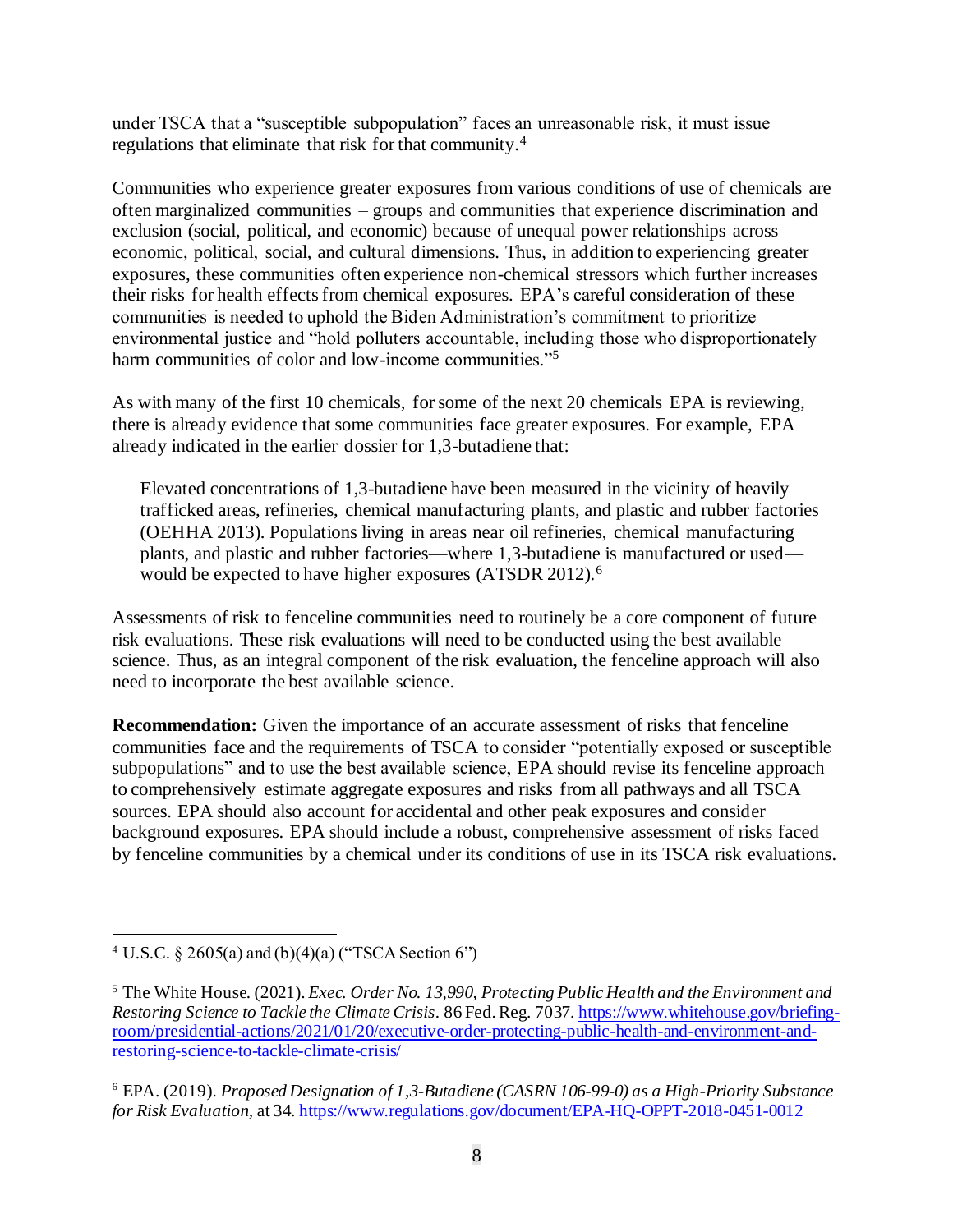## **A. EPA excluded exposure pathways relevant to fenceline communities.**

The fenceline approach considers ambient air and ambient water exposures but excludes other relevant exposure pathways that could substantially contribute to exposure and subsequent risk. We are concerned about EPA's decision to exclude such pathways, as doing so systematically underestimates potential risk to fenceline communities. Such exclusions are also contrary to TSCA.

## *a. EPA excluded environmental pathways of exposure.*

The fenceline approach excludes evaluation of exposure from land, groundwater, vapor intrusion, consumption of contaminated fish, and spills, leaks, and other accidental releases (p. 18). The listed pathways are not merely hypothetical "worst-case scenario" assumptions, but rather reflect the multitude of pathways that contribute to fenceline community exposures.

Many of the chemicals that are currently undergoing risk evaluation under TSCA, or will in the future, expose communities through some or all of the pathways that EPA excluded from consideration. Below, we use the three chemical case studies as examples to highlight the importance of considering all environmental pathways of exposure, even if some pathways may be less relevant to certain chemicals due to physical-chemical properties. Systematic evaluation of all exposure pathways is crucial, especially given EPA's intention to apply the fenceline approach to a diverse set of chemicals with differing physical-chemical properties.

## *Methylene chloride (MC)*

- Land: According to the past three years of TRI data, MC is released to land via landfills, underground injection wells, surface impoundments, or other types of containment, indicating potential for soil contamination. The primary source of land contamination is the disposal of MC products and containers to landfills.<sup>7</sup>
- Groundwater: Due to its physical and chemical properties, MC can move from soil into groundwater, evidenced by measured concentrations in groundwater, 8 leading to potential contamination of drinking water sources.
- Vapor intrusion: After soil and/or groundwater becomes contaminated, methylene chloride has been shown to contaminate indoor air as a result of vapor intrusion.<sup>9</sup>

<sup>7</sup> ATSDR. (2000). *Toxicological Profile for Methylene Chloride*, at 180. https://www.atsdr.cdc.gov/toxprofiles/tp14.pdf

<sup>8</sup> *Id.* at 3

<sup>9</sup> Burke, T. & Zarus, G. (2012). Community Exposures to Chemicals through Vapor Intrusion: A Review of Past ATSDR Public Health Evaluations. *J Environ Health., 75*(9), 36-41. https://www.ncbi.nlm.nih.gov/pmc/articles/PMC4692377/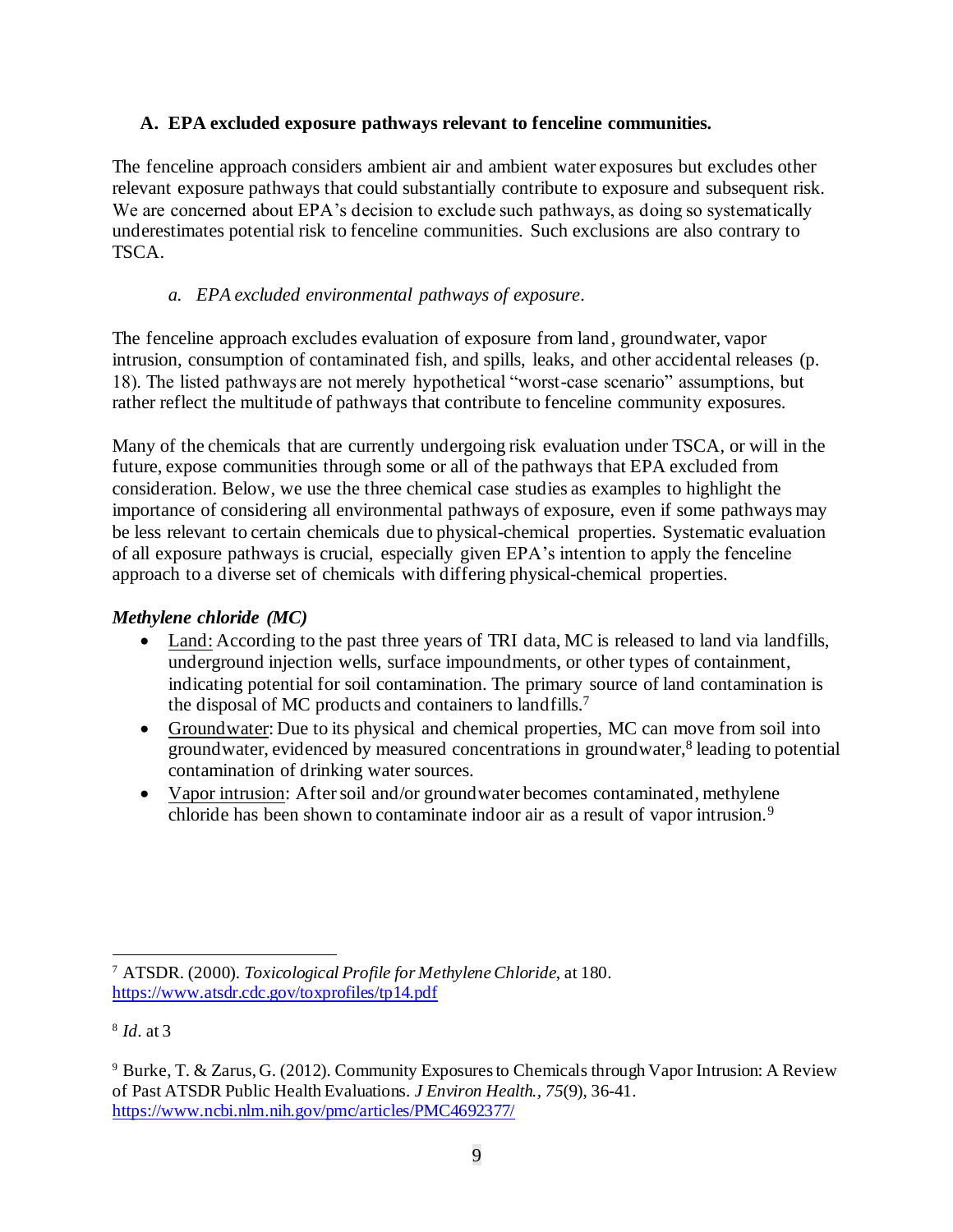- Fish: MC has been detected in freshwater organisms such as oysters, clams, and marine bottom fish, demonstrating the importance of including fish consumption as an exposure pathway.<sup>10</sup>
- Accidental releases: Spills, leaks, and other accidental releases are reasonably foreseen and are therefore required to be assessed as conditions of use under TSCA.

## *1-Bromopropane (1-BP)*

- Land: According to the past three years of TRI data, 1-BP is released to land via landfills, underground injection wells, surface impoundments, or other types of containment. It is also regulated as a hazardous waste under RCRA. In the final risk evaluation, EPA acknowledged many land disposal pathways relevant to 1-BP, but wrongfully excluded them as out of scope.
- Groundwater: 1-BP is highly mobile in water; thus, releases to land via sludge application or disposal may leach into groundwater and contaminate private drinking water wells.<sup>11</sup>
- Vapor intrusion: Once in groundwater, vapor intrusion is expected to be a potential source of 1-BP exposure based on evidence from similar volatile organic compounds.<sup>12</sup>
- Fish: There is limited data on the bioaccumulation potential in fish and other aquatic organisms. <sup>13</sup> More data is needed before ruling out fish consumption as a potential exposure pathway.
- Accidental releases: The Toxics Use Reduction Institute in Massachusetts has determined that spills or accidental releases are major sources of environmental contamination of 1- BP. <sup>14</sup> Furthermore, ATSDR's Toxicological Profile for 1-BP provides real-world examples of known accidental releases of 1-BP, including groundwater contamination caused by leaking underground waste water tanks, and indoor air contamination due to leaking dry clean machinery.

### *N-Methylpyrrolidone (NMP)*

• Land: According to the past three years of TRI data, NMP is released to land via landfills, underground injection wells, surface impoundments, or other types of containment to a greater extent than air. It is unclear why EPA has excluded the most prominent TRI release-type for this chemical.

<sup>13</sup> *Id*. at 143

<sup>10</sup> IARC. (1999). *IARC Monographs Volume 71 – Dichloromethane Exposure Data.* https://publications.iarc.fr/\_publications/media/download/2290/fd058148cf1d573b23571f91e4e4d8eea55 dea51.pdf

<sup>11</sup> ATSDR. (2016). *1-Bromopropane – ToxFAQsTM. .* https://www.atsdr.cdc.gov/toxfaqs/tfacts209.pdf

<sup>12</sup> ATSDR. (2017). *Toxicological Profile for 1-Bromopropane*, at 146*.* https://www.atsdr.cdc.gov/toxprofiles/tp209.pdf

<sup>14</sup> TURI. (2014). *Summary of Policy Analysis, Higher Hazard Substance Designation Recommendation: 1-Bromopropane (n-Propyl Bromide) CAS 106-94-5*. https://www.mass.gov/doc/turi-policy-analysis-1 bromopropane-n-propyl-bromide-cas-106-94-5/download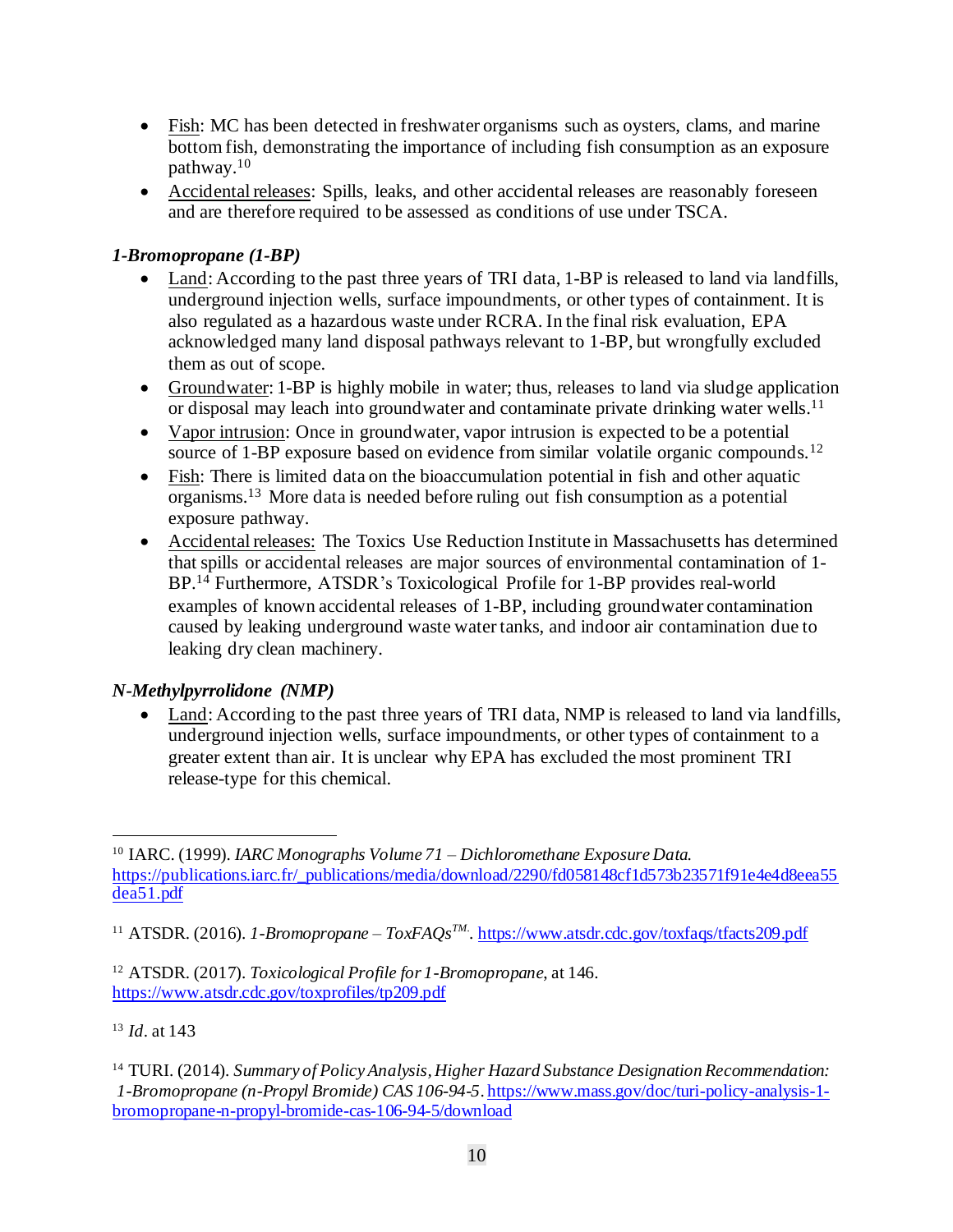- Groundwater: The chemical is mobile in soil and may leach into groundwater from landfills, where private drinking water wells can become contaminated.<sup>15</sup>
- Vapor intrusion: There is limited information on the potential for vapor intrusion, which EPA should address as a data gap in its final risk evaluation for NMP.
- Fish: Despite limited potential for bioaccumulation, fish consumption is still a potential exposure source, especially for communities that may rely on local waterways that are contaminated on a consistent basis.
- Accidental releases: Spills, leaks, and other accidental releases are reassembly foreseen and should be considered in EPA's assessment of fenceline risks from NMP.

Any such approach that fails to consider all pathways of exposure to the fenceline communities is inconsistent with TSCA. The statute directs EPA to "determine whether a chemical substance presents an unreasonable risk of injury to health or the environment, without consideration of costs or other nonrisk factors, including an unreasonable risk to a potentially exposed or susceptible subpopulation identified as relevant to the risk evaluation by the Administrator, under the conditions of use."<sup>16</sup> In turn, "conditions of use" is defined broadly to include the "circumstances" under which the chemical is "intended, known, or reasonably foreseen to be manufactured, processed, distributed in commerce, used, or disposed of."<sup>17</sup> In addition, TSCA directs EPA to "take into consideration" all "reasonably available information" – including "hazard and exposure information, under the conditions of use" – when conducting risk evaluations.<sup>18</sup> Not only does TSCA thus require consideration of all exposure pathways, EPA itself has acknowledged that the previous Administration's "approach to exclude certain exposure pathways … resulted in a failure to consistently and comprehensively address potential exposures to potentially exposed or susceptible subpopulations, including fenceline communities  $\ldots$ <sup>19</sup>

EPA must therefore consider all pathways through which the individuals in fenceline communities may be exposed to the chemical in question. It should develop a scientificallysound, rational basis for assessing the level of exposure via each pathway, supported by scientific evidence. Once the agency has assessed the level of the exposure, it also should aggregate these exposures with other sources of exposure. Only after making these assessments may EPA decline to further analyze an exposure pathway. For EPA to ignore a pathway, or to provide insufficient evidence or unsubstantiated rationales for not assessing an exposure pathway, would constitute

<sup>16</sup> 15 U.S.C. § 2605(b)(4)(A) ("TSCA Section 6(b)(4)(A)")

<sup>17</sup> 15 U.S.C. § 2602(4) ("TSCA Section 3(4)")

<sup>18</sup> 15 U.S.C. § 2625(k) ("TSCA Section 26(k)")

<sup>19</sup> EPA. (2021). *EPA Announces Path Forward for TSCA Chemical Risk Evaluations.* https://www.epa.gov/newsreleases/epa-announces-path-forward-tsca-chemical-risk-evaluations

<sup>15</sup> EPA. (2017). *Scope of the Risk Evaluation for N-Methylpyrrolidone (2-Pyrrolidinone, 1-Methyl-) CASRN: 872-50-4*. https://www.epa.gov/sites/default/files/2017- 06/documents/nmp\_scope\_6-22-17\_0.pdf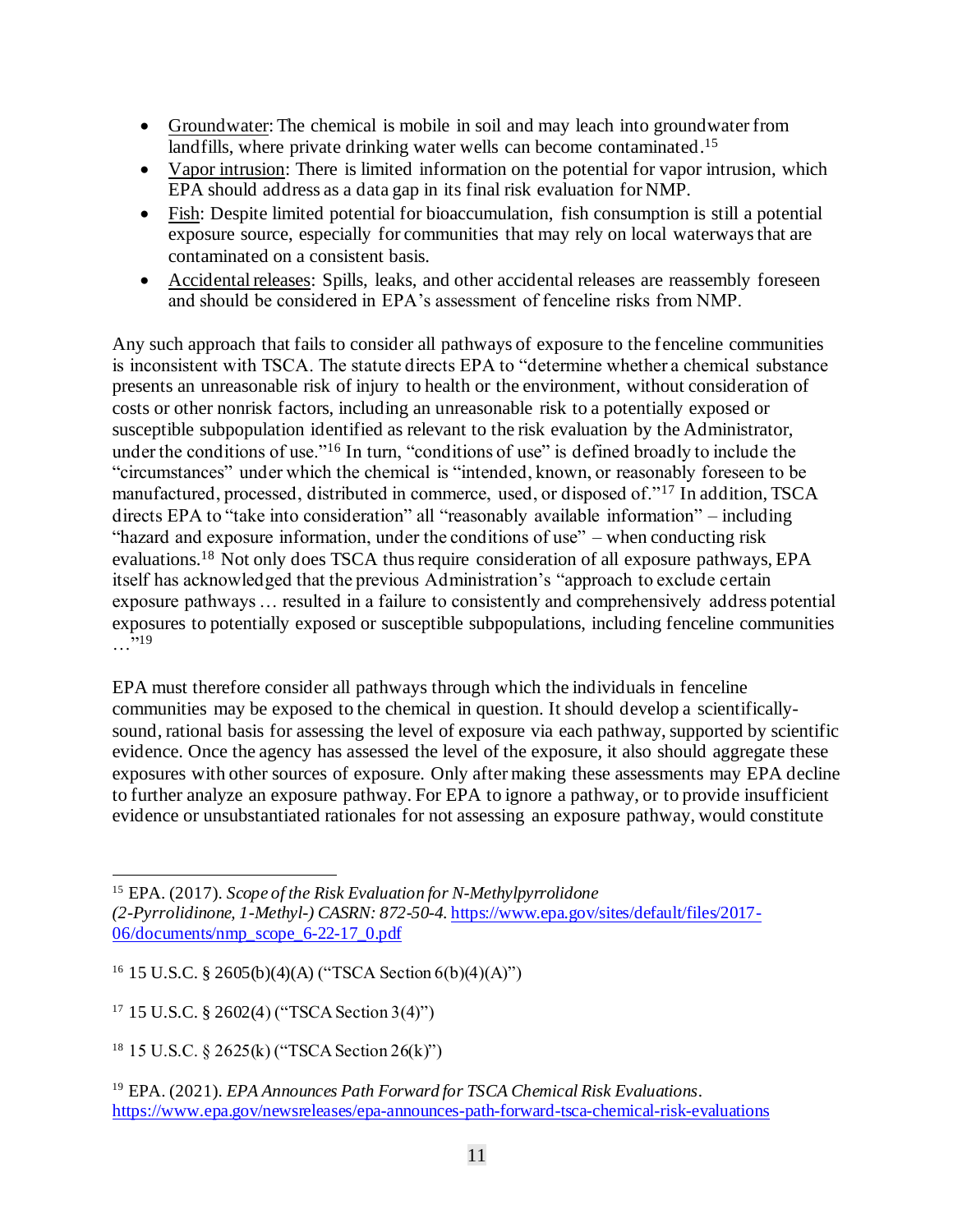arbitrary and capricious decision making for failing to consider an important aspect of the problem*.* 20

**Recommendation**: We encourage EPA to use available data from the final TSCA risk evaluations, other EPA offices, the literature, and international authoritative bodies to assess all possible environmental exposure pathways. EPA should systematically examine all exposure pathways, even if it initially expects exposures to be low, as the aggregation of low-level exposures across exposure pathways can lead to risk, and EPA should transparently disclose its findings for all pathways.

## *b. EPA excluded exposures from historical or legacy contamination from TSCA uses.*

We are concerned about EPA's decision to not account for exposure due to historical or "legacy" contamination. It is critical that EPA assess potential exposures from historical contamination, especially for chemicals with persistent, bioaccumlautive, and toxic (PBT) properties. If EPA does not take into account exposures from non-TSCA sources and historical contamination and considers only the exposures and risks resulting from TSCA-subject activities, it will underestimate the overall risk to fenceline community members and thus will underestimate the TSCA risks that are "unreasonable." Failure to consider legacy exposures would be inconsistent with scientific standards and weight of the scientific evidence requirements established in TSCA Sections 26(h), (i), and  $(k)$ .<sup>21</sup>

**Recommendation**: EDF strongly urges EPA to account for exposures from historical or legacy contamination from TSCA uses. This is the only way to ensure that the agency captures the full picture of chemical exposures and risks faced by fenceline communities.

## *c. EPA excluded background exposures from unspecified sources and non-TSCA uses.*

The fenceline approach does not account for background exposures that cannot be attributed to a specific condition of use nor background exposures from non-TSCA uses, defined as uses that fall outside of TSCA's definition of "chemical substance."<sup>22</sup> All such background exposures may contribute to an individuals' total chemical exposure and subsequent health risks. Therefore, background exposures should be accounted for, preferably through direct incorporation into probabilistic dose-response and exposure modeling, as recommend by NAS.<sup>23</sup>

In terms of background exposures that cannot be attributed to a specific condition of use, EPA is still obligated to consider such exposures if it intends to not underestimate risk. In the final risk evaluation for MC, EPA acknowledged the existence of background levels of MC in residential

<sup>21</sup> 15 U.S.C. § 2625

<sup>22</sup> 15 U.S.C. § 2602(2) ("TSCA Section 3(2)")

<sup>23</sup> National Research Council. (2009). *Science and Decisions: Advancing Risk Assessment*. Washington, DC: The National Academies Press. https://doi.org/10.17226/12209

<sup>20</sup> *Motor Vehicle Mfrs. Ass'n v. State Farm Mut. Auto. Ins. Co.,* 463 U.S. 29, 43 (1983).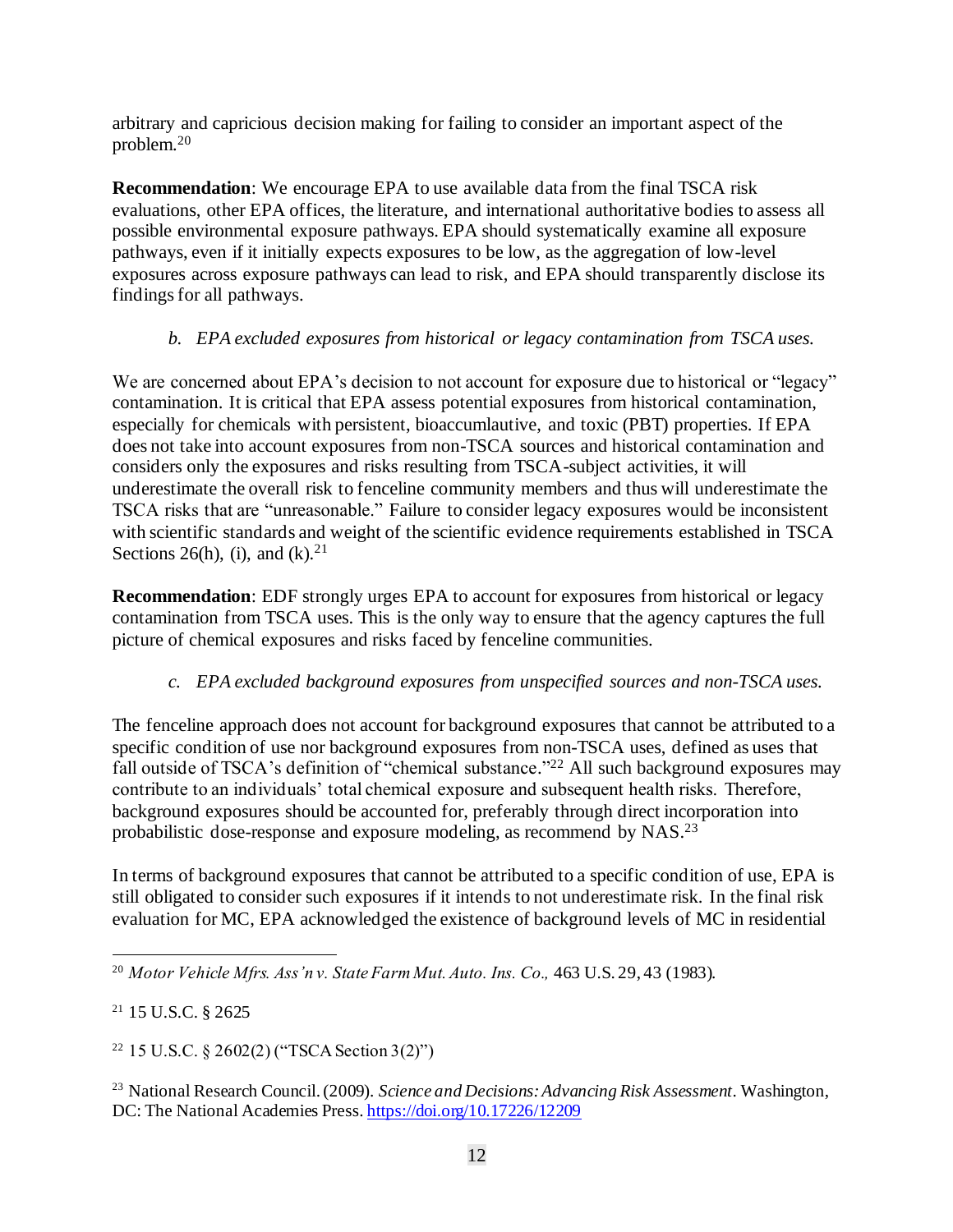and consumer environments, but did not include such exposures because they were "not attributable to a specific condition of use."<sup>24</sup> This makes clear EPA's troubling position that it will not take into account known or measured background exposures if the source is unspecified. We strongly disagree with this approach and urge EPA to consider all known background exposures, including those that cannot directly be attributed to a specific condition of use.

Finally, below we discuss the importance of each non-TSCA background exposure pathway, using the three case study chemicals as examples.

## *Methylene chloride (MC)*

- Dietary: Methylene chloride exposure can occur via intake of contaminated food, such as  $\overline{\text{fish}}$ , root crops, and leaf crops.<sup>25</sup> Additionally, the chemical is used as an extraction solvent for oils, waxes, fats, spices, and hops in agricultural chemical manufacturing and food processing,<sup>26</sup> leading to further potential food-based exposures.
- Pharmaceuticals: The chemical is used as a solvent in the pharmaceutical industry; therefore, background exposures to MC from pharmaceutical manufacturing and use is possible and should be assessed.
- Cosmetics: Methylene chloride was banned as an ingredient of cosmetic products by FDA in 1989, and there is no recent evidence on concentrations of methylene chloride in cosmetics.<sup>27</sup> Thus, this background exposure pathway may not be applicable to the evaluation of risk from methylene chloride; nonetheless, it is still important to consider.

### *1-Bromopropane (1-BP)*

- Dietary: One biomonitoring study on 1-BP found that control subjects exhibited high background levels of urinary bromide, which were subsequently linked to dietary exposure (Zhang et al., 2001).<sup>28</sup>
- Pharmaceuticals: 1-BP is used as a chemical intermediate in pharmaceutical manufacturing,<sup>29</sup> making potential exposure via pharmaceuticals a concern.
- Cosmetics: There is limited existing data on the presence of 1-BP in cosmetics.

<sup>25</sup> OECD. (2011). *SIDS Initial Assessment Profile (Dichloromethane)*, at 5. https://hpvchemicals.oecd.org/ui/handler.axd?id=b8ea971c-0c2c-4976-8706-a9a68033daa0

<sup>26</sup> EPA. (2020). *Risk Evaluation for Methylene Chloride (Dichloromethane, DCM) CASRN: 75-09-2*, at 44. https://www.epa.gov/sites/default/files/2020-06/documents/1\_mecl\_risk\_evaluation\_final.pdf

<sup>27</sup> 21 CFR 700.19. https://www.accessdata.fda.gov/scripts/cdrh/cfdocs/cfcfr/CFRSearch.cfm?fr=700.19

<sup>28</sup> EPA. (2020). *Risk Evaluation for 1-Bromopropane (n-Propyl Bromide) CASRN: 106-94-5*, at 191. https://www.epa.gov/sites/default/files/2020-08/documents/risk\_evaluation\_for\_1-bromopropane\_npropyl\_bromide.pdf

<sup>29</sup> NTP. (2013). *Report on Carcinogens Monograph on 1-Bromopropane*. https://ntp.niehs.nih.gov/ntp/roc/thirteenth/monographs\_final/1bromopropane\_508.pdf

<sup>24</sup> EPA. (2020). *Risk Evaluation for Methylene Chloride (Dichloromethane, DCM) CASRN: 75-09-2*, at 437. https://www.epa.gov/sites/default/files/2020-06/documents/1\_mecl\_risk\_evaluation\_final.pdf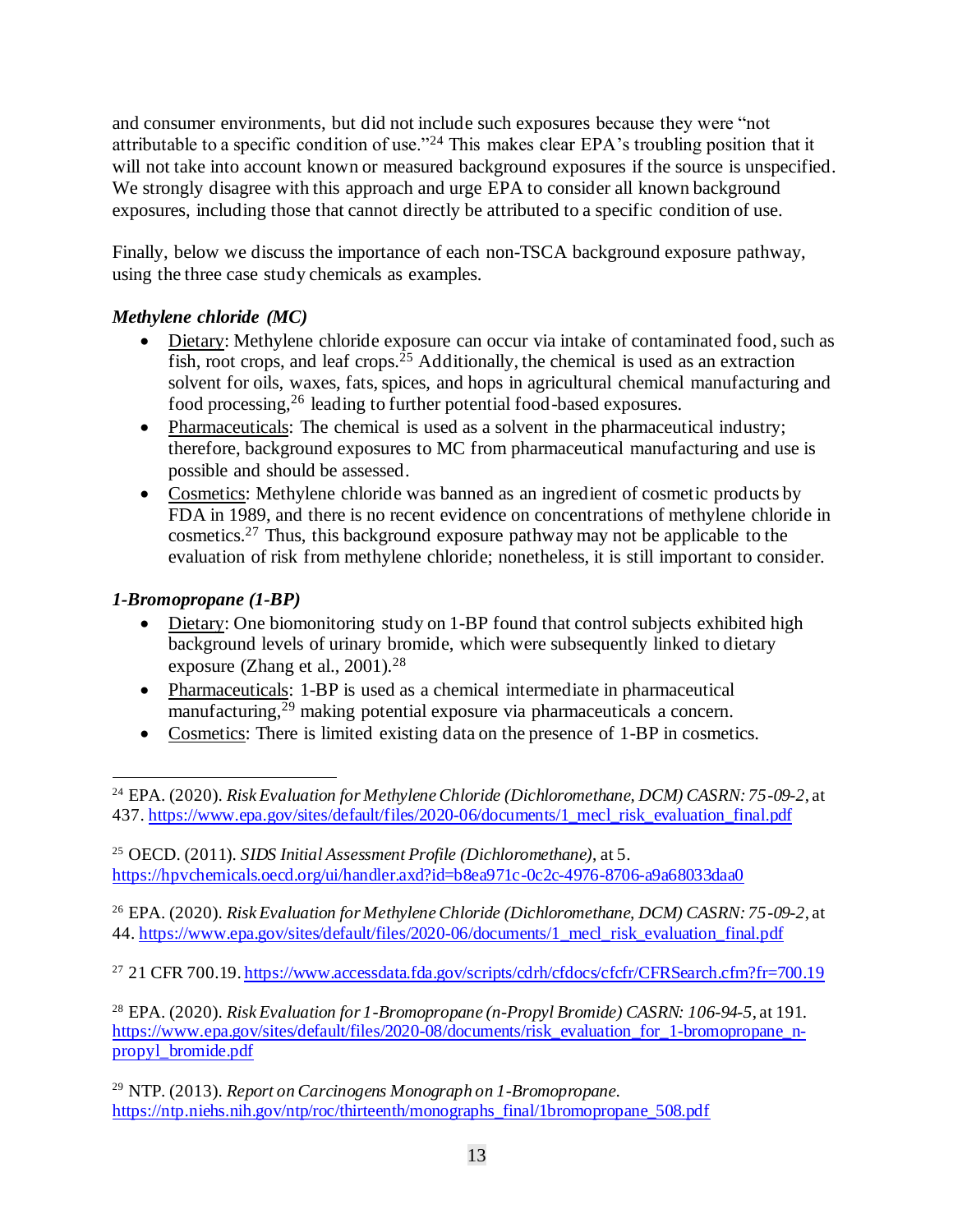## *N-Methylpyrrolidone (NMP)*

- Dietary: NMP is currently approved for use as a solvent and co-solvent inert ingredient in pesticide formulations for both food and non-food uses and is exempt from the requirements of a tolerance limit.<sup>30</sup>
- Pharmaceuticals: NMP is used as an intermediate in the pharmaceutical industry and as a penetration enhancer for topically applied drugs,  $31$  potentially contributing to additional background exposures.
- Cosmetics: NMP is used in the manufacture of cosmetics, which may lead to exposure.<sup>32</sup>

In sum, background exposures from unspecified or non-TSCA uses should be taken into account when assessing risk from chemicals reviewed under TSCA. Regardless of findings of inapplicability for certain background exposure pathways for certain chemicals, it is critical that EPA systematically examine all sources of background exposures, regardless of regulatory jurisdiction, to ensure that relevant background exposures are captured in the risk assessment. Failure to consider exposures from those uses would be inconsistent with scientific standards and weight of the scientific evidence requirements established in TSCA Sections  $26(h)$ , (i), and (k).<sup>33</sup> In the case that a background exposure pathway does not lead to significant exposure, it should still be considered and discussed.

**Recommendation**: EDF strongly urges EPA to account for all sources of background exposures, including those that originate from unspecified or non-TSCA uses. This is the only way to ensure that the agency captures the full picture of chemical exposures and risks faced by fenceline communities. EPA should consult existing literature, federal agencies (e.g., FDA), and international bodies (e.g., OECD) to obtain and integrate data on background exposures into its fenceline assessment, and ultimately for all risk assessments conducted under TSCA. The agency has the expertise and experience to account for background exposures, evidenced by the Office of Water's application of a "relative source contribution" (RSC) factor when calculating ambient water quality criteria (AWQCs) or maximum contaminant level goals (MCLGs) for drinking water,<sup>34</sup> which enables the agency to indirectly account for other potential sources that contribute to an individuals' total exposure.

<sup>32</sup> *Id*.

<sup>33</sup> 15 U.S.C. § 2625

<sup>30</sup> EPA. (2020). *Risk Evaluation for n-Methylpyrrolidone (2-Pyrrolidinone, 1-Methyl-) (NMP) CASRN: 872-50-4.* https://www.epa.gov/sites/default/files/2020- 12/documents/1\_risk\_evaluation\_for\_n-methylpyrrolidone\_nmp\_casrn\_872-50-4.pdf

<sup>31</sup> WHO. (2001). *Concise International Chemical Assessment Document 35 N-METHYL-2- PYRROLIDONE*, at 7. https://www.who.int/ipcs/publications/cicad/en/cicad35.pdf

<sup>34</sup> EPA. (2000). *Methodology for Deriving Ambient Water Quality Criteria for the Protection of Human Health, [EPA-822-B-00-004]*. https://www.epa.gov/sites/default/files/2018-10/documents/methodologywqc-protection-hh-2000.pdf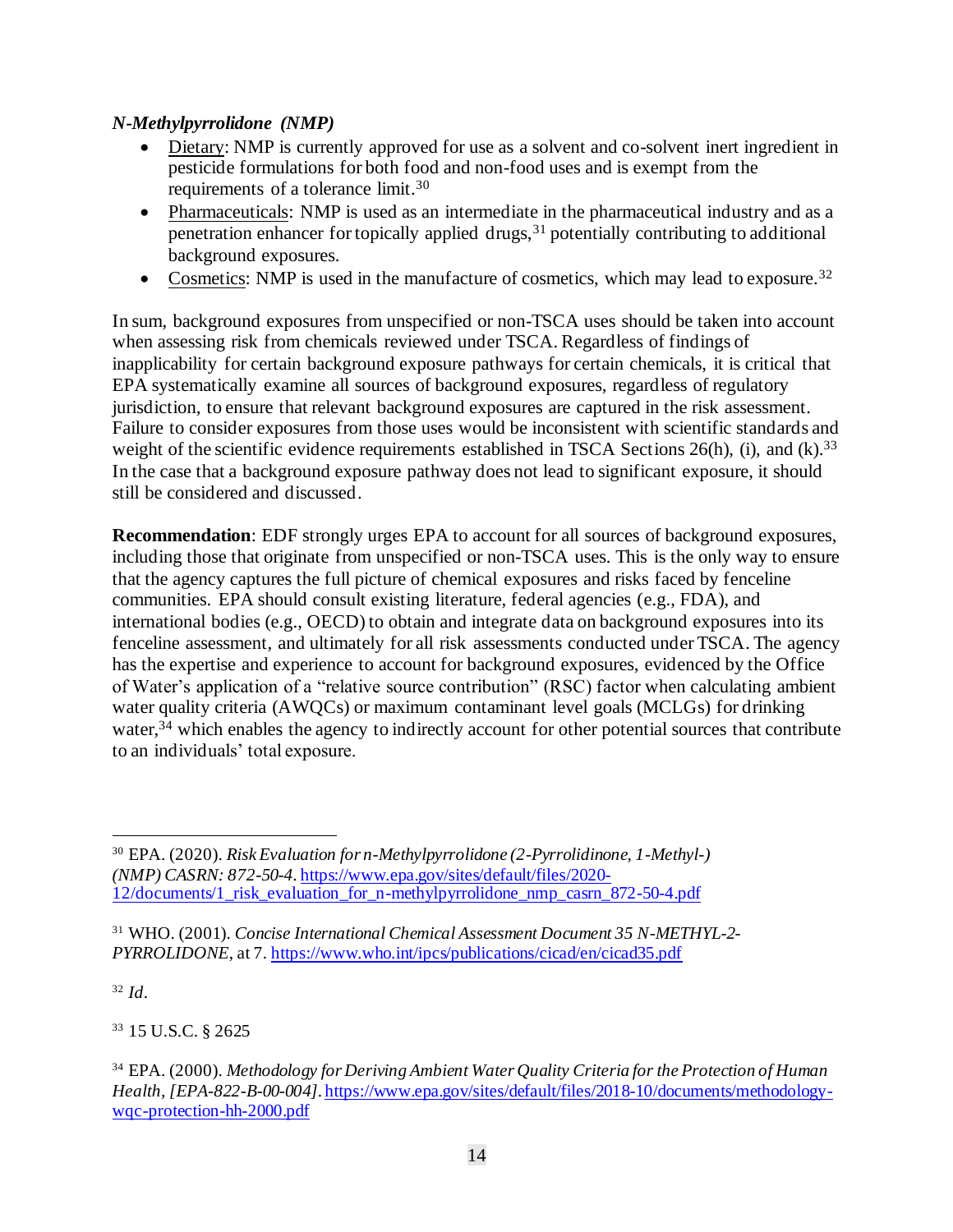#### **B. EPA's fenceline approach fails to include important ambient water pathways and the vapor-to-dermal route of exposure.**

For the limited assessment that EPA did do of ambient air and water pathways, the agency failed to include important ambient water pathways (e.g., showering and bathing) and the vapor-todermal route of exposure. This approach contributes to the overall underestimation of risks from TSCA manufacturing, processing, use, and disposal.

## *a. EPA's ambient water assessment fails to include important ambient water pathways.*

While EPA assessed dermal and oral exposure from exposure from recreational swimming in bodies of water, it did not consider bathing or showering in tap water – an activity that individuals partake in regularly. Such activities can result in exposure from direct dermal contact, vapor-to-skin contact, and incidental ingestion.

**Recommendation**: As recommended by the SACC, EPA should consider exposure through bathing or showering in its assessment of exposure from ambient water.

## *b. EPA's fenceline approach fails to include the vapor-to-dermal route of exposure.*

EPA failed to consider the vapor-to-skin dermal route of exposure in its assessment of ambient air and water exposure. EPA's assessment of the ambient air pathway from polluting facilities focused exclusively on the inhalation route of exposure. To the extent that the compound in question is emitted into the air in the vapor phase, EPA needs to assess the risk from dermal uptake in addition to inhalation. Dermal uptake of vapor would also be relevant to groundwater and vapor intrusion pathways (which, as discussed previously, EPA excluded entirely). Dermal exposure via vapor is a particularly important route of exposure for NMP.

**Recommendation**: As recommended by the SACC, EPA should consider the vapor-to-skin dermal route of exposure.

### **C. EPA considered conditions of use and individual routes of exposure in isolation.**

In addition to ignoring certain pathways of exposure altogether, the fenceline approach considers exposures and risks from conditions of use individually and separately, rather than in the combined manner in which people experience them. This approach contributes to the overall underestimation of risks from TSCA manufacturing, processing, use, and disposal.

### *a. EPA did not aggregate multiple exposure sources or settings within a given condition of use.*

The fenceline approach does not consider multiple exposures to a person within each condition of use, such as combined exposures from multiple facilities, multiple pathways (e.g., air and water), and combined exposures from being a member of more than one relevant population, particularly from more than one potentially exposed or susceptible subpopulation.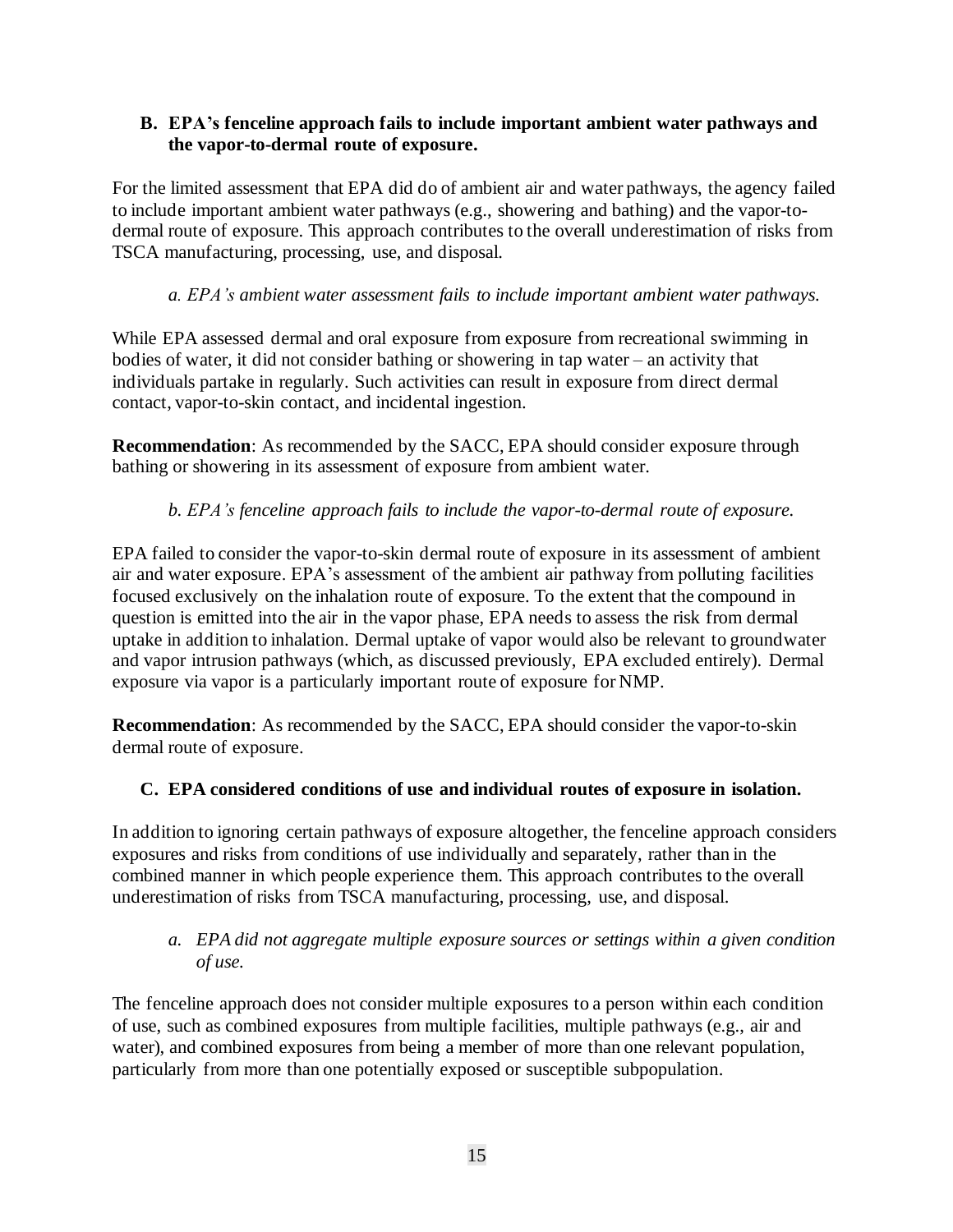EPA's approach does not estimate exposures to individuals in communities from multiple facilities within each condition of use. There are many communities where individuals are exposed to chemicals under the same condition of use from more than one facility. For example, the people who live in downtown and midtown Detroit<sup>35</sup> are within 10,000 meters of both the FCA US Jefferson North Assembly Plant<sup>36</sup> and the Ford Motor Co. Dearborn Truck Plant<sup>37</sup>. These facilities reported releases for 2020 to TRI of, among other chemicals, 1,2,4 trimethylbenzene (42,897 lbs. and 40,340 lbs., respectively), xylene (mixed isomers) (99,946 lbs. and 69,350 lbs., respectively), and ethylbenzene (19,249 lbs. and 15,076 lbs., respectively). Given these facilities are both transportation equipment plants and will have similar operations, they will likely be within the same condition of use, and use and release many of the same chemicals. <sup>38</sup> Yet the exposures that the communities face from each of these facilities will be considered in isolation. EPA should aggregate the exposures individuals in fenceline communities face.

Although many of the workers at these facilities live nearby, the fenceline approach does not consider that an individual living in the fenceline community may also be a worker in such a facility.<sup>39</sup> This, of course, underestimates the exposures they face. EPA should consider individuals who are exposed to the chemical both when at home and at work and should also consider the different relevant routes of exposure, e.g., there may be dermal exposure in the workplace that is not present in the home.

Finally, in addition to excluding pathways of exposure, the fenceline approach does not combine the exposures for the pathways it does estimate even from the same facility under the same condition of use. EPA considers the risks resulting from air releases separately from the risks resulting from surface water discharges. EPA should aggregate these exposures and risks.

Even within a specific activity EPA did not aggregate exposures. For instance, for incidental swimming ingestion and dermal contact were not aggregated or presented because these risks (in

<sup>36</sup> 2101 Connor Ave, Detroit, Michigan 48215

<sup>37</sup> 3001 Miller Rd, Dearborn Michigan 48120

<sup>38</sup> This is typical for communities in which a particular industry sector is concentrated. The facilities in an industry sector often produce and use many of the same chemicals. This is also typical for the Detroit area – long known as the Motor City.

<sup>39</sup> It is worth noting that EPA finalized its risk evaluations using  $1x10^{-4}$  cancer benchmark for workers – in contrast to 1x10-6 for other populations. EDF has strongly urged EPA not to take such an approach (e.g., see EDF oral comments on the 1-bromopropane risk evaluation: https://www.regulations.gov/comment/EPA-HQ-OPPT-2019-0235-0034), as it accepts a higher risk for workers despite being identified as "potentially exposed or susceptible subpopulation" under TSCA. In the context of addressing fenceline communities, will EPA continue to use different risk benchmarks for the same person – whether they are living in the community versus working in the facility, or, in some instances, both? The different benchmark appears to be based on non-risk factors in conflict with TSCA.

<sup>&</sup>lt;sup>35</sup> Detroit is in Wayne County Michigan, a county in which 116 facilities reported 10,381,806 lbs. of releases to TRI.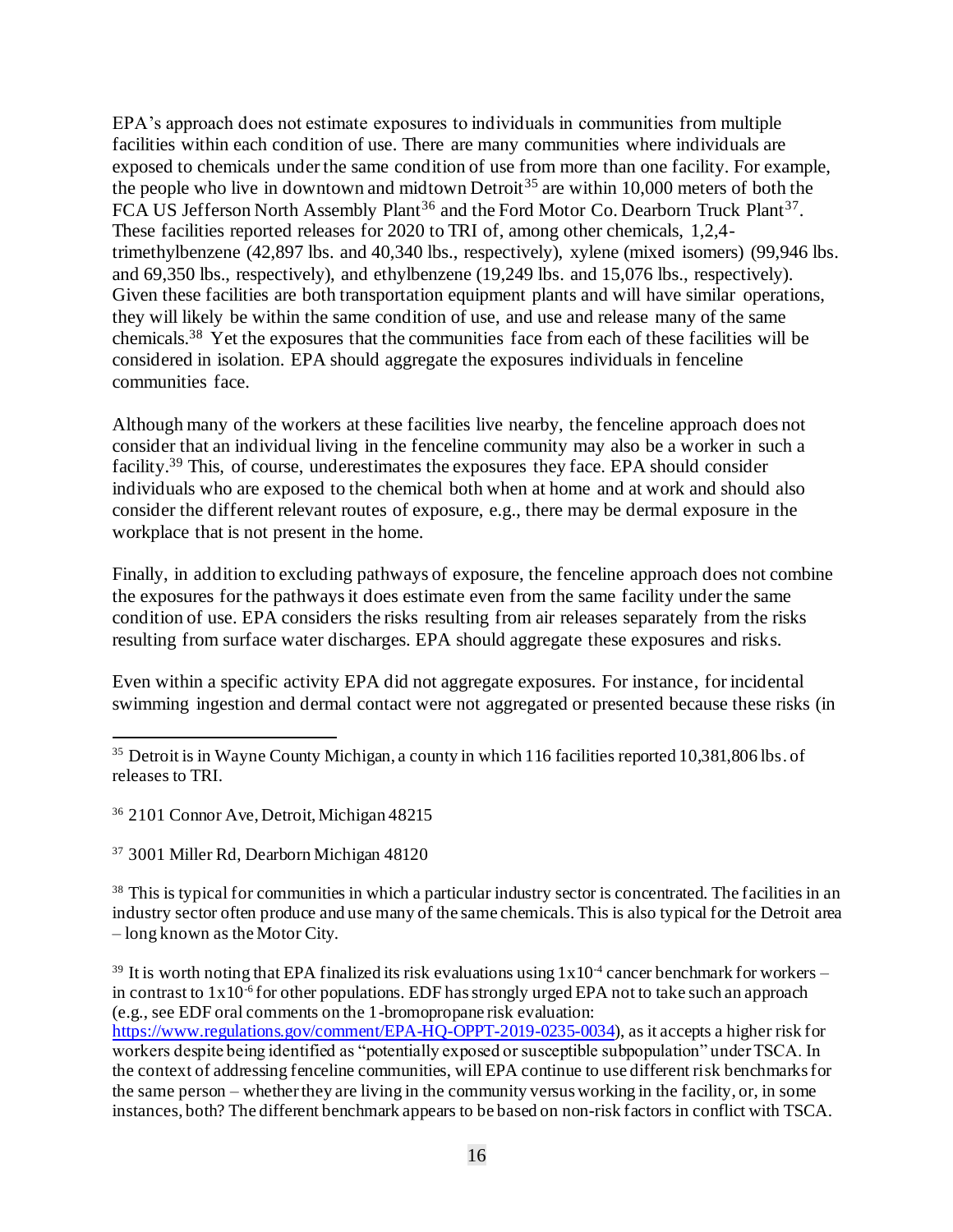isolation) were at least an order of magnitude from the benchmark. Of course, individuals in fenceline communities would be unlikely to be exposed to the chemical only via swimming, which is why the exposures from swimming should be aggregated with other exposures. This is another example of the slicing and dicing of exposures and risks that the fenceline approach takes.

## *b. EPA did not aggregate exposure and risk across conditions of use.*

The fenceline approach considers exposures and risks from different conditions of use individually and separately, rather than in the combined manner in which people experience them. EPA should aggregate exposures from different conditions of use, including those from industrial facilities and small businesses imbedded in a community.

EPA should start by aggregating exposures from multiple facilities classified under different conditions of use. Consider the Ford Motor Co. Dearborn Truck Plant<sup>40</sup> described above. Among the other industrial facilities nearby is the Marathon Petroleum Co about two miles away. The Marathon Petroleum Co. reported releases to TRI for 2020 of, among other chemicals, 1,2,4 trimethylbenzene (2,430 lbs.), xylene (mixed isomers (7,900 lbs.) and ethylbenzene (1,850 lbs.), three of the same chemicals reported by the nearby Ford Motor Co Dearborn Truck Plant. While likely a different condition of use, this is an exposure for those living and working near these facilities -- an area that includes residents, schools, recreational areas, and many small businesses where local residents work -- that will be experienced in addition to their exposure from the Ford Plant.

EPA should also consider that an individual in the community may also work at or live or work next to a commercial business where the same toxic chemical is used. The exposure the individual faces is the sum of the exposures from this condition of use as well as from the Ford Motor Co Dearborn Truck Plant and the Marathon Petroleum Co. facility.

<sup>40</sup> 3001 Miller Rd, Dearborn Michigan 48120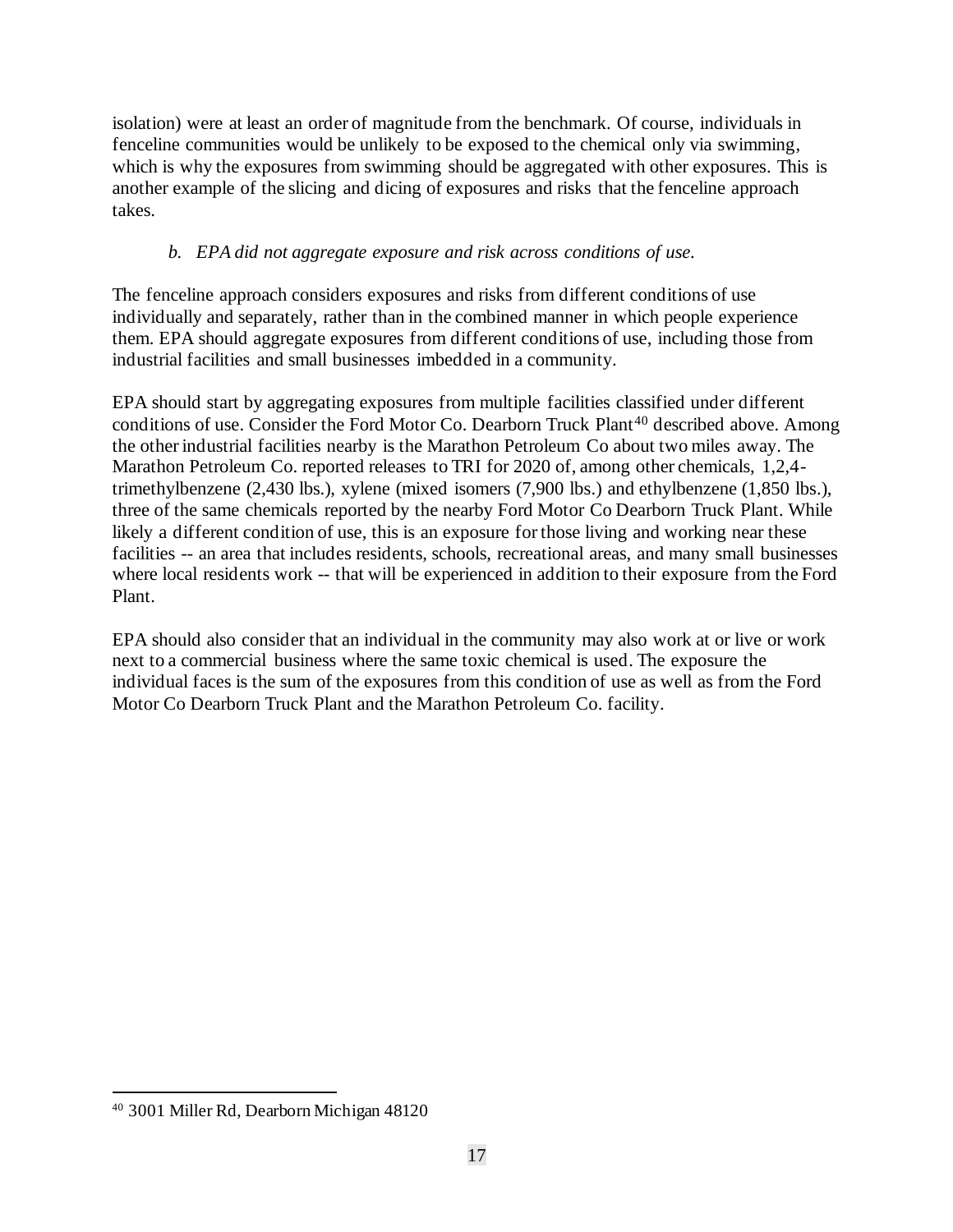

As another example, the nearby town of River Rouge adjacent to Detroit is heavily burdened by chemical-releasing facilities. EES Coke Battery, located on Zug Island in Detroit, released large amounts of hydrochloric acid (35,000 lbs.) in 2020 based on TRI data (in addition to many other toxic chemicals such as benzene, sulfuric acid, and toluene). Less than a mile away, Carmeuse River Rouge Operations<sup>41</sup> in River Rouge also released 32,157 lbs. of hydrochloric acid in 2020. Located between these facilities are several other industrial facilities, including Shell Oil Products and Chemtrade Solutions LLC. Of note, as illustrated in the image below, there is a residential neighborhood directly to the southeast of these industrial facilities – with houses located just 84 meters away from Carmeuse River Operations and 42 meters away from the Shell Oil Product facility's storage tanks.

<sup>&</sup>lt;sup>41</sup> See aerial footage of the Carmeuse River Rouge Operations Lime Factory and the adjacent neighborhood in River Rouge, Michigan at https://www.youtube.com/watch?v=iS8Jlr5rtf8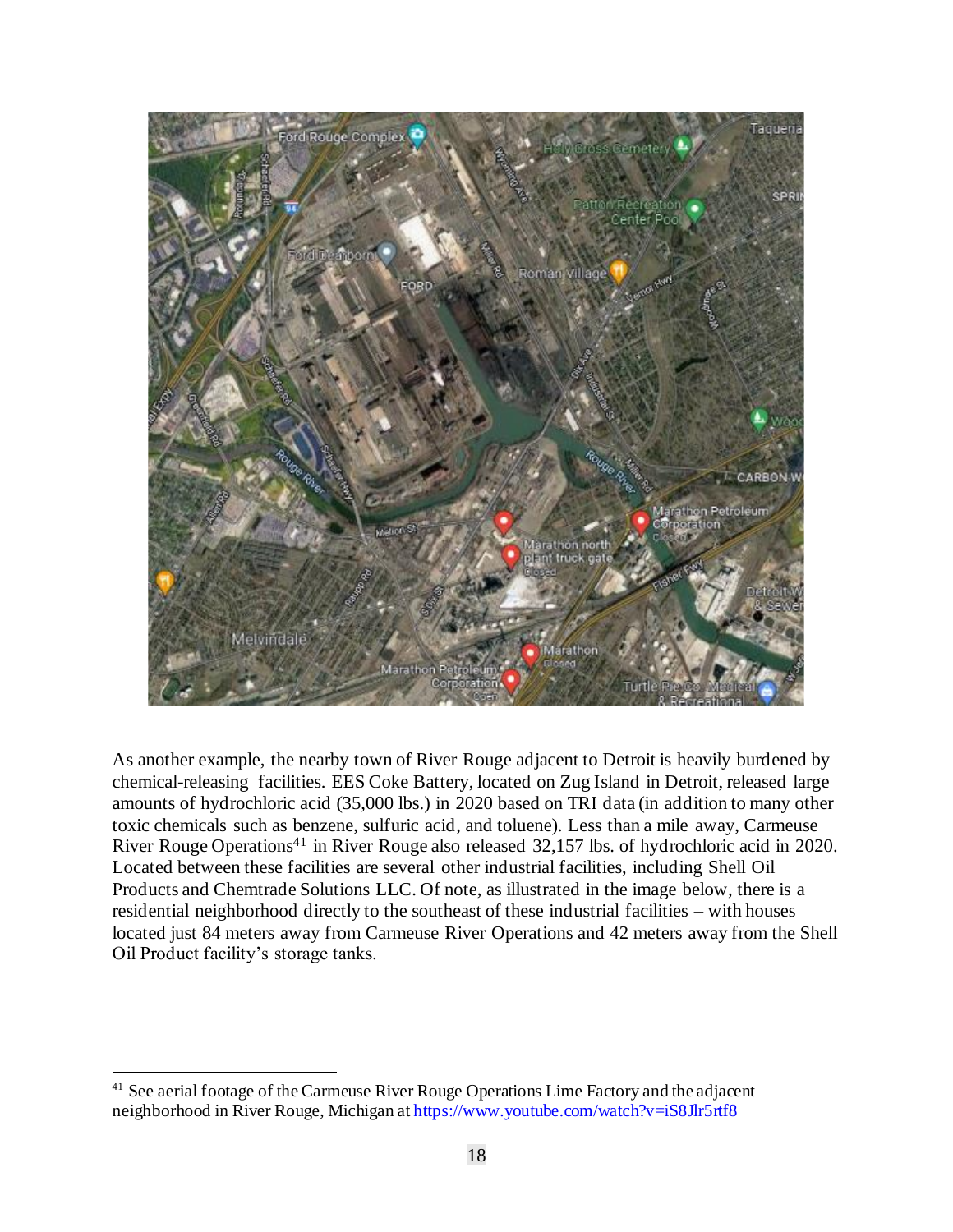

Also see Table 2 in the Appendix, where we present an analysis demonstrating that similar to the case of River Rouge, Michigan, nationwide, TRI reporting facilities tend to cluster together. In one case, 121 TRI facilities are located within 10 kilometers of a facility reporting release of at least one of the first 10 chemicals assessed under TSCA.

Finally, this individual may also use one or more consumer products containing the toxic chemical. The risk that individuals face from the toxic chemical would then be the result of this aggregate exposure from these three conditions of use.

Assessing the exposure from each of the three independently and then failing to aggregate the exposures to assess the risk faced by an individual will clearly result in an underestimate of the exposure faced by the individual. Considering only the incremental exposure to a chemical and making a determination of the risk of the chemical and whether that risk is "unreasonable" simply sidelines science in the decision making. Slicing and dicing exposures to fenceline communities is at odds with a methodology intended to estimate exposures to fenceline communities.

**Recommendation:** To assess the risk of the chemical under its conditions of use, EPA should consider the aggregate of all the exposures posed by a chemical under a condition of use and across all conditions of use.

#### **D. EPA makes unsupported claims that long-term residence in a community is a conservative assumption.**

In a section that discusses assumptions and uncertainties in risk characterization (p. 61), EPA states: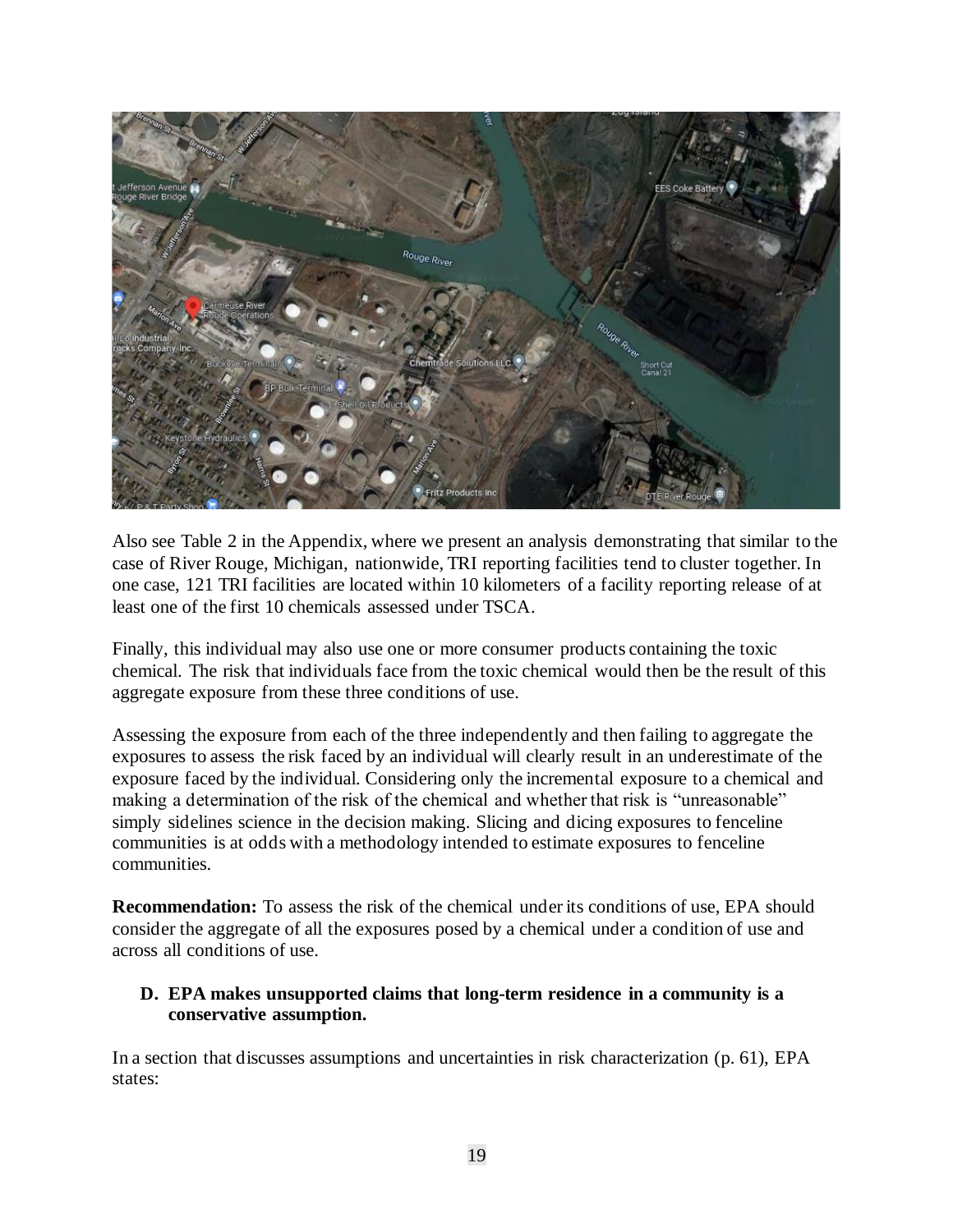#### *Exposure Duration*

This analysis provides exposure and hazard values based on a 24-hour exposure. This assessment assumes that an individual living nearby a facility will be exposed to a chemical at a similar concentration for all hours of the day—either they are present at home all day or remain close-by. This uncertainty may result in an overestimation of exposure and risk, especially for chronic durations, for exposed individuals who may regularly travel farther away from exposure sources and would not be chronically exposed at the same concentration continuously. Similarly, chronic and lifetime exposure and risk estimates are only relevant to individuals who reside at the same location for years or decades. These longer-term exposures would vary for individuals who did not remain within the same range of a particular facility.

However, EPA does not provide or cite any data or provide any other support for these summary statements. Nor does EPA consider that people may both live and work in the community, either at an industrial facility or at a commercial business, school, hospital, restaurant, a home-based day care facility, or other entity in the community. Also, many people, either by choice or by necessity, remain in a community for decades. This includes members of the community who may wish to move away but do not have the economic resources to move to another community.

Rather than simply stating that this may result in an "overestimation of exposure and risk" EPA should provide the data or other information to support this contention. EPA should also state what percentage of the population it considers it to be an overestimate for. These data should be specific for frontline communities rather than communities that are not near facilities. To support its contention that residents "regularly travel farther away from exposure sources" (which we take to include traveling to work in another community), EPA should include information on how the differences in the economic makeup of frontline communities vs other communities may affect patterns of job location.

**Recommendation:** EPA should provide data or other information to support contentions about residence time in fenceline communities.

#### **4. EPA should improve the underlying data and models used to assess risk to fenceline communities.**

#### **A. EPA should proactively use its information authorities to fill fenceline exposure data gaps.**

EPA has extensive authority under TSCA to acquire data, including fenceline monitoring data, from chemical companies. TSCA Sections 8 and 11 authorize EPA to require companies to report existing chemical information, while sections 4 and 10 authorize EPA to require the development of new information. Under these authorities, EPA could require chemical manufacturers and processors to provide available, or generate new, community-level exposure data for chemicals undergoing TSCA risk evaluation (e.g., data on monitoring of fenceline air, soil, and water, workplaces, point-source emissions, releases from disposal sites, and climate vulnerability).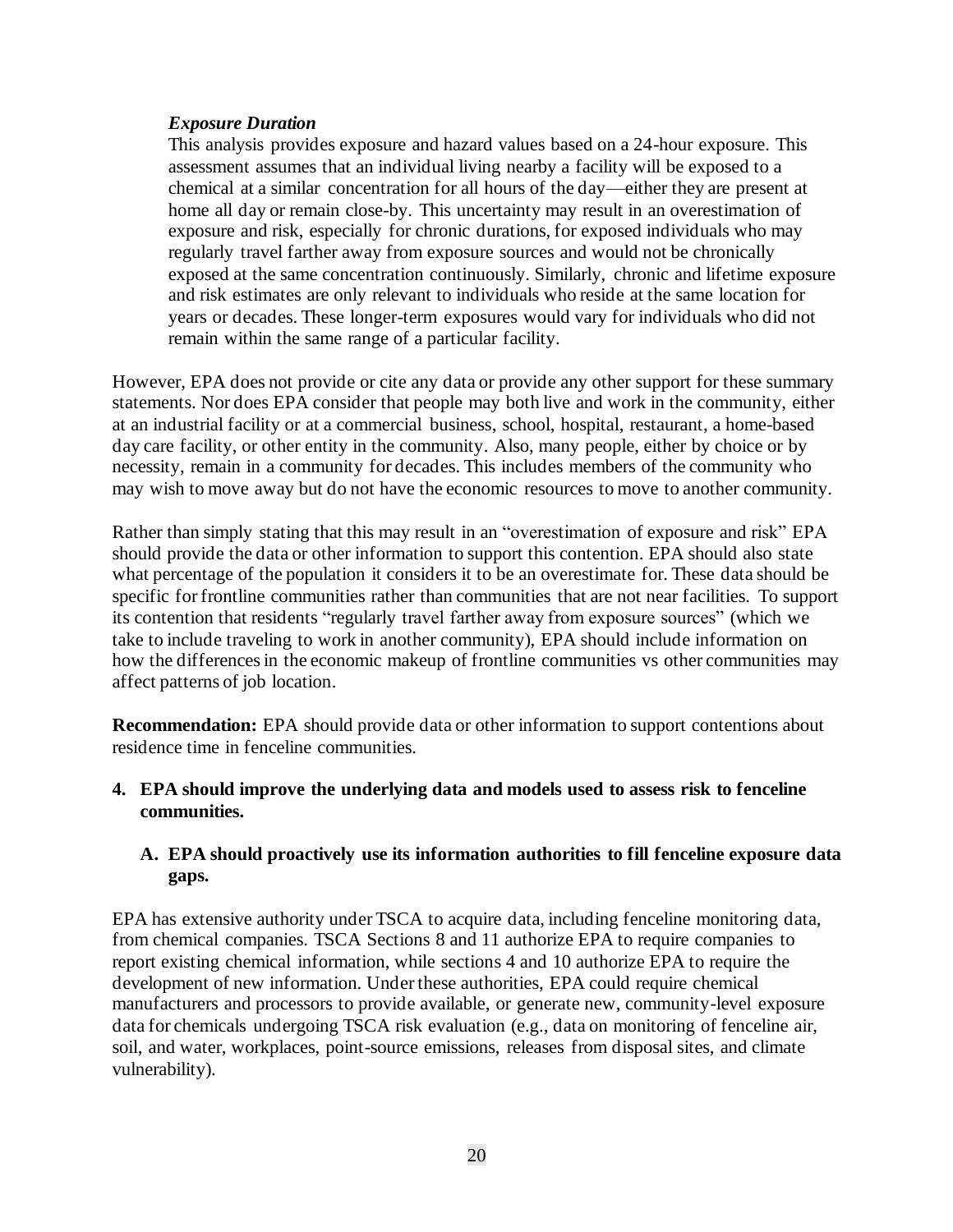Notably, a May 2021 White House Environmental Justice Advisory Council (WHEJAC) report to President Biden, Vice President Harris, and the Council on Environmental Quality (CEQ) identified use of TSCA as an environmental justice priority. Among the Council's specific recommendations was to use TSCA "aggressively to gather information about fenceline communities' real-world exposures."<sup>42</sup>

Moving forward, EPA should require submission of fenceline monitoring data from companies and do so sufficiently early in the process so that the data can be fully incorporated into the assessment. In our comments on EPA's proposed Tiered Data Reporting approach, we commented extensively on the importance of acquiring such data early in the process of prioritizing chemicals for review. For example, early collection of information using Section 8 authorities is essential to identify data gaps and provide sufficient time for EPA to fill them using its TSCA Section 4 information development authorities. We incorporate those comments here by reference.<sup>43</sup>

Beyond acquiring robust data from the chemical industry, EPA should also proactivity pursue additional data sources from local, state, and federal government as well as local communities. During the SACC Meeting, several committee members recommended integrating existing federal government information (e.g., hazardous waste sites from ATSDR and Superfund; EPA's water contaminant occurrence data from the Six-Year Review and the Unregulated Contaminated Monitoring Rule as well as USGS non-regulatory water monitoring data), state resources (e.g., Washington State fish tissue data) in addition to proactively reaching out to municipal government, tribal councils, and fenceline communities themselves who may have useful monitoring data.

**Recommendatio**n: We also note that under TSCA Section 10, EPA has authority to conduct (in coordination with other government agencies) or contract with other entities to conduct research, development, or monitoring, including to inform TSCA prioritization, risk evaluation or risk management. EPA should take advantage of this authority to partner with other agencies such as the Department of Health and Human Services to "conduct such research, development, and monitoring" to fill information gaps. This could be achieved through a government-run fenceline monitoring system combined with research grants to affected communities.

## **B. There are major shortcomings in EPA's estimates of releases, including its analysis of Toxics Release Inventory (TRI) data.**

In the absence of monitoring data, we understand that EPA will rely at least in part on Toxics Release Inventory (TRI) data for its fenceline approach. However, the agency's analysis of TRI data oversimplifies the data in a number of ways that underestimate exposure.

<sup>42</sup> WHEJAC. (2021). *Interim Final Recommendations.* https://www.epa.gov/sites/default/files/2021- 05/documents/whejac\_interim\_final\_recommendations\_0.pdf

<sup>43</sup> EDF. (2021). *Comments on Development of Tiered Data Reporting To Inform TSCA Prioritization, Risk Evaluation, and Risk Management.* https://www.regulations.gov/comment/EPA-HQ-OPPT-2021-0436-0057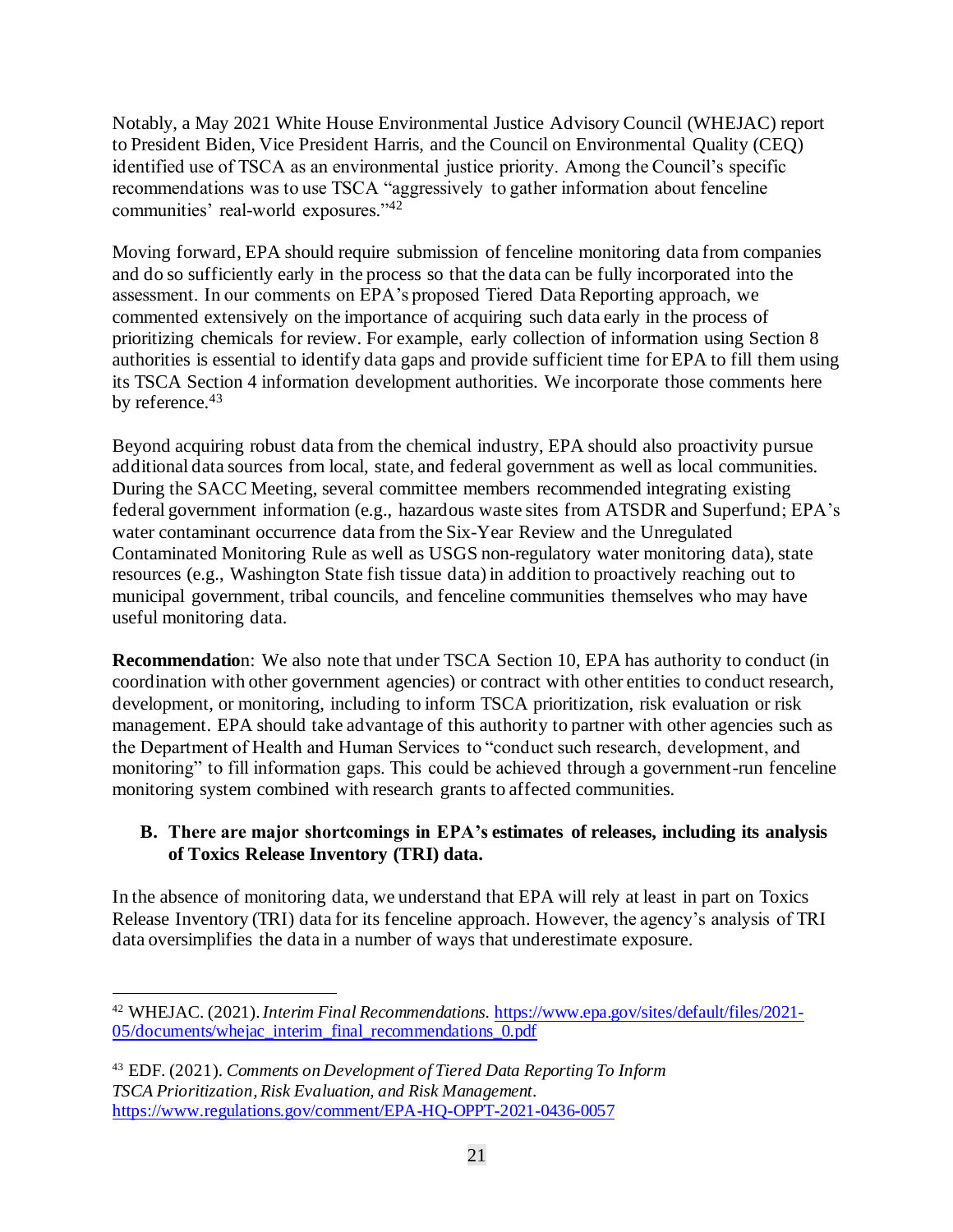EPA underestimated chemical releases by relying only on TRI data and assuming that annual TRI releases are spread out evenly across all facility operating days (e.g., see p. 56). Likewise, EPA appears not to consider other sources of data that would provide information on accidental releases, malfunctions or releases from facility start-up or shut-down – which are often required during reasonably foreseen climate events such as storms, including hurricanes.<sup>44</sup> Releases during startup, shutdown and malfunctions can be significantly larger than releases from normal operations. This approach obfuscates spikes in releases that may lead to acute health impacts to the surrounding community. Unfortunately, many such events occur in fenceline communities that are already subject to elevated exposures such as those communities near the Gulf of Mexico home to many large petrochemical and chemical manufacturing communities that produce and use many highly toxic chemicals, including 1,3-butadiene, TCE and perchloroethylene.

EPA also over-relied on a single year of TRI data (2019), which may underestimate exposure. TRI releases and reporting facilities can vary, sometimes dramatically from one year to the next<sup>45</sup>. See, for example, Table 1 in the Appendix, which illustrates the variability in the number of releasing facilities and volume between 2015-2019 for 1-bromopropane, methylene chloride, and N-methylpyrrolidone. Is not clear if the 2016-2019 TRI data were reviewed to see if there were any anomalies in the 2019 data and whether the 2018 data or another year's data may be more representative.

EPA should instead consider TRI data from the last five years and the projections for the subsequent two years<sup>46</sup> (see section 8 of the Form R) and use the highest reported (or adjustedbased on section 8 data) releases in that timeframe given that the magnitude of the releases can fluctuate from year to year depending on economic and other factors. Given that EPA is required to consider reasonably foreseen uses of the chemical, the agency should consider the larger releases.

EPA did not capture all relevant emitting facilities in its case studies. In its application of the fenceline approach for 1-bromopropane, methylene chloride, and N-methylpyrrolidone case studies, EPA appears to have missed relevant TRI reporting facilities. For example, based on the Supplemental File "SF FLA Environmental Releases to Ambient Air for 1-BP," the 1 bromopropane case study appears to have excluded the fourth-largest TRI-reporting 1 bromopropane air emitter based on 2019 TRI data provided in TRI Explorer (the Lincoln, Nebraska facility Molex LLC). EPA needs to resolve these discrepancies.

With only TRI annual release data as a guiding post, these models may not reflect the everyday realities that fenceline communities experience, and should be bolstered by real-world fenceline air, water, and soil monitoring data. During the SACC Meeting, several committee members raised this concern, noting in particular that monitored data are needed to validate the models.

<sup>44</sup> Environment Texas. (2020). *Refineries, chemical plants release over 4 millions pounds of pollution as a result of Hurricane Laura*. https://environmenttexas.org/blogs/blog/txe/refineries-chemical-plantsrelease-over-4-millions-pounds-pollution-result-hurricane

<sup>45</sup> For example, Western Pneumatic Tube Co LLC in Kirkland, Washington reported 60,036 lbs. of 1 bromopropane released as fugitive emissions to air in 2020 and 117,548 lbs. in 2019.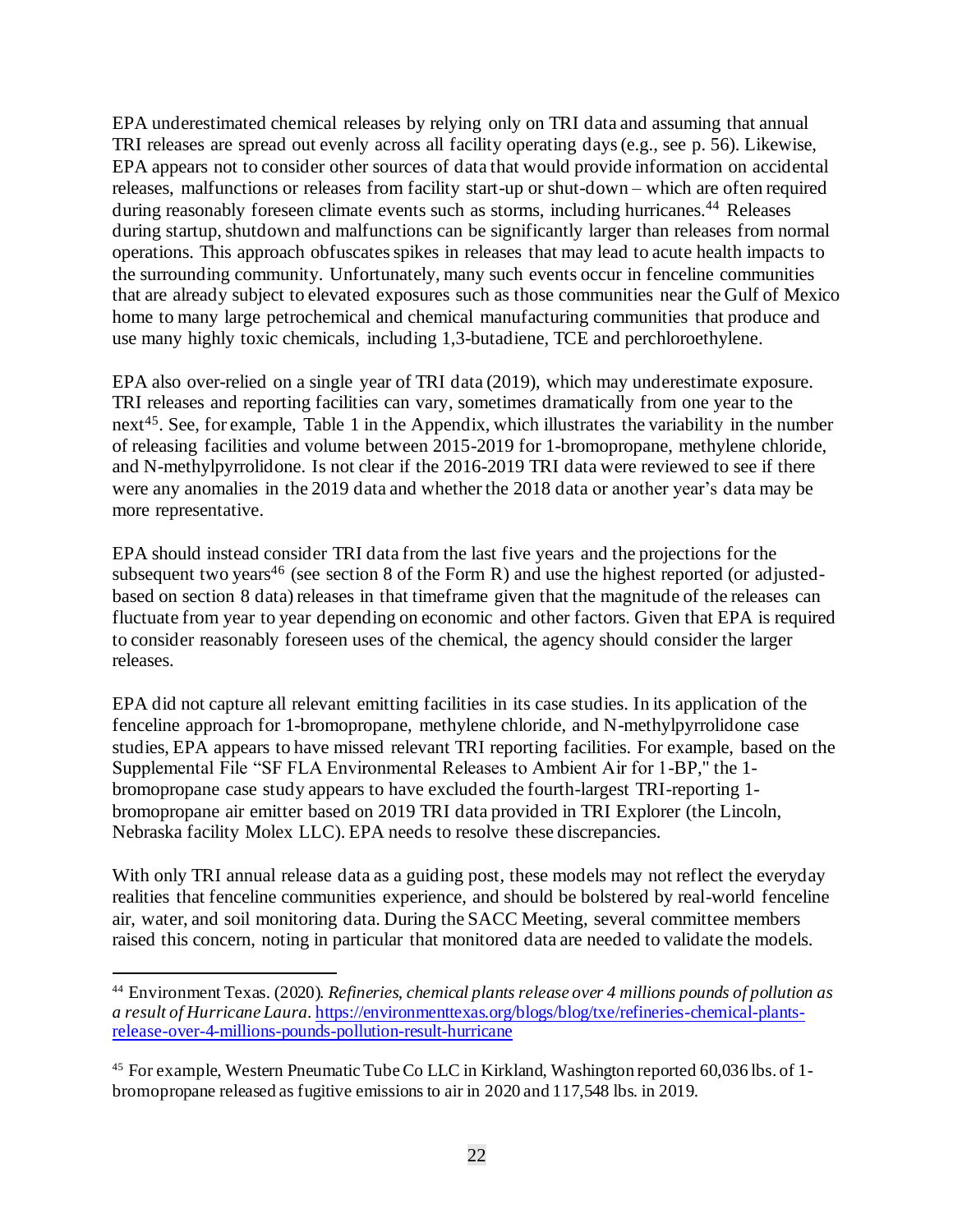The lack of monitoring data is particularly problematic given the many unconservative assumptions incorporated into the models (see Section 4D) and that EPA has evaluated the air and water pathways in isolation and has not accounted for the partitioning of chemicals from the air into water (or vice versa) to replicate the chemicals' behavior in the real world.

We also note that EPA sometimes uses opaque shorthand to refer to specific TRI data elements, which may not be clear to everyone. When EPA refers to "uses/sub-uses," we assume that they are referring to "activities and uses of the toxic chemical" reported in section 3 of the Form R. It is not limited to "use" but also includes information on manufacture, including subcategories of manufacture, e.g., manufacture as a byproduct, and processing, including subcategories, e.g., processing as a formulation component. At a minimum, it should be explained that these data are for activities broader than the common conception of use.

**Recommendation:** In finalizing its fenceline approach, EPA should rectify the shortcomings of its release analysis and should incorporate data on accidental releases and data on peaks of exposure*.* EPA should use TRI section 8 data to consider reasonably foreseen increases in releases.

#### **C. EPA's air pathway pre-screen analysis fails to capture exposures and risks within 100 meters of an emitting facility.**

EPA should eliminate the air pathway pre-screening analysis used to decide whether or not to employ a full-screening methodology. EPA has proposed to use the Integrated Indoor/Outdoor Air Calculator (IIOAC) model to estimate exposures at three pre-defined distances from a facility releasing a chemical into the ambient air (100, 1,000, and 1,000 meters) and exclude the air pathway from further consideration if no risk is found at this stage (see pp. 28-30). However, the IIOAC model cannot predict emission levels below 100 meters – precisely where the greatest emissions may be. For example, Table 3-6 of the full screen for 1-bromopropane and Table 3-18 of the full screen for methylene chloride demonstrate that mean daily average exposures are higher at distances less than 100 meters than at distances greater than 100 meters for every condition of use assessed. This may very well lead to a decision to prematurely screen out a real risk. EPA acknowledges this limitation (p. 57), yet EPA nonetheless proceeds with the proposed approach.

This limitation is not theoretical. In fact, it is not uncommon for people to reside, work, attend school, or otherwise spend significant time within 100 meters of an industrial or waste facility. As an illustrative example, below is an image of Western Pneumatic Tube Co LLC. in Kirkland, Washington, which manufactures welded tubing for the aerospace industry. In 2019, this facility was one of the biggest emitters of 1-bromopropane according to TRI data, releasing 117,548 lbs. in fugitive air emissions. The image below demonstrates that there are restaurants, a doctor's office, and a school all within 100 meters of the facility address. Specifically, Binnacle Psychiatry is located 35 meters, a Japanese restaurant 98 meters, and Lakeview Elementary School 100 meters away. There are also residential neighborhoods surrounding the facility, with the closest house located 140 meters away. (Note that we have no way to verify that the address the company provided to EPA via TRI is the exact emitting site of Western Pneumatic Tube Co LLC.; as EPA notes, absence of such data from TRI is a limitation in its methodology.)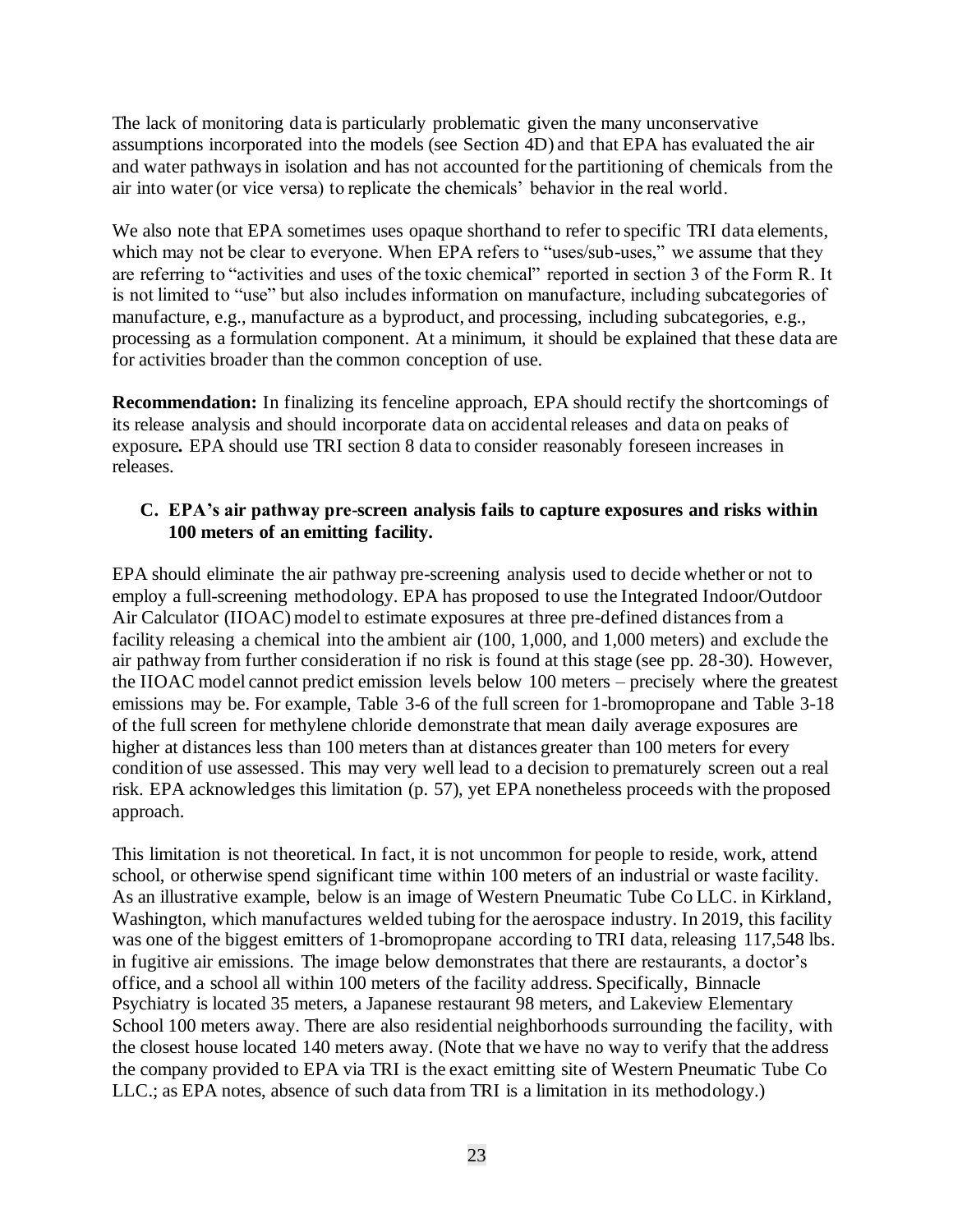

This issue described above is compounded by the many limitations of the TRI data on which the IIOAC model relies, as described in section 3(B) of these comments, which is likely to result in underestimating emissions. EPA should not employ such a cursory pre-screen to rule out a full screening of risks from ambient air.

**Recommendation:** We recommend that EPA drop this pre-screening analysis altogether.

### **D. EPA's air model assumptions are not conservative and do not incorporate life-stage specific exposure factors.**

EPA's air modeling employs several non-conservative assumptions. Because TRI does not require reporting of stack parameters such as stack height, EPA relied on default assumptions in the air models. EPA explained during the March 15<sup>th</sup> SACC Meeting that the default inputs vary and are sometimes mean or median values. Further, in response to a SACC committee member's comment about the lack of transparency around these input parameters, an EPA representative responded that the answers are provided in the model's user manual and that "generally speaking … the stack parameters were taken across a national average."

EPA's use of average stack parameters is likely to underestimate the population at risk. For example, EPA used a default average stack emission release point of 10 meters for both the pre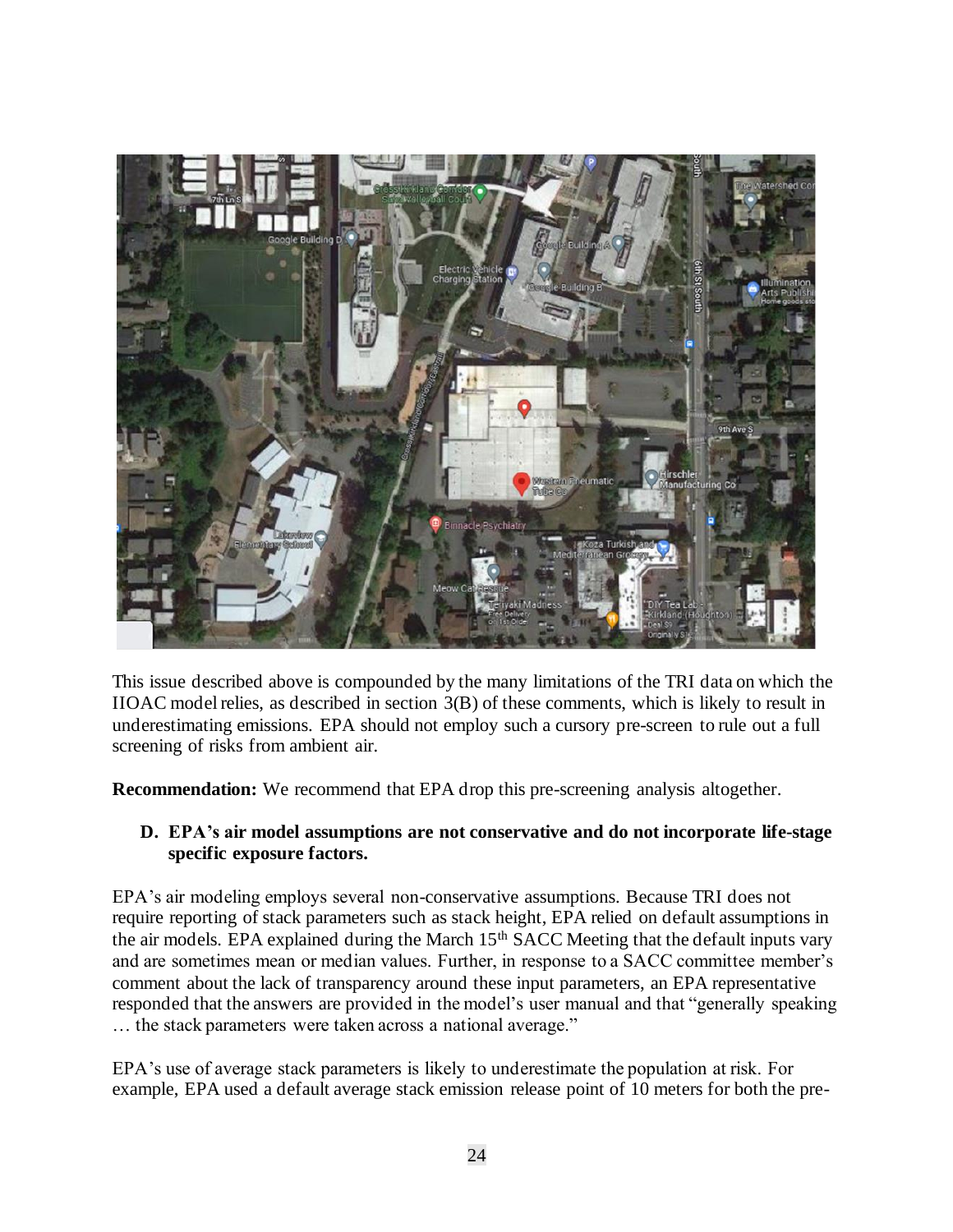screen using the IIOAC model (p. 58) as well as for the full screening using AERMOD (Excel file: SF FLA Air Pathway Input Parameters for AERMOD for 1-BP and MC). Because a lower stack height will result in a plume with a smaller dispersion, such an assumption likely will result in a conclusion that fewer people in the surrounding community will be subject to any associated risk. EPA's decision to use an average stack height is related to its decision to only model risks from the air pathway out to 10,000 meters – which several SACC members noted may not be appropriate for some compounds, depending on their fate and transport. EPA should take a conservative approach and consider a range of stack heights and continue modeling until a distance where the risk is negligible.

Furthermore, as discussed during the SACC Meeting, EPA assumed 1.8 meters height for all receptor's breathing height, which is not reflective of the height of the average women or child. While this likely will not greatly alter the risk calculations, it is exemplary of EPA's failure to incorporate age-specific and other relevant factors.

It is problematic that EPA has not taken into consideration lifestage-specific exposure factors for receptors under the air pathway (e.g., increased respiration rates for pregnant women). EPA states (p. 61, emphasis added):

Inhalation risk estimates are based on air concentrations and *were not adjusted for potential lifestage-specific differences*, consistent with current EPA guidance which assumes that lifestage-specific differences in inhalation dosimetry are covered by the  $10\times$ intraspecies uncertainty factor (UF<sub>H</sub>) (U.S. EPA, 2012a).

However, in the final TSCA Methylene Chloride Risk Evaluation, EPA used a default intraspecies uncertainty/variability factor of 10 for acute non-cancer (and 3 for chronic non-cancer)to account for variation in sensitivity within the human population due to "limited information."<sup>47</sup> For the acute endpoint, EPA specifically notes an extensive list of susceptible populations that the default intra-species uncertainty factor is intended to address, including: fetus due to higher carbon monoxide affinity for hemoglobin and slower carbon monoxide elimination, individuals with higher CYP2E1 enzyme levels and who consume large amounts of alcohol, and those with preexisting heart disease.

It is not at all apparent that this uncertainty factor takes into account age-specific exposure factors, such as inhalation rate. EPA should always strive to incorporate specific data when available, rather than rely on a default uncertainty factor to generically capture intra-species variability. Unlike the factors described in the final risk evaluation, EPA has available information on the variability of exposure factors such as inhalation rates and height by age group. Of note, EPA's 2011 Exposure Factors Handbook includes inhalation rates for school children playing near a contaminated site.<sup>48</sup>

<sup>47</sup> EPA. (2020). *Risk Evaluation for Methylene Chloride (Dichloromethane, DCM) CASRN: 75-09-2.* https://www.epa.gov/sites/default/files/2020-06/documents/1\_mecl\_risk\_evaluation\_final.pdf

<sup>48</sup> EPA. (Accessed 2022, March 20). *Exposure Assessment Tools by Routes - Inhalation.* https://www.epa.gov/expobox/exposure-assessment-tools-routes-inhalation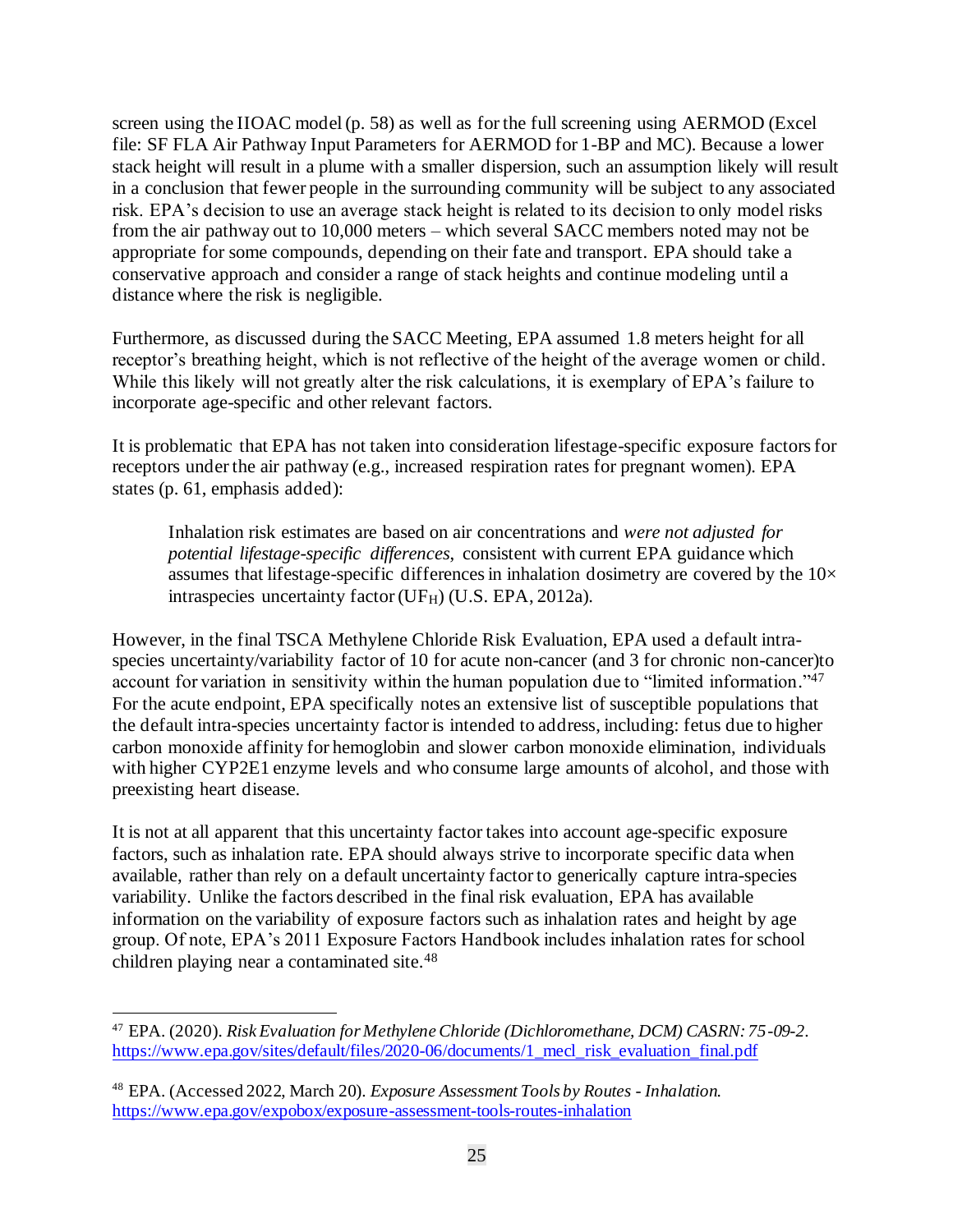**Recommendation**: We recommend that EPA use conservative stack parameter assumptions and incorporate appropriate exposure factors into the air pathway analyses.

## **E. EPA excluded Occupational Exposures Scenarios (OES) based on faulty land-use considerations.**

*a. EPA failed to address the reasonably foreseen circumstance that there may be changes in land use over time.*

EPA failed to address the reasonably foreseen circumstance that there may be changes in land use over time. Through its Land Use analysis, EPA overlayed the emissions information with land use information using ArcGIS and Google Maps to analyze whether nearby land is used for residential, industrial/commercial business, or other public spaces (pp. 39, 88). EPA proceed ed to remove Occupational Exposure Scenarios (OES) based on the conclusion that the surrounding land is "uninhabited" and thus does not present an exposure concern.

For example, Table 3-27 in the methylene chloride case study shows that EPA excluded six of eight OESs from further consideration because fenceline community exposures are not "reasonably anticipated" based on land use analysis. EPA fails to consider the reasonably foreseen circumstance that land use can change over time (e.g., due to increasing cost-of-living in urban centers).<sup>49</sup> EPA's approach is particularly problematic given EPA's intention to make unreasonable risk determinations on specific OESs, resulting in EPA deeming that specific OESs do not pose a risk simply due to the land use patterns at this moment in time.

**Recommendation:** EPA should reverse its decision not to consider exposure and risk from facilities surrounded by uninhabited land given that land use changes around emitting facilitates are reasonably foreseen, including the fact that residential or public areas may be built around these facilities in the future. EPA should instead include all facilities in the assessment and consider the current land use surrounding each facility as a factor during the risk management stage. If included, the land use analysis should be revisited at regular intervals to assess changes that could impact risk. Beyond EPA's TSCA risk management decisions, such land use information could be helpful for local zoning officials in understanding risk and electing not to build in areas already burdened with chemical pollution.

*b. EPA inappropriately dismissed risk based on company addresses as the basis for its land use analysis.*

EPA's draft approach states that "[w]here radial distances showing an indication of risk occur within the boundaries of the facility ... EPA does not reasonably expect an exposure to fenceline communities to occur and therefore does not expect an associated risk" (p. 40). The agency

<sup>49</sup> *See, for example,* Our World in Data. (Accessed 2022, March 20). *Land use over the longer-term, World, 0 to 2016.* https://ourworldindata.org/grapher/land-use-over-the-longterm?country=~OWID\_WRL and Dadashpoor, H., Azizi, P., & Moghadasi, M. (2019). *Land use change, urbanization, and change in landscape pattern in a metropolitan area.* https://doi.org/10.1016/j.scitotenv.2018.11.267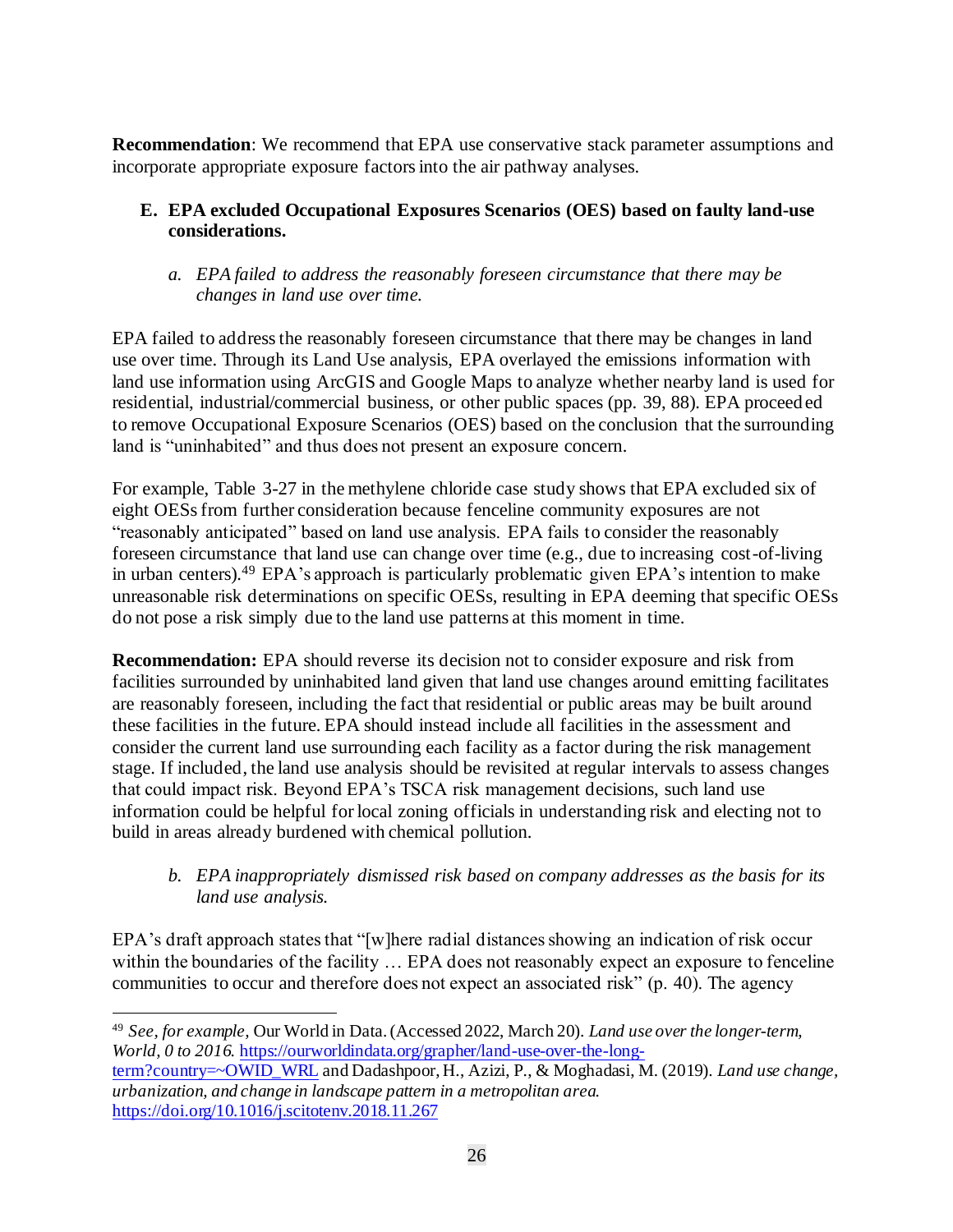underscored this point during the March  $15<sup>th</sup>$  SACC Meeting. It therefore appears that EPA is using a single point, defined by the address the company provides through TRI, as the basis for its land use comparison. However, the latitude/longitude of this address is most likely not the precise emissions point. As EPA itself explains (p. 58):

That lat/long may represent the mailing address location of the office building associated with a very large facility rather than the actual release location (*e.g.*, a specific process stack). This discrepancy between the (0,0) coordinate from which an exposure concentration is modeled for the full-screening level analysis and the actual release point could result in an exposure concentration that does not represent the actual distance where fenceline communities may be exposed.

It is therefore nonsensical to exclude an OES if the model indicates that risks peter out *within* the facilities boundary – because EPA simply does not know the true emitting location within that boundary.

**Recommendation:** A more appropriate approach would be to assume the emission point could begin at any point along the boundary of the facility and accordingly begin the radial distance buffers at the boundary of the facility (e.g., by using ArcGIS polygon shape file data for the facilities) and compare land use to these buffers. Absent perimeter data information, in the short term EPA could at least identify the location of the emissions for large facilities from Clean Air Act permits. Consistent with this suggestion, in response to Charge Question 2 during the March 16<sup>th</sup> SACC Meeting, the committee recommended that the exact point should be determined, or otherwise a "worst case scenario" location should be used.

### **F. EPA did not consider increases in production and use as reasonably foreseen uses.**

Production and use of chemicals can vary depending upon a variety of economic and other factors. One input that could be used to assess future activity is the Pollution Prevention Act data reported in Section 8 of the TRI Form R. These TRI data include projections of the quantities of the chemical released or otherwise managed as waste for the two years following the reporting year. TRI data also includes information on the production ratio and activity ratio which can be used to determine trends in the production and use of the chemical. This trend information as well as economic data could inform a determination of whether there will likely be reasonably foreseen increases in releases. Any reasonably foreseen increases in releases should be addressed in an assessment of risks to fenceline communities.

**Recommendation:** EPA should consider future production and use increases as reasonably foreseen uses of the chemical.

#### **5. EPA should not apply a different benchmark for workers from the rest of the populations.**

For the case studies in the fenceline approach, EPA identifies the hazard values used. The values are provided for occupational scenarios, consumers and fenceline communities. Of note is the differing cancer benchmarks used for the same chemical and in some instances for the same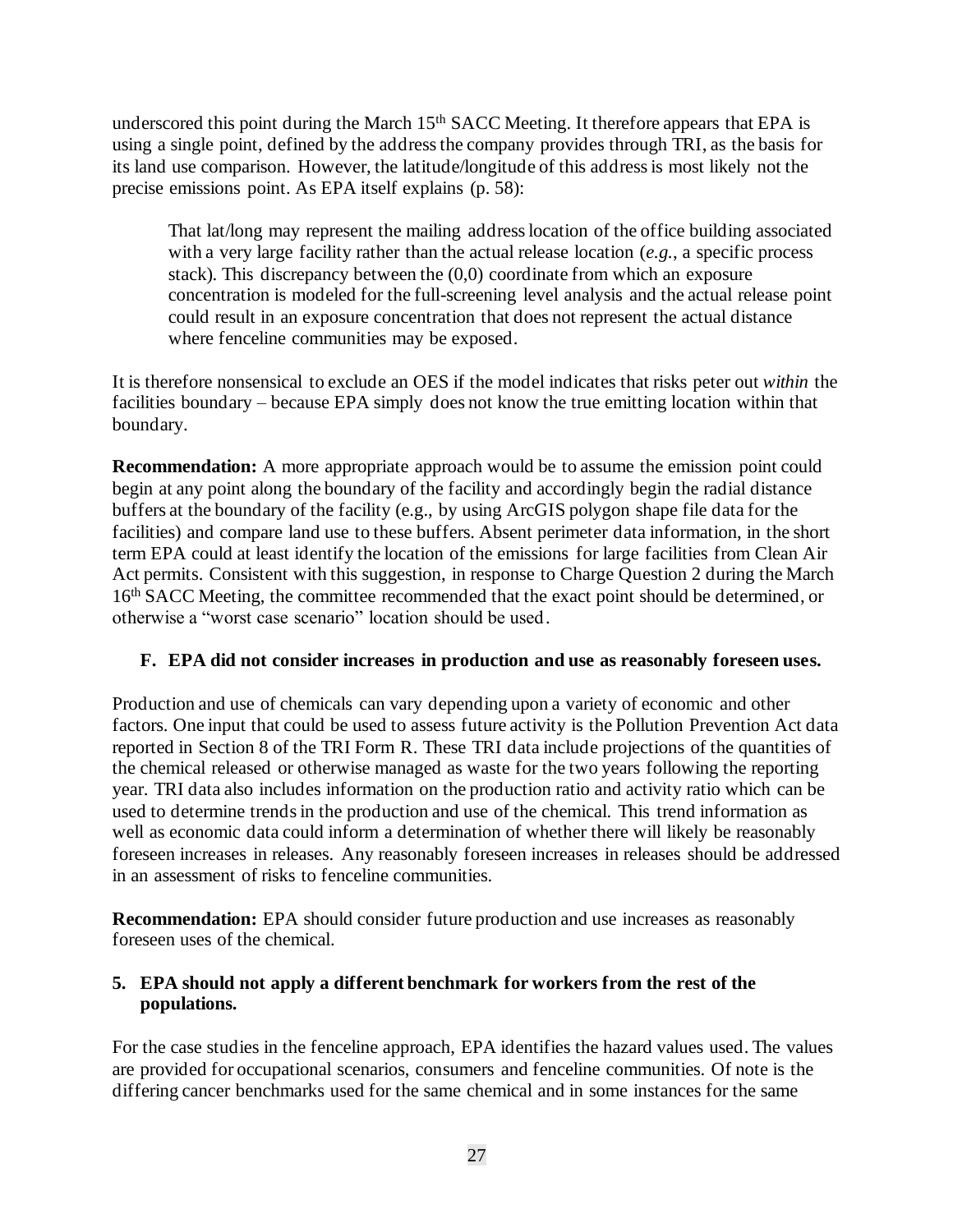person. The cancer benchmark for occupational exposures is  $1x10^{-4}$  and for fenceline community and consumer exposure is  $1 \times 10^{-6}$  – a factor of 100 difference. EPA has not provided a riskbased consideration that would account for the difference in choice of cancer benchmarks, nor does there appear to be one. Workers and fenceline community individuals are both "potentially exposed or susceptible subpopulations." Individuals may live in the fenceline community and work at a facility releasing a chemical into that community's environment. In that case, which benchmark would be applied? It does not make sense that two different cancer risk benchmarks would be applied to the same individual. It makes even less sense for it also to be for the same chemical.

**Recommendation**: EPA should apply the  $1x10^{-6}$  cancer benchmark for all individuals.

## **6. EPA should modify its approach to deriving toxicity values and characterizing risk to ensure fenceline communities are sufficiently protected.**

Uncertainty and variability are two key considerations in chemical risk assessments that result from the extrapolation of a relatively limited dataset, mostly compromised of cell-based and animal toxicity data, to assess risk to a wide range of diverse human populations.

In deterministic assessments of non-cancer human health effects, EPA traditionally applies five default "uncertainty factors" (UFs) to account for uncertainties and variabilities when deriving a reference dose or concentration. Specifically, these factors attempt to account for:

- (1) the variation in sensitivity among the members of the human population (i.e., interindividual variability) [UFH]
- (2) the uncertainty in extrapolating animal data to humans (i.e., inter-species uncertainty)  $[UF<sub>A</sub>]$
- (3) the uncertainty in extrapolating from data obtained in a study with less-than-lifetime exposure to lifetime exposure (i.e., extrapolating from subchronic to chronic exposure)  $[UFs]$
- (4) the uncertainty in extrapolating from a LOAEL rather than from a NOAEL [UF<sub>L</sub>]
- (5) the uncertainty associated with extrapolation when the database is incomplete or when there are deficiencies in the database related to particular organ systems as well as life stages [UF<sub>D</sub>]<sup>50</sup>

Typically, the default value assigned to each uncertainty factor is assumed to be a factor of 1, 3, or 10, depending on the nature of the original toxicity data, though the accuracy and impact of such default values remains under characterized.

## **A. EPA should employ a database uncertainty factor where data is found to be limited.**

The database uncertainty factor (UF<sub>D</sub>) accounts for deficiencies in the study database that may have otherwise resulted in the identification of a more sensitive effect for certain endpoints or life stages. Even though the  $UF<sub>D</sub>$  is one of the five uncertainty factors traditionally applied in

<sup>50</sup> EPA. (2012). *A Review of the Reference Dose and Reference Concentration Processes*, at 4-38. https://www.epa.gov/sites/default/files/2014-12/documents/rfd-final.pdf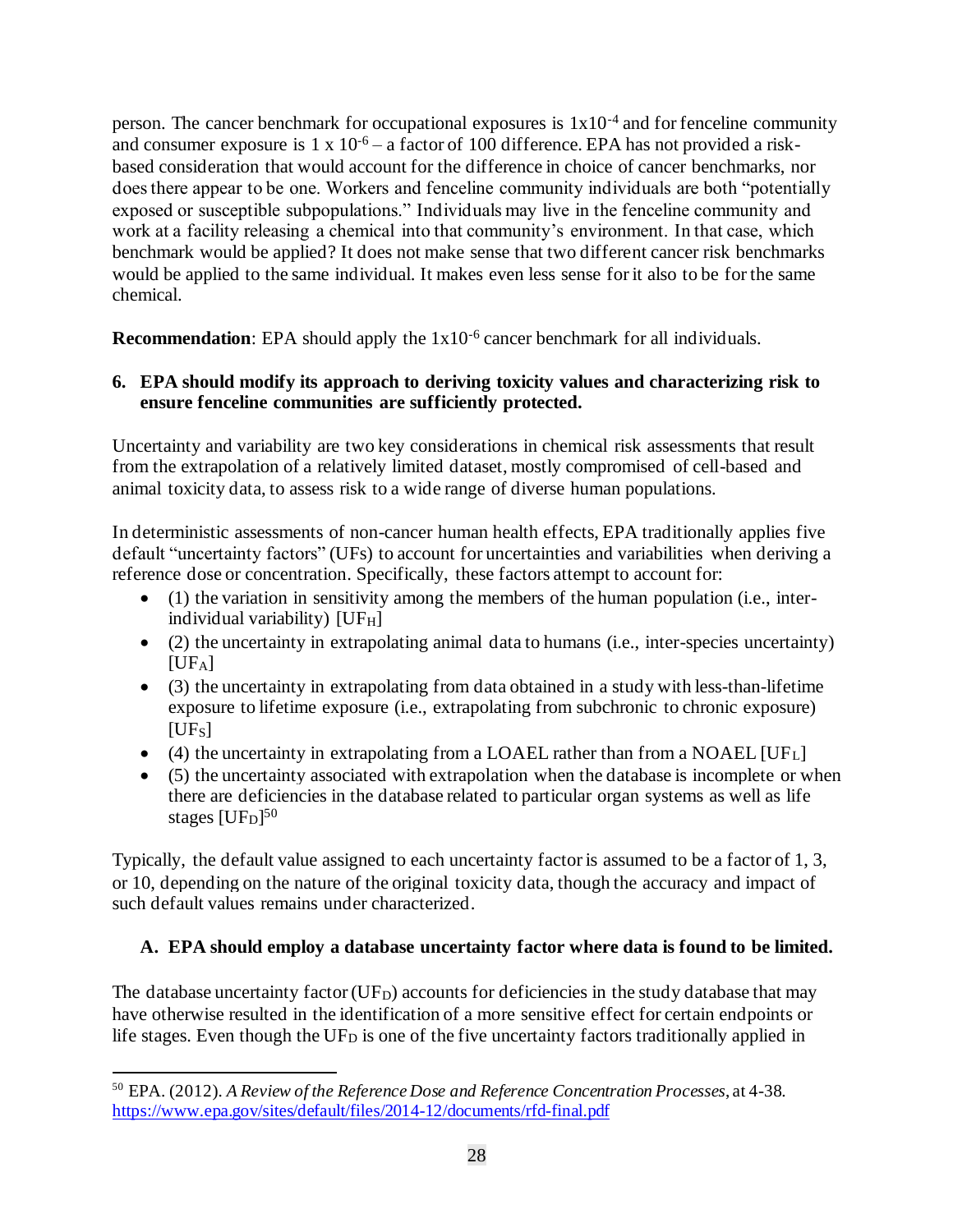chemical risk assessment – and is commonly employed by other offices and programs at EPA, including ORD/IRIS – the agency did not employ a database uncertainty factor in any of its first 10 completed TSCA risk evaluations, nor the case studies presented in the fenceline approach.

We are concerned about EPA's exclusion of a database uncertainty factor given the implications for risk characterization of fenceline communities. Using methylene chloride (MC) as an example, EPA did not to apply a UF<sub>D</sub> for the selected developmental neurotoxicity and hematological effects in the final TSCA risk evaluation, despite the fact that an earlier agency assessment of the chemical conducted by ORD/IRIS used an UF<sub>D</sub> of 3 to address identified limitations in data for these end points.<sup>51</sup> Similarly, EPA did not use a UF<sub>D</sub> in the risk evaluation for 1-BP, despite a limited evidence base of toxicological data.

**Recommendation**: To ensure accurate and health-protective risk characterization to fenceline communities, EPA should systematically assess whether a database uncertainty factor is needed for each chemical assessed under the fenceline method, and transparently discuss the rationale for including or excluding such a factor.

### **B. EPA's use of the traditional default intra-species variability equal to 10 for noncancer effects may underestimate potential risk to susceptible subpopulations like fenceline communities.**

As early as 2002, EPA recognized that "a 10-fold [intra-species] factor may sometimes be too small because of factors that can influence large differences in susceptibility, such as genetic polymorphisms."<sup>52</sup>

Recent evidence demonstrates that a default UF<sub>H</sub> of 10 may be insufficient to protect those most at risk, including fenceline communities who are disproportionately exposed to chemical and non-chemical stressors (see Section 1 for more detail). For example, an analysis of dose-response functions of asthmatic subjects indicated sensitivity to nitric acid 20 times greater than healthy individuals.<sup>53</sup> This is just one of many case studies that demonstrate the limitations, including potential underestimation of risk, of relying on a high-end default uncertainty factor of 10 to account for intra-species variability.

Potential underestimation of risk from the use of such as factor is especially likely when attempting to explicitly assess risk to susceptible subpopulations like fenceline communities, whose background and baseline health vulnerabilities may cause their dose-response relationship to significantly differ from that of the general population by greater than a factor of 10. For this reason, it is critical that EPA employ chemical-specific or default distributions to inform its

<sup>51</sup> EPA (2011). *Toxicological Review of Dichloromethane (Methylene Chloride),* at 197. https://cfpub.epa.gov/ncea/iris/iris\_documents/documents/toxreviews/0070tr.pdf

<sup>52</sup> EPA. (2012). *A Review of the Reference Dose and Reference Concentration Processes*, at 4-44. https://www.epa.gov/sites/default/files/2014-12/documents/rfd-final.pdf

<sup>53</sup> National Research Council. (2009). *Science and Decisions: Advancing Risk Assessment*. Washington, DC: The National Academies Press, at 150. https://doi.org/10.17226/12209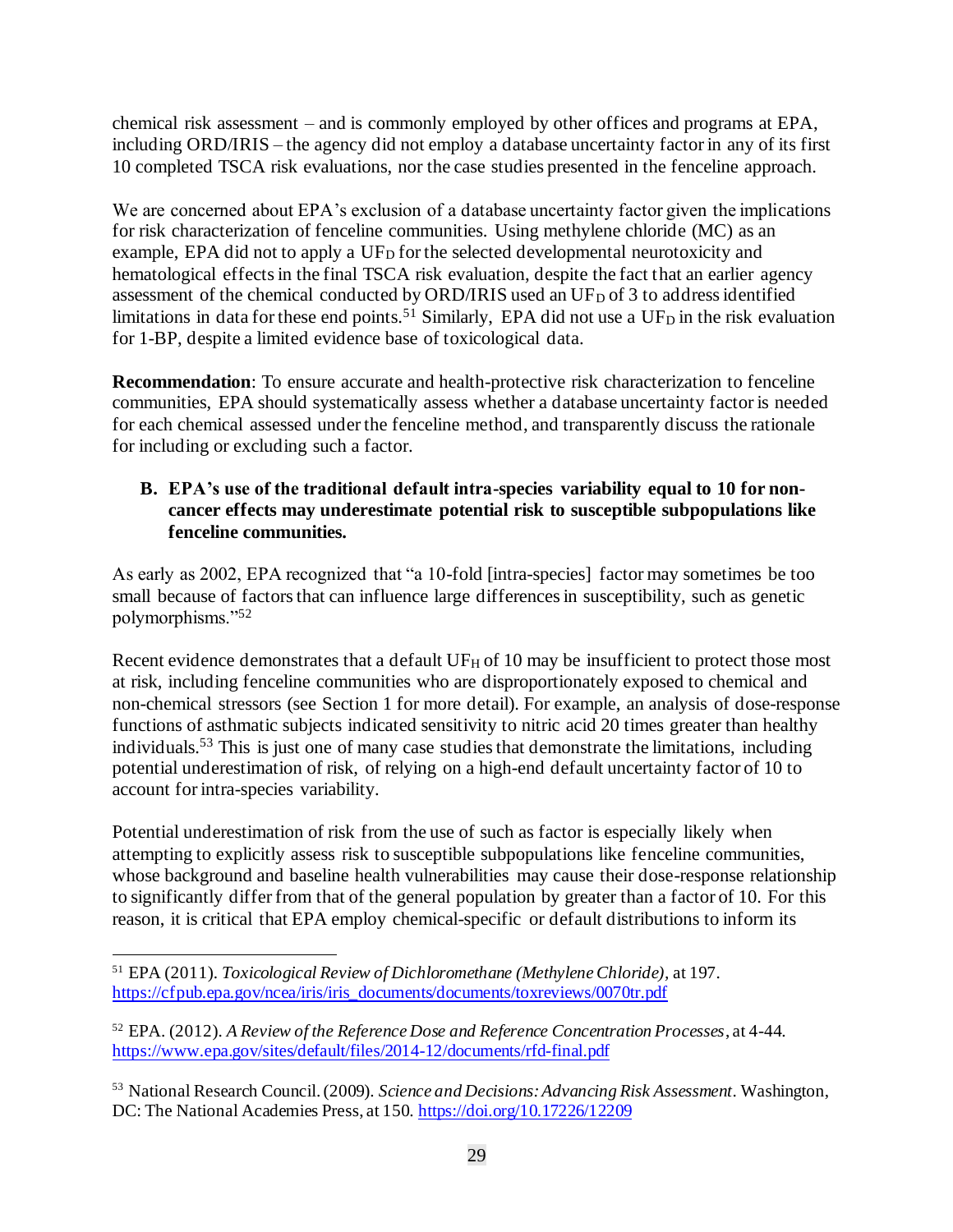assessment of intra-species variability, as discussed in more detail in section  $6(B)(c)$  of these comments.

**Recommendation:** EPA should assess whether a default UF<sub>H</sub> of 10 is sufficiently protective of potentially exposed or susceptible subpopulations such as fenceline communities, using chemical-specific or surrogate data as a point of comparison.

## **C. EPA should use chemical-specific or default distributions rather than point estimates to characterize uncertainty and variability.**

In the first 10 chemical risk evaluation conducted under TSCA, EPA largely took a deterministic approach to incorporating variability and uncertainty, in which default factors were relied upon. In contrast to the use of point estimate default factors, the preferred method is to incorporate the full distributional information on each component factor by using probabilistic approaches, such as a Monte Carlo approach or a simple analytic approach (for example, when adjustments can be described by lognormal distributions). These distributions can be defined from empirical databases.<sup>54</sup>

We commend EPA for directly integrating inter- and intra-species variability into its doseresponse modeling and considering probabilistic pharmacokinetic/pharmacodynamic (PBPK/PD) modeling, where data allowed. We also appreciate EPA's discussion of the data limitations that prevent use of such models. However, it is unclear if the limited data were robust enough to make use of other available methods besides direct PBPK/PD modeling, such as the use of ratios for TK and/or TD parameters, calculated using data on these parameters from both the general population and one or more sensitive human populations, or whether the agency attempted to develop distributions for the other relevant uncertainty factors (e.g., subchronic to chronic, database). 55

In the case of limited data on a specific chemical, EPA may not be able to make use of the chemical-specific probabilistic methods discussed above. However, generic or default distributions based on surrogate chemicals and endpoints can be employed in the face of limited chemical-specific data.<sup>56</sup> Specifically, in the case of limited chemical-specific data, the NAS recommended that EPA "develop default-adjustment distributions that quantitatively characterize the adjustments and key uncertainties typical in dose-response assessment, including crossspecies extrapolation in PK and PD and extrapolations among dose route, dosing intervals (for

<sup>54</sup> National Research Council. (2009). *Science and Decisions: Advancing Risk Assessment*. Washington, DC: The National Academies Press, at 160. https://doi.org/10.17226/12209

<sup>55</sup> EPA. (2014). *Guidance for Applying Quantitative Data to Develop Data-Derived Extrapolation Factors for Interspecies and Intraspecies Extrapolation [EPA/R-14/002F].* https://www.epa.gov/sites/default/files/2015-01/documents/ddef-final.pdf

<sup>56</sup> National Research Council. (2009). *Science and Decisions: Advancing Risk Assessment*. Washington, DC: The National Academies Press, at 165. https://doi.org/10.17226/12209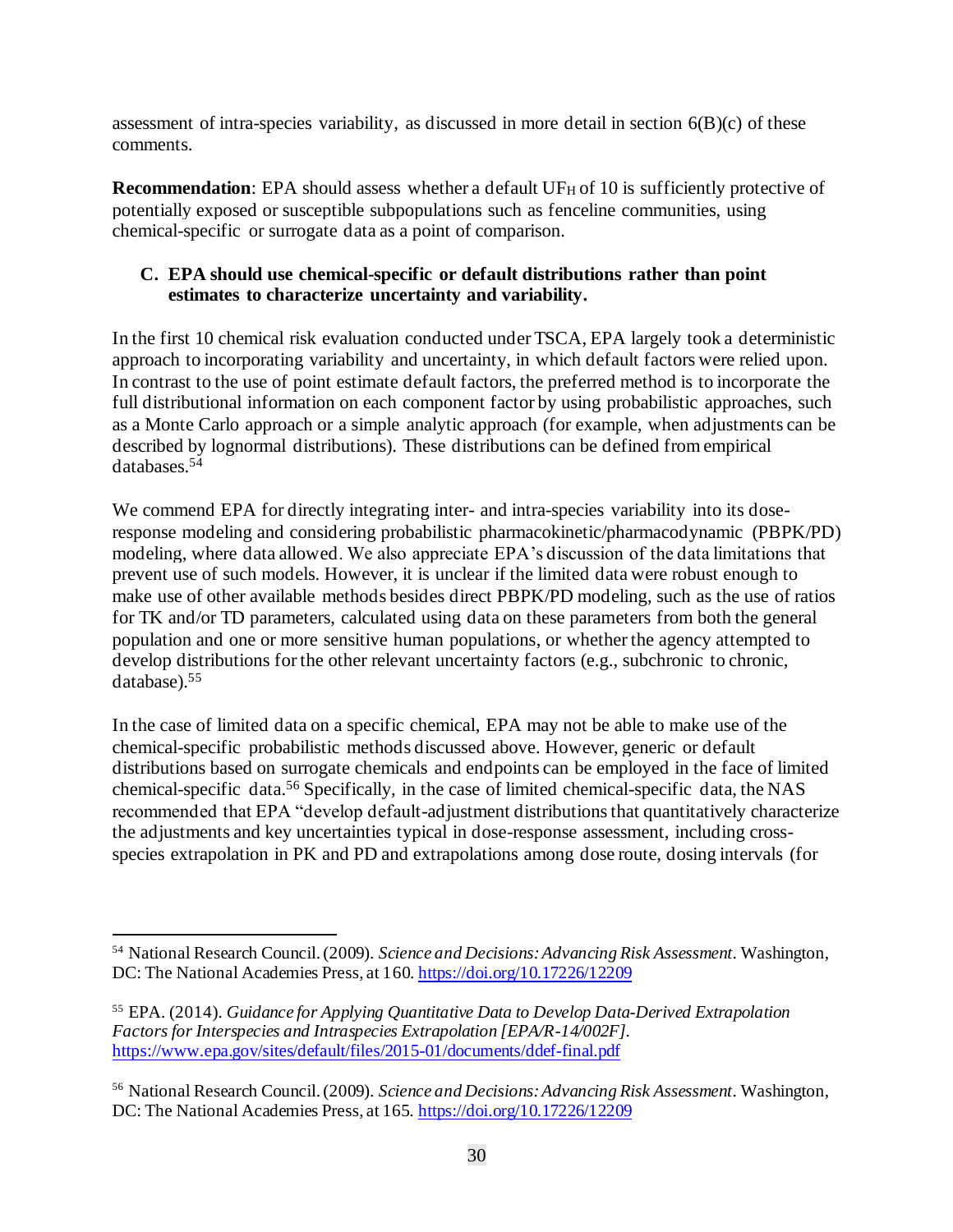example, subchronic to chronic), and data gaps." These default distributions can be based on chemical structures and physio-chemical properties, including taking a class-based approach. 57

Thus, while lack of information needed for probabilistic modeling of uncertainty factors is a real concern, there are available tools to overcome these limitations, including but not limited to the development of generic or default *distributions* rather than point estimates. Guidance on the development and implementation of "default-adjustment distributions" is provided in the NAS 2009 report *Science and Decisions*.

**Recommendation**: We urge EPA to use chemical-specific distributions to capture uncertainty and variability when the data are available to do so. If chemical-specific data is not available, we recommend that EPA add more detail to its discussion of why certain variability components, such as toxicodynamic differences, could not be modeled probabilistically. EPA should clearly discuss the data limitations – including what data are missing – and why such limitations prevented the use of chemical-specific distribution extrapolations. Among other things, this discussion should address the data requirements for toxicokinetic and toxicodynamic variability modeling, as laid out in the agency's 2014 guidance for applying data to develop "data-derived" extrapolation factors for inter- and intra-species variability.<sup>58</sup>

In the case of limited chemical-specific data, EPA should employ default distributions for adjustments in extrapolations, rather than rely on default point-estimate uncertainty factors. This approach would enable EPA to represent variability and uncertainty more accurately and transparently, and offers an opportunity for further refinement, including the identification, gathering and development of needed information.

## **7. EPA's hypothetical outcomes of the fenceline approach are tilted toward making findings of no unreasonable risk.**

## **A. EPA indicates an intention to use the fenceline screening asymmetrically, in favor of finding no unreasonable risk.**

EPA's description of how it may use the fenceline approach to inform its risk management "outcomes" reveals a troubling imbalance toward employing the screening-level method in the service of making determinations that chemicals' uses pose no unreasonable risk, versus using the screening to support determinations of unreasonable risk (pp. 18-20).

As an example of this asymmetry, EPA describes hypothetical scenarios in which "no unreasonable risk" was identified in the final risk evaluation for two specific conditions of use of a chemical. In one scenario ("Outcome One"), the fenceline approach does not identify any unreasonable risk to fenceline communities. EPA states it would then use this screening result to "expeditiously propose [] no restrictions on the chemical being used as no unreasonable risk is

<sup>57</sup> *Id.* at 204

<sup>58</sup> EPA. (2014). *Guidance for Applying Quantitative Data to Develop Data-Derived Extrapolation Factors for Interspecies and Intraspecies Extrapolation [EPA/R-14/002F].* https://www.epa.gov/sites/default/files/2015-01/documents/ddef-final.pdf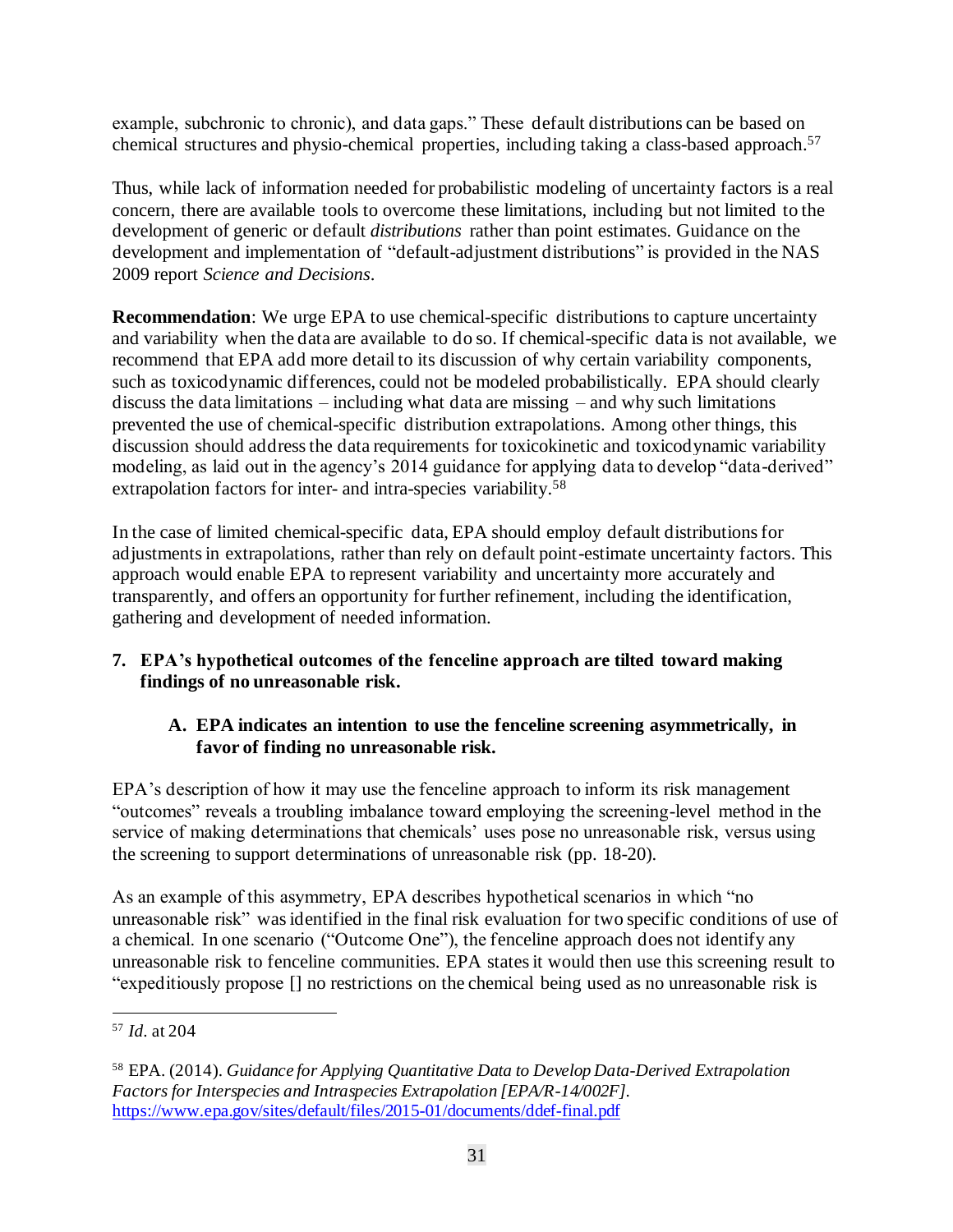identified or expected." In this scenario, EPA does not consider uncertainties related to that condition of use.

In a different hypothetical scenario ("Outcome Five"), the fenceline approach does identify unreasonable risks. However, in contrast to the first scenario, the agency does *not* rely on the screening results to "expeditiously" move forward to manage the risks, which would represent an action parallel to "Outcome One." Instead, EPA "recognizes the additional screening level analysis has some [condition of use]-specific uncertainties which should be considered prior to proposing a risk management rule" and plans to "further substantiate the unreasonable risk finding."

Thus, via its hypothetical "outcomes," EPA has characterized the fenceline approach as robust enough for the agency to propose no restrictions on a chemical, but not robust enough to propose restrictions on a chemical. EPA inappropriately highlights uncertainties associated only with one potential outcome. This asymmetry is troubling, particularly given the underestimation of risks (summarized in Section 3 of these comments) that EPA has baked into the screening level fenceline approach.

Because this methodology outright excludes exposures, considers exposures in isolation, and excludes elevated exposures, it does not actually consider the risk of the chemical under the conditions of use. In addition to not meeting the requirements of Section 26(h) to use the best available science, the fenceline approach is scientifically insufficient to support a determination that a chemical does not present an unreasonable risk. It is concerning that despite all this, EPA has biased the fenceline approach towards no unreasonable risk determinations.

**Recommendation:** EPA should modify its fenceline approach so that it accurately estimates risks to fenceline communities rather than systematically underestimate those risks as the current version does. Until it does, EPA should substantiate its estimates when the fenceline approach indicates "no unreasonable risk," as well as "unreasonable risk."

### **B. EPA's hypothetical scenarios take a use-by-use approach to risk determination that is inconsistent with the law.**

In discussing the hypothetical chemical, EPA indicates that if it does not find unreasonable risk to fenceline communities for a particular conditions of use for which it previously found no unreasonable risk, it anticipates "expeditiously" proposing that no restrictions be placed on the chemical for that condition, and publishing a proposed rule to that effect (p. 19). This indicates that EPA may be intending, when applying the fenceline approach, to take a use-by-use determination of a chemical's risk. But such a practice is inconsistent with the requirement under TSCA that EPA consider all hazards and exposures that contribute to the total risk presented by a substance as a whole.<sup>59</sup> This Administration has elsewhere recognized that EPA should follow such a "whole chemical approach," rather than make risk determinations use-by-use, and it should certainly continue this practice in applying its evaluation of risks to fenceline communities.

<sup>59</sup> *See* 15 U.S.C. §§ 2601(b) ("TSCA Section 2(b)"); 2605(a) ("TSCA Section 6(a)"); and 2605(b) ("TSCA Section 6(b)")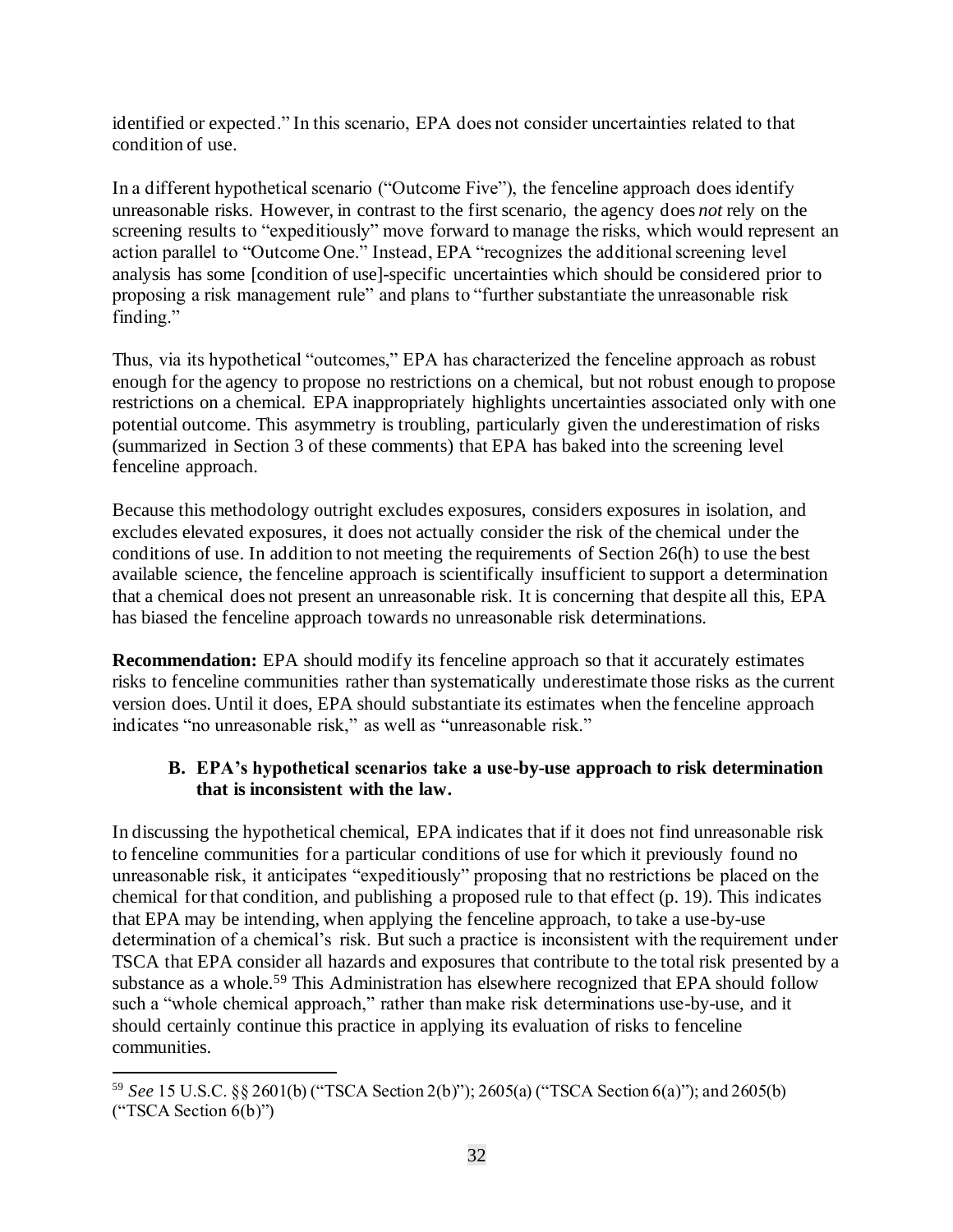The holistic risk determination demanded by TSCA takes into account that multiple exposures to the same chemical from different sources will increase risk.<sup>60</sup> In addition, the whole chemical approach embraces the reality that although risks from one particular use of a chemical may be minimal, the risks from a combination of uses of that chemical may provide a basis for an unreasonable risk determination. This is particularly true for potentially exposed or susceptible subpopulations that are more susceptible to harm from even low-level exposures, or may have more extensive exposures than the general population, such as members of fenceline communities. In addition, the whole chemical approach is consistent with TSCA Section 6(a), which requires EPA to issue a risk management rule if it determines that "any combination of" a chemical's "manufacture, processing, distribution in commerce, use, or disposal" presents an unreasonable risk.<sup>61</sup> EPA cannot rule out that a combination of a chemical's conditions of use, or a subset of its uses, presents an unreasonable risk until after it has considered all of its conditions of use collectively.

In addition to being contrary to the letter and purpose of TSCA, the use-by-use approach suggested in the hypothetical scenarios section is inconsistent with EPA's actions to move past such practices of the previous Administration. In its first two revised TSCA risk determinations, released this year, EPA has proposed to supersede those use-by-use determinations by now employing a "whole chemical substance" approach:

Specifically, in this draft revision to the risk determination EPA finds that HBCD, as a whole chemical substance, presents an unreasonable risk of injury to health and the environment when evaluated under its conditions of use. This draft revision supersedes the condition of use-specific no unreasonable risk determinations in the September 2020 HBCD risk evaluation (and withdraw the associated order) and makes a revised determination of unreasonable risk for HBCD as a whole chemical substance. <sup>62</sup>

These revised determinations for HBCD and PV29 were the first revisions proposed for the chemicals evaluated by the previous Administration; more determinations applying the whole

<sup>60</sup> *See* 15 U.S.C. § 2605(b)(4)(F) ("TSCA Section 6(b)(4)(F)")

<sup>61</sup> 15 U.S.C. § 2605(a)

<sup>62</sup> EPA. (2021). *Cyclic Aliphatic Bromide Cluster (HBCD); Draft Revision to Toxic Substances Control Act (TSCA) Risk Determination; Notice of Availability and Request for Comment.* 86 Fed. Reg. 74082. https://www.regulations.gov/document/EPA-HQ-OPPT-2019-0237-0088; *See also* EPA. (2021). *Colour Index Pigment Violet 29 (PV29); Draft Revision to Toxic Substances Control Act (TSCA) Risk Determination; Notice of Availability and Request for Comment*. 87 Fed. Reg. 12691. https://www.regulations.gov/document/EPA-HQ-OPPT-2016-0725-0073 (similar language)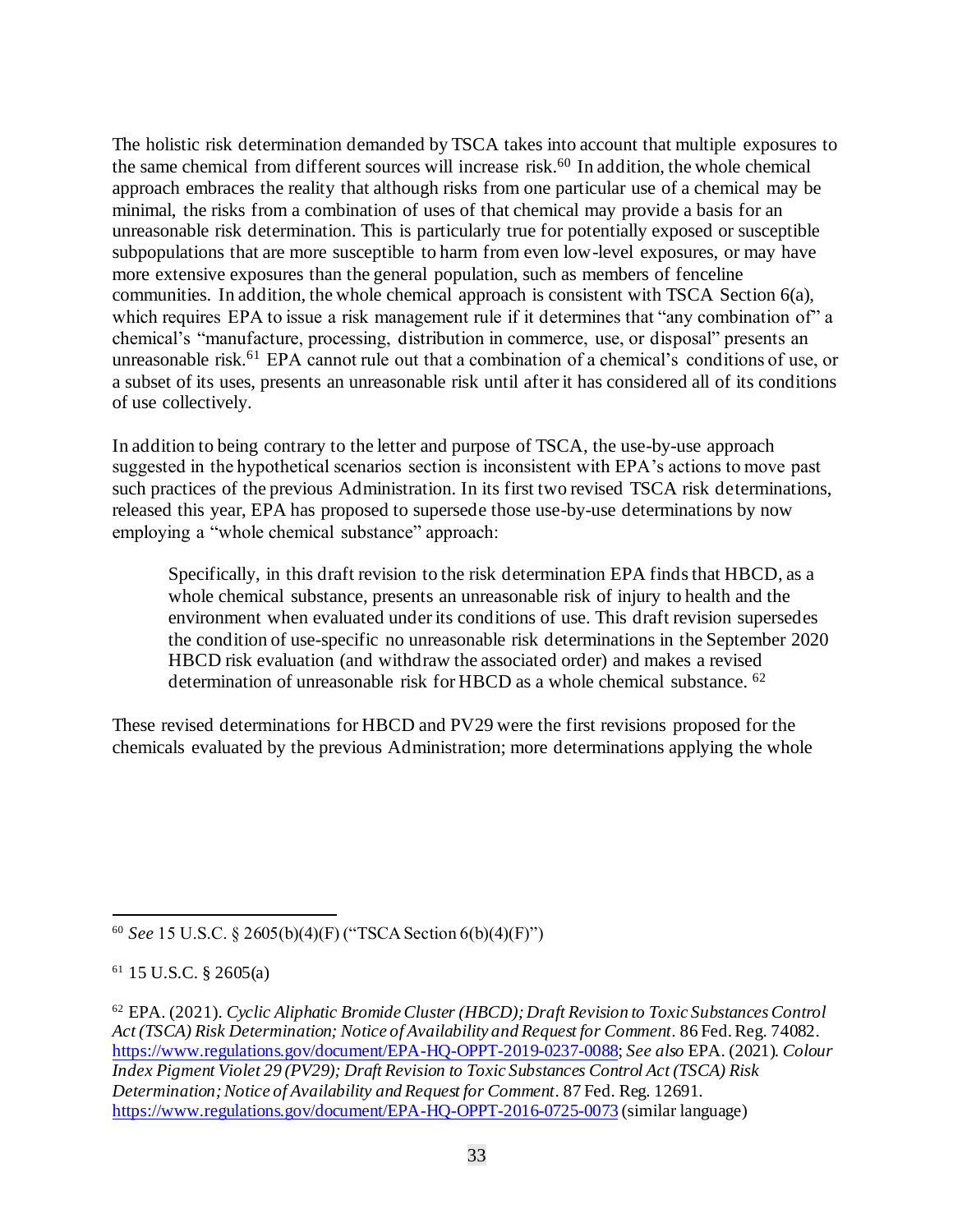chemical approach, revising the use-by-use approach, will follow.63,64 By appearing, troublingly, to contemplate maintaining the use-by-use risk determination framework of old, EPA's discussion of the possible outcomes of its fenceline approach therefore stands in contrast to its move to a whole chemical approach. EPA's fenceline approach should not trigger a return to non-holistic evaluations of risk; instead, the fenceline screening should serve to broaden the agency's understanding of each chemical's risk and its approach to managing it.

**Recommendation:** EPA should not make use-by-use determinations of the risk to fenceline communities and should apply its whole chemical approach to ensure that all conditions of use are considered in determining risk to these communities.

## **C. EPA's hypothetical scenarios includes an inappropriate application of TSCA Section 9.**

As EPA appears to acknowledge, TSCA is the law that must be used to address unreasonable risk from a substance, rather than another law administered by EPA, unless EPA determines that the risk could be "eliminated or reduced to a sufficient extent by actions taken under the authorities contained" in that law<sup>65</sup> (see "Outcome Four," p. 20). Even if EPA were to determine that the other law may eliminate unreasonable risk, EPA may determine in its discretion that it serves the public interest to take actions under TSCA, rather than the other EPA-administered law, to protect against the risk.<sup>66</sup> EPA would use TSCA in that case.<sup>67</sup>

Although the Clean Air Act is invoked only as a hypothetical example (in "Outcome Four") of how EPA may employ Section 9(b), we are concerned about its use as an example. Only if EPA were to determine that the CAA eliminates the unreasonable risk, and that it is not in the public interest to use TSCA to address that risk, may EPA proceed to employ CAA. Examples of issues that would make the CAA inappropriate for use under Section 9 include: if the CAA provision does not mandate protection of workers and if the CAA provision allows for higher risk thresholds than TSCA. EPA must scrutinize such features of any law it proposes to act under to eliminate the risk, and must act under TSCA if the other law falls short. To "coordinate" its actions by employing a law that does not provide populations such as fenceline communities with the protection to which TSCA entitles them would result in risk management actions by which EPA fails to fulfill its duties under TSCA.

 $65$  15 U.S.C. § 2608(b)(1) ("TSCA Section 9(b)(1)")

<sup>66</sup> *Id.*

<sup>&</sup>lt;sup>63</sup> *Id.* at 74083 ("This revision would be consistent with EPA's plans to revise specific aspects of the first ten TSCA chemical risk evaluations in order to ensure that the risk evaluations better align with TSCA's objective of protecting health and the environment.")

<sup>64</sup> EPA. (2021). "EPA Announces Path Forward for TSCA Chemical Risk Evaluations." https://www.epa.gov/newsreleases/epa-announces-path-forward-tsca-chemical-risk-evaluations

 $67$  In its discussion of Section 9(b), it appears that EPA made a wording error in indicating that the subsection provides for "referrals." Section 9(a) ("Laws not administered by the Administrator") involves referrals, 15 U.S.C. § 2608(a), not Section (b) ("Laws administered by the Administrator").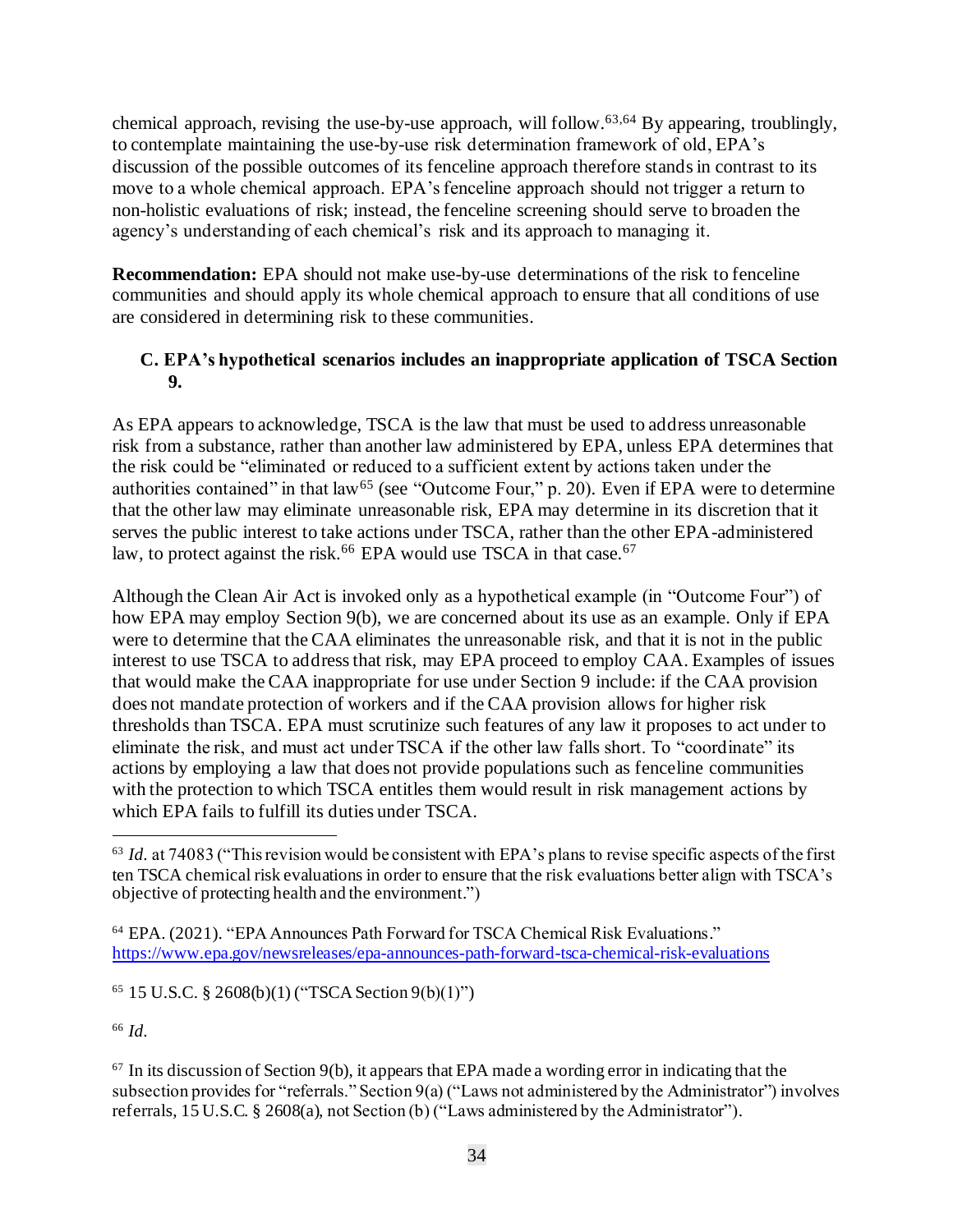We also note EPA's statement that the "CAA has expertise with area source regulations which require specific localized control on certain emission sources" and thus requirements under the CAA "can reduce both worker exposures as well as total fugitive emissions released to ambient air." However, the CAA expertise does not extend to expertise or authority on worker exposure. Even if total fugitive emissions reductions may equate with overall worker reductions at the facility, this will not necessarily equate with uniform reductions for all workers or assurance that workers will not face unreasonable risks. Since the CAA does not focus on worker protection, some or most workers may continue to face unreasonable risks. Also, EPA's referral would be based on the requirements at the time of the referral. Any subsequent equipment or process changes made at the facility would need to be compliant with the CAA requirements and would not need to consider worker protection. Thus, EPA's example does not hold.

#### **8. EPA's fenceline approach highlights the need for a paradigm shift toward cumulative risk assessment.**

The characterization of risks to fenceline communities warrants a more robust assessment than a screening level approach, especially considering that fenceline communities clearly constitute a "potentially exposed or susceptible subpopulation" under TSCA section 3.

To make matters worse, EPA did not attempt to do even the most cursory screening analysis of demographic and other factors related to environmental justice (see p. 11). This is contrary to the Biden Administration's commitment to prioritize environmental justice and "hold polluters accountable, including those who disproportionately harm communities of color and low-income communities."<sup>68</sup>

In developing its fenceline approach, EPA maintained its longstanding practice of evaluating exposure and risks resulting from a single chemical, without consideration of how other chemical and non-chemical exposures or stressors may impact the risk posed by the specific chemical in question. While this individual chemical perspective is the traditional and typical practice for chemical risk assessment under TSCA, it is a narrow approach that significantly underestimates actual risks. This is especially true for individuals in fenceline communities, who are often exposed to multiple chemical and non-chemical (e.g., poverty, racial discrimination) stressors simultaneously, which may exacerbate adverse health effects from the chemical in question. Furthermore, ignoring all relevant chemical and non-chemical non-stressors fails to meet the TSCA requirement of using the best available science.<sup>69</sup>

#### **A. Fenceline communities are disproportionately impacted by co-exposures to chemical that have similar impacts.**

<sup>68</sup> The White House. (2021). *Exec. Order No. 13,990, Protecting Public Health and the Environment and Restoring Science to Tackle the Climate Crisis.* 86 Fed. Reg. 7037. https://www.whitehouse.gov/briefingroom/presidential-actions/2021/01/20/executive-order-protecting-public-health-and-environment-andrestoring-science-to-tackle-climate-crisis/

<sup>69</sup> 15 U.S.C. § 2625(h) ("TSCA Section 26(h)")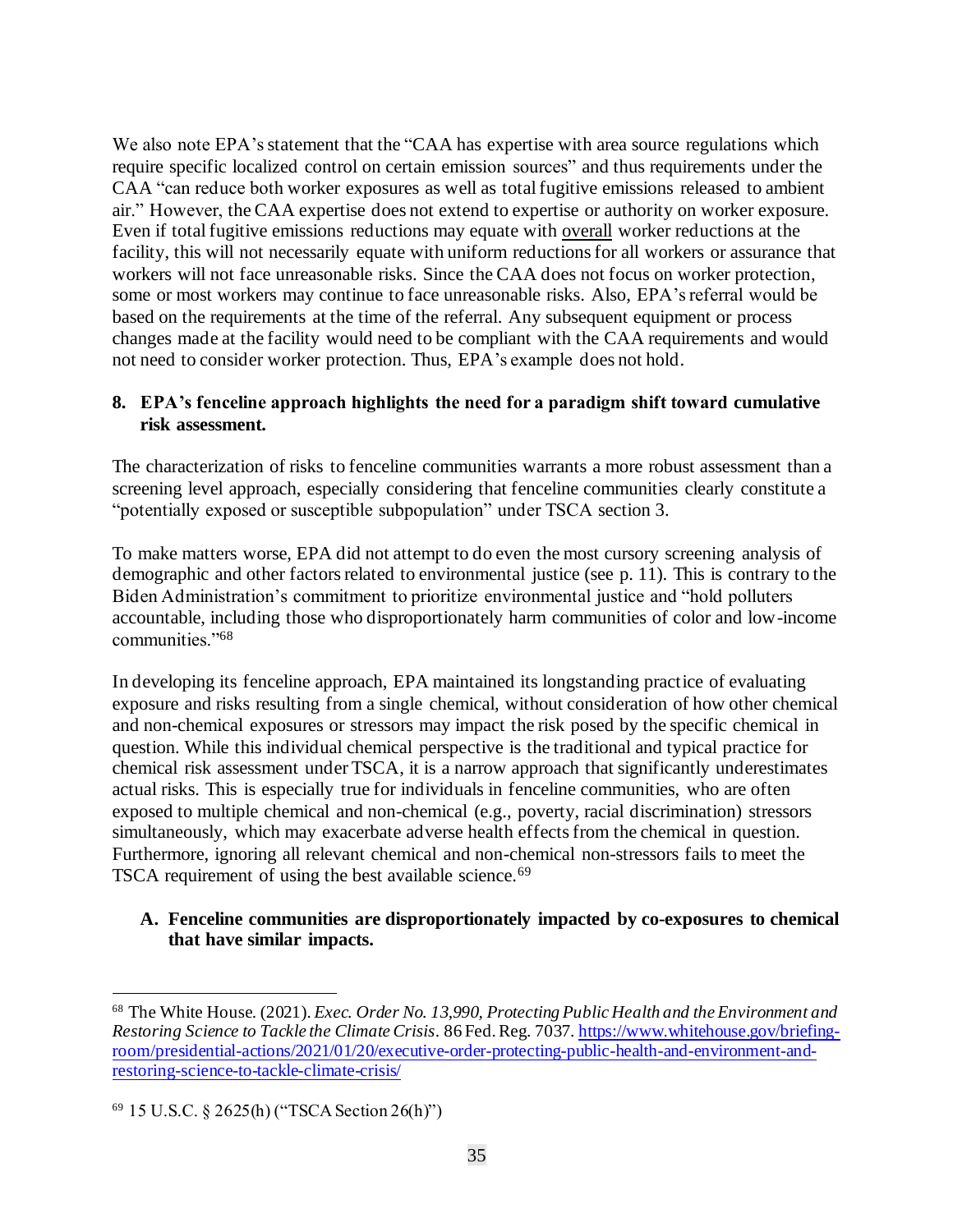People living in fenceline communities are often exposed to multiple chemicals that can affect the same health endpoints. It is well-recognized that chemical exposures do not occur singly or in isolation. Rather people are exposed to multiple chemicals simultaneously. Thus, failing to account for these chemical co-exposures underestimates the risks. This is because these coexposures may render an individual more susceptible to risks associated with other chemicals.

Evidence of co-exposures of chemicals to communities is growing. Comments from Earthjustice et al on the draft scopes of the first twenty high-priority substances to undergo TSCA risk evaluation included TRI data to identify communities in Texas and Louisiana that are exposed to more than one of these chemicals.<sup>70</sup> Communities in Cancer Alley represent 0.5% of the total U.S. population, however, this area is subject to at least one-third of the entire nation's releases to several of the high-priority chemicals, including formaldehyde, ethylene dibromide, 1,1 dichloroethane, ethylene dichloride, and  $1,1,2$ -trichloroethane.<sup>71</sup> The comments also discuss how the Greater Houston region experiences greater exposures to several of the next 20 chemicals. Additionally, air monitoring data from the peer-reviewed literature has detected both formaldehyde and ethylene dibromide in the Greater Houston region.<sup>72</sup> This underscores that people in this region experience much greater exposure to these chemicals than the general population.

EPA's failure to consider co-exposures is particularly problematic for chemicals that contribute towards common adverse health outcomes. For example, formaldehyde and ethylene dibromide can cause or exacerbate respiratory effects and are of particular concern to communities that are disproportionately affected by asthma.<sup>73</sup> Communities that are exposed to high concentrations of 1,3-butadiene, such as communities in the Greater Houston area, are also likely to be exposed to higher concentrations of secondary formaldehyde than the general population since 1,3-

<sup>70</sup> Earthjustice *et al*. (2020). *Comments on Draft Scopes of the Risk Evaluations for the First Twenty High-Priority Substances under the Toxic Substances Control Act.* https://earthjustice.org/sites/default/files/files/20\_05\_26\_tx\_la\_tsca\_first\_20\_hp\_appx\_rfs.pdf

 $71$  The Texas-Louisiana Gulf region is the 500-mile stretch along the Gulf of Mexico from Houston, TX to the TX/LA border.

<sup>72</sup> Sexton, K., Linder, S.H., Marko, D., *et al.* (2007). Comparative assessment of air pollution-related health risks in Houston. *Environ Health Perspect., 115*(10), 1388-93. doi: 10.1289/ehp.10043

<sup>73</sup> Hoppin,J.A., Umbach, D.M., London, S.J., *et al.* (2009). Pesticide use and adult-onset asthma among male farmers in the Agricultural Health Study. *Eur Respir J*.*, 34*(6), 1296-1303. https://erj.ersjournals.com/content/34/6/1296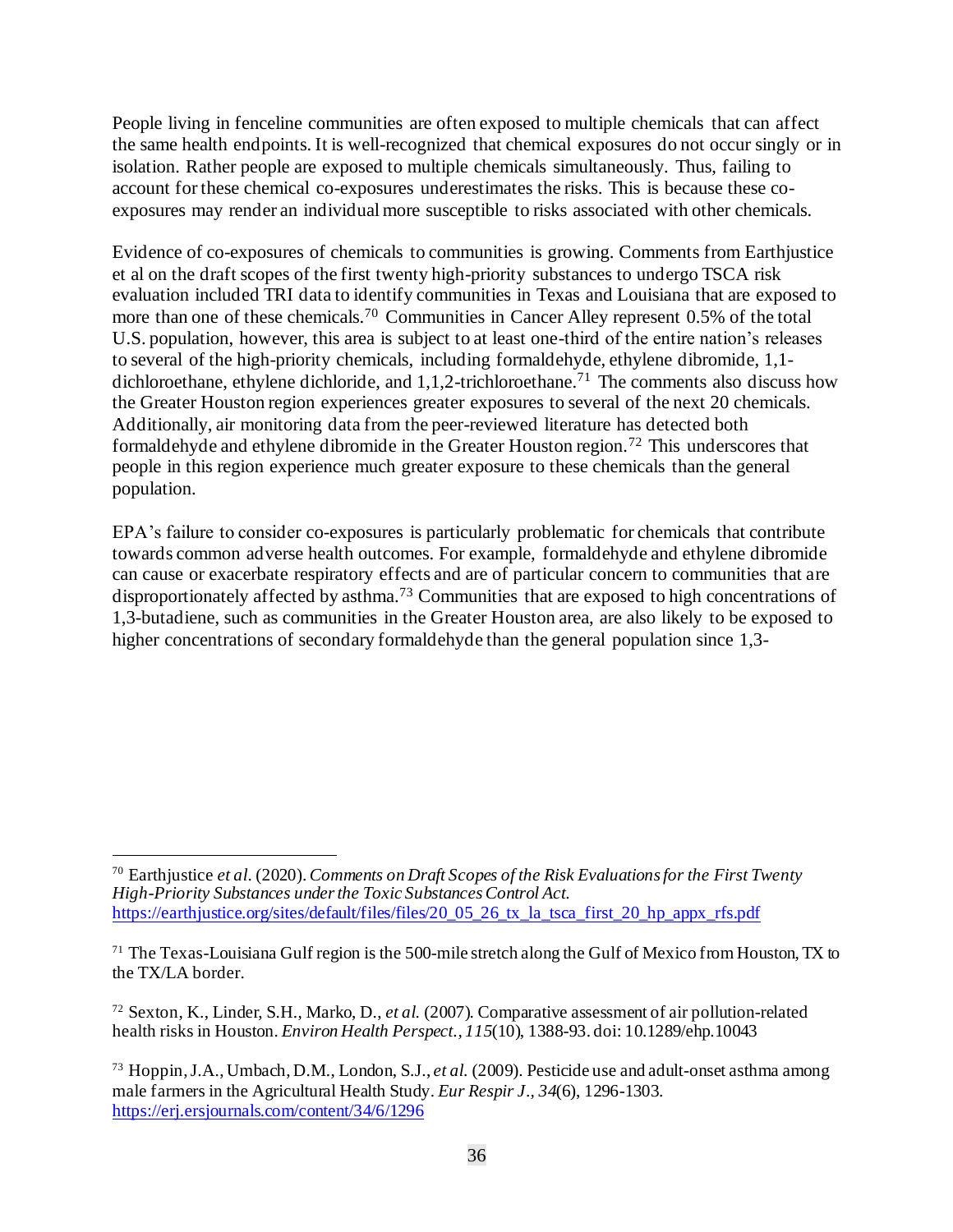butadiene can react atmospherically with other chemicals to form formaldehyde.<sup>74</sup> Both chemicals have been linked to incidences of leukemia.75,76

**Recommendation:** The current fenceline approach fails to consider co-exposures to other chemicals. EDF recommends that the agency include co-exposures to multiple chemicals when evaluating risks to chemicals, as this represents fenceline communities' lived experiences.

## **B. Fenceline communities are disproportionately impacted by non-chemical stressors.**

In addition to being exposed to multiple chemicals, people living in fenceline communities are often exposed to non-chemical stressors that can act on the same health effects as chemical stressors. Non-chemical stressors include experiencing discrimination, having limited financial resources and limited access to education and health care, and being subject to other social inequities and marginalization.<sup>77,78</sup> Exposure to non-chemical stressors can occur at the individual, community, and macro social scales (e.g., state- or country-wide). Biologically, nonchemical stressors can contribute to the same health effects as chemical stressors, which makes them critically important to consider in chemical risk evaluations, especially when TSCA calls for the specific protection of potentially exposed or susceptible subpopulations.

Fenceline communities often fit the definition of marginalized communities, groups and communities that experience discrimination and exclusion (social, political, and economic) because of unequal power relationships across economic, political, social, and cultural dimensions.<sup>79</sup> Research has already documented that communities experiencing pollution to

<sup>76</sup> Kang, D.S., Kim, H.S., Jung, J.H. *et al.* (2021). Formaldehyde exposure and leukemia risk: a comprehensive review and network-based toxicogenomic approach. *Genes and Environ, 43*(13). https://doi.org/10.1186/s41021-021-00183-5

<sup>77</sup> Barrett E.S. & Padula A.M.. (2019). Joint Impact of Synthetic Chemical and Non-chemical Stressors on Children's Health. *Curr Environ Health Rep.*, *6*(4), 225-235. https://doi.org/10.1007/s40572-019-00252-6

<sup>78</sup> Payne-Sturges, D.C., Scammell, M.K., Levy, J.I., *et al.* (2018). Methods for Evaluating the Combined Effects of Chemical and Nonchemical Exposures for Cumulative Environmental Health Risk Assessment. *Intl. J. Envtl. Research & Pub. Health, 15*(12). https://dx.doi.org/10.3390%2Fijerph15122797

<sup>79</sup> Van Horne Y.O., Alcala C.S., Peltier R.E., *et al*. (2022). An applied environmental justice framework for exposure science." *J Expo Sci Environ Epidemiol*., 1-11. https://doi.org/10.1038/s41370-022-00422-z

<sup>74</sup> Parrish, D.D., Ryerson, T.B., Mellqvist, J., *et al.* (2012). Primary and secondary sources of formaldehyde in urban atmospheres: Houston Texas region. *Atmos. Chem. Phys., 12*(7), 3273-88. https://doi.org/10.5194/acp-12-3273-2012

<sup>75</sup>Chen, W.Q. & Zhang, X.Y. (2022). 1,3-Butadiene: a ubiquitous environmental mutagen and its associations with diseases. *Genes and Environ, 44*(3). https://doi.org/10.1186/s41021-021-00233-y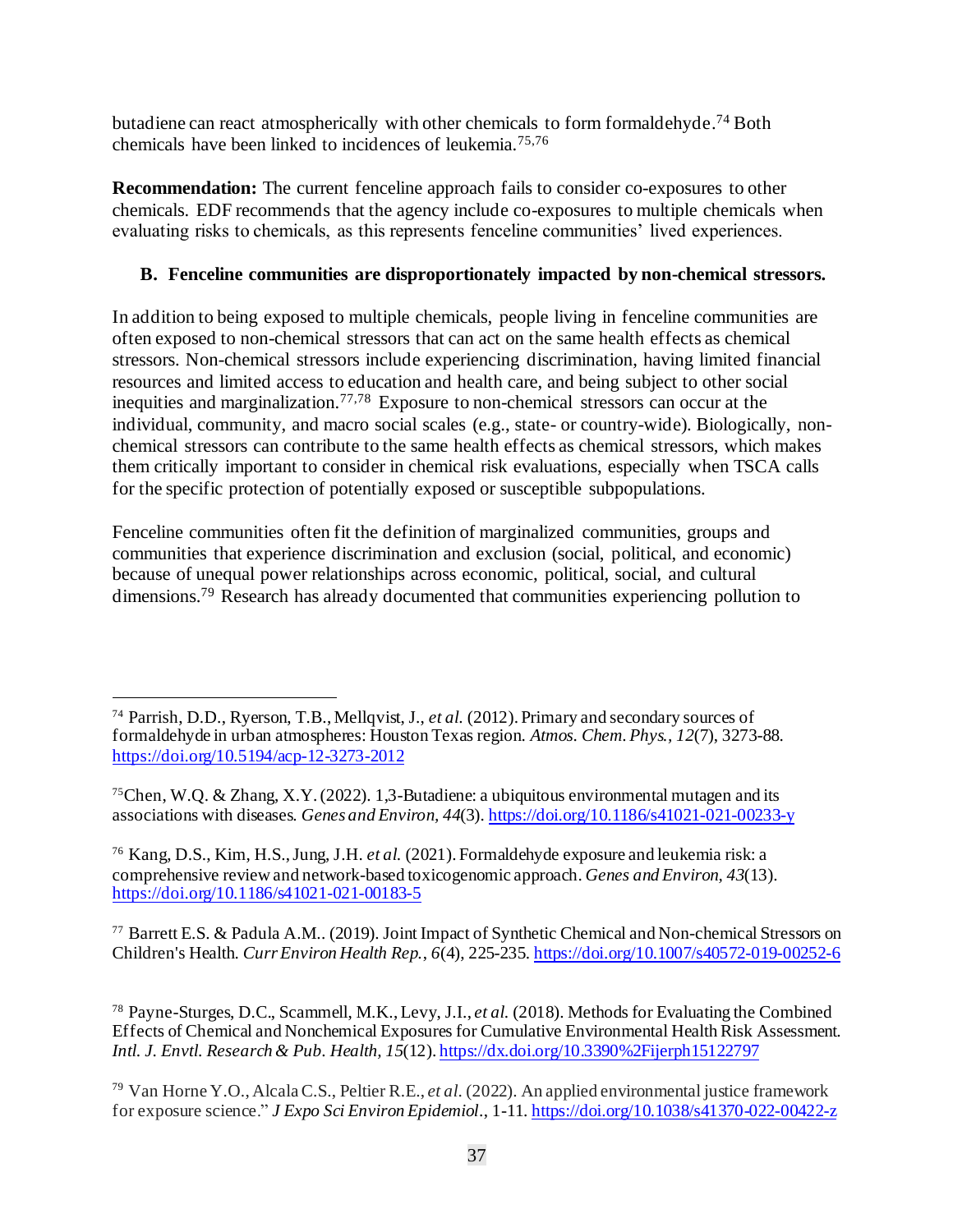toxic chemicals are also dealing with the stress and burden of non-chemical stressors.<sup>80</sup> For example, a survey conducted by Mohai et al found that respondents who identified as Black and reported having lower educational and income levels were significantly more likely to live within a mile of a polluting facility based on TRI data.<sup>81</sup> A 2022 study reported that proximity to military facilities intensifies racial and ethnic environmental inequalities in exposure to airborne toxics, measured using NATA data, for Latinx and Black populations.<sup>82</sup>

In some instances, it is not just one industrial facility in a community or within a mile from a community, rather several facilities are clustered in a small area. For example, data from EPA's EasyRSEI database confirm that the Texas/Louisiana Gulf region, which is disproportionately exposed to several of the next 20 chemicals, has clusters of co-located facilities that emit 1,3 butadiene.<sup>83</sup> Data in the fenceline approach documents also point to facility clustering in fenceline communities. Table 2 in the Appendix demonstrates that on average, facilities that release at least one of the first 10 chemicals assessed under TSCA are surrounded by other TRIreporting facilities (specifically an average of one within 1 km, eight within 5 km, and 19 within 10 km). While not illustrated here, preliminary analyses of these TRI data indicate that communities living in the largest clusters of TRI-reporting facilities emitting chemicals currently or recently undergoing TCSA review are disproportionately communities of color and lowincome communities.

**Recommendation:** In this version 1.0, EDF recommends that EPA consider aggregate exposures. Moving forward, EDF recommends that EPA update the fenceline approach to consider the role of non-chemical stressors that act on the same endpoints as chemical stressors.

### **C. Available frameworks for cumulative risk assessments and environmental justice.**

For EPA to fully account for all the risks to fenceline communities, the agency should employ a cumulative risk assessment approach, which considers risks to individuals and the population resulting from co-exposures to multiple chemical and non-chemical stressors. To do so would also be consistent with the use of "the best available science" as stated in  $TSCA<sup>84</sup>$  and, as discussed above, would be consistent with the TSCA's explicit language to consider the risks to

<sup>82</sup> Alvarez, C.H., Shtob, D.A.,& Theis, N.G. (2022). Analyzing the Military's Role in Producing Air Toxics Disparities in the United States: A Critical Environmental Justice Approach, *Social Problems*, spac016. https://doi.org/10.1093/socpro/spac016

<sup>83</sup> EPA. (Accessed 2022, March 20). *EasyRSEI Dashboard.* https://edap.epa.gov/public/extensions/EasyRSEI/EasyRSEI.html.

<sup>84</sup> 15 U.S.C. § 2625(h) ("TSCA Section 26(h)")

<sup>80</sup> Johnston, J. & Cushing, L. (2020). Chemical Exposures, Health, and Environmental Justice in Communities Living on the Fenceline of Industry."*Curr Environ Health Rep*., *7*(1), 48-57. https://doi.org/10.1007/s40572-020-00263-8

<sup>81</sup> Mohai, P., Lantz, P.M., Morenoff, J., *et al.* (2009).Racial and socioeconomic disparities in residential proximity to polluting industrial facilities: evidence from the Americans' Changing Lives Study. *Am J Public Health*, *99*(Suppl 3), S649-S656. https://dx.doi.org/10.2105%2FAJPH.2007.131383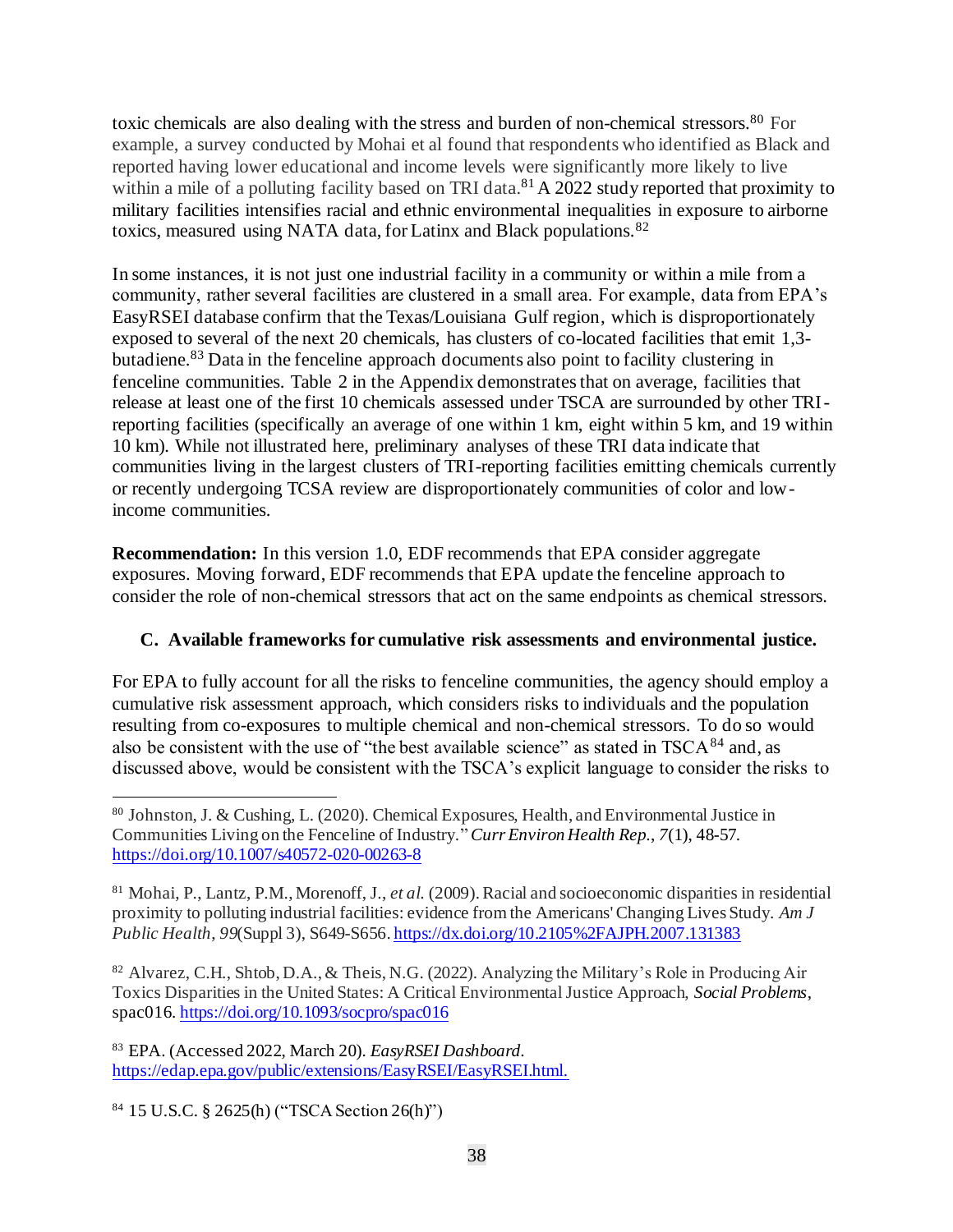potentially exposed or susceptible subpopulations.<sup>85</sup> Additionally, the National Academy of Sciences has advocated for, and provided recommendations to, advance cumulative risk assessment of chemicals.86,87

Several conceptual models are available to support the planning and implementation of this type of cumulative risk assessment process.88,89,90,91 In a recent study, Pullen-Fedinick et al. (2021), the authors demonstrate a process using publicly available data and simple geospatial techniques to incorporate cumulative approaches into risk assessments under TSCA. The article focuses on formaldehyde and identifies potentially exposed or susceptible subpopulations, specifically subpopulations who face greater exposure to formaldehyde and are more susceptible to the health risks of formaldehyde as a result of being exposed to other chemicals with similar health endpoints.

While robust methodologies are still being developed, particularly in the area of incorporating non-chemical stressors, EPA's Office of Research and Development (ORD) recently published draft guidance on implementing cumulative impact assessment in the near-term.<sup>92</sup> This new ORD guidance aims to "promote the use of cumulative impact assessment across the Agency," which "aligns with recommendations from the National Environmental Justice Advisory Council and the White House Environmental Justice Advisory Council that urge increased attention to the cumulative impacts of multiple chemical and non-chemical stressors on disadvantaged, underserved, and environmentally overburdened communities, including tribes (NEJAC, 2004,

88 Gee, G.C. & Payne-Sturges, D.C. (2014). "Environmental health disparities: a framework integrating psychosocial and environmental concepts." *Environ Health Perspect*.,*112*(17):1645-1653. https://doi.org/10.1289/ehp.7074

 $89$  Morello-Frosch, R. & Shenassa, E.D. (2006). The environmental "riskscape" and social inequality: implications for explaining maternal and child health disparities. *Environ Health Perspect*., *114*(8), 1150- 1153. doi: https://dx.doi.org/10.1289%2Fehp.8930

<sup>90</sup> WHO. (2008). *Final Report of the Commission on the Social Determinants of Health.* http://whqlibdoc.who.int/publications/2008/9789241563703\_eng.pdf

<sup>91</sup> deFur, P.L., Evans, G.W., Cohen Hubal, E.A., *et al.* (2007). Vulnerability as a Function of Individual and Group Resources in Cumulative Risk Assessment. *Environmental Health Perspectives*., *115*(5), 817- 24. https://doi.org/10.1289/ehp.9332

<sup>92</sup> EPA. (2022). *Cumulative Impacts: Recommendations for ORD Research.*  https://www.epa.gov/healthresearch/cumulative-impacts-research

<sup>85</sup> 15 U.S.C. § 2602(12) ("TSCA Section 3(12)")

<sup>86</sup> National Research Council. (2008). *Phthalates and Cumulative Risk Assessment: The Tasks Ahead*. Washington, DC: The National Academies Press. https://doi.org/10.17226/12528

<sup>87</sup> National Research Council. (2009). *Science and Decisions: Advancing Risk Assessment*. Washington, DC: The National Academies Press. https://doi.org/10.17226/12209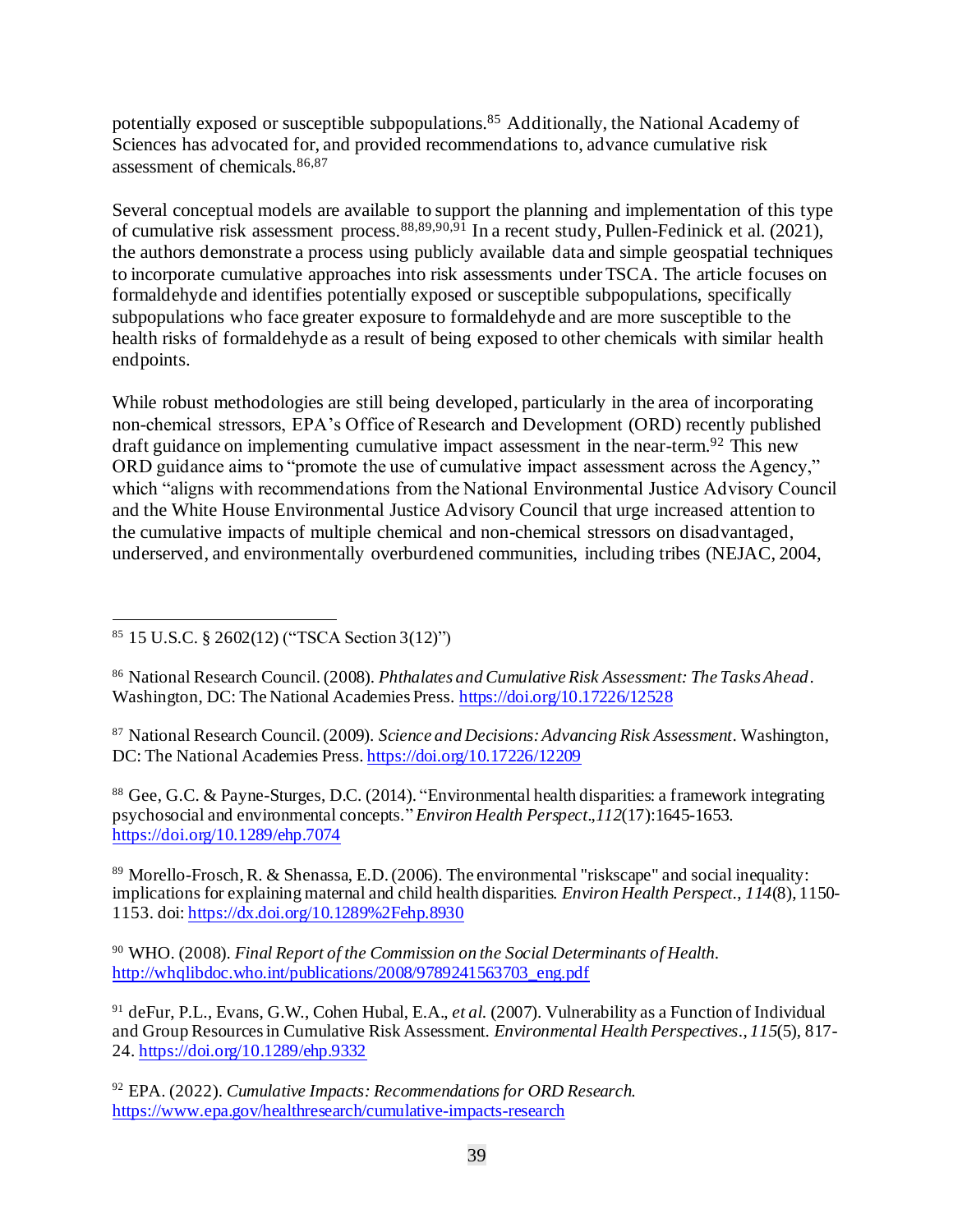2014; WHEJAC, 2021)."<sup>93</sup> The document is currently being reviewed by the Scientific Advisory Board (SAB).

Importantly, while assessing cumulative risks from chemical and non-chemical stressors can be more complicated than traditional single chemical risk evaluations, there is sufficient data and methodologies available to the agency to take action now. This message was echoed by numerous members of the SAB at the most recent public meeting on cumulative impacts research.

**Recommendation:** EDF recommends that OPPT coordinate with ORD and other authoritative bodies to implement a cumulative risk assessment framework in the near-term, specifically in the context of the fenceline approach.

# **9. EPA should use the correct terminology in referring to N-methylpyrrolidone.**

Throughout the fenceline approach EPA consistently uses the term "n-methyl pyrrolidone" rather than the correct "N-methyl pyrrolidone." "N" indicates that the methyl group is on the nitrogen. In chemical nomenclature, "n" (short for "normal") is used to signal that an alkyl group is straight-chained. Of course, this is not needed for the single carbon methyl group.

**Recommendation**: EPA should correct the name for N-methyl pyrrolidone throughout the document.

\* \* \* \* \*

EDF appreciates the opportunity to provide comments and EPA's consideration of them.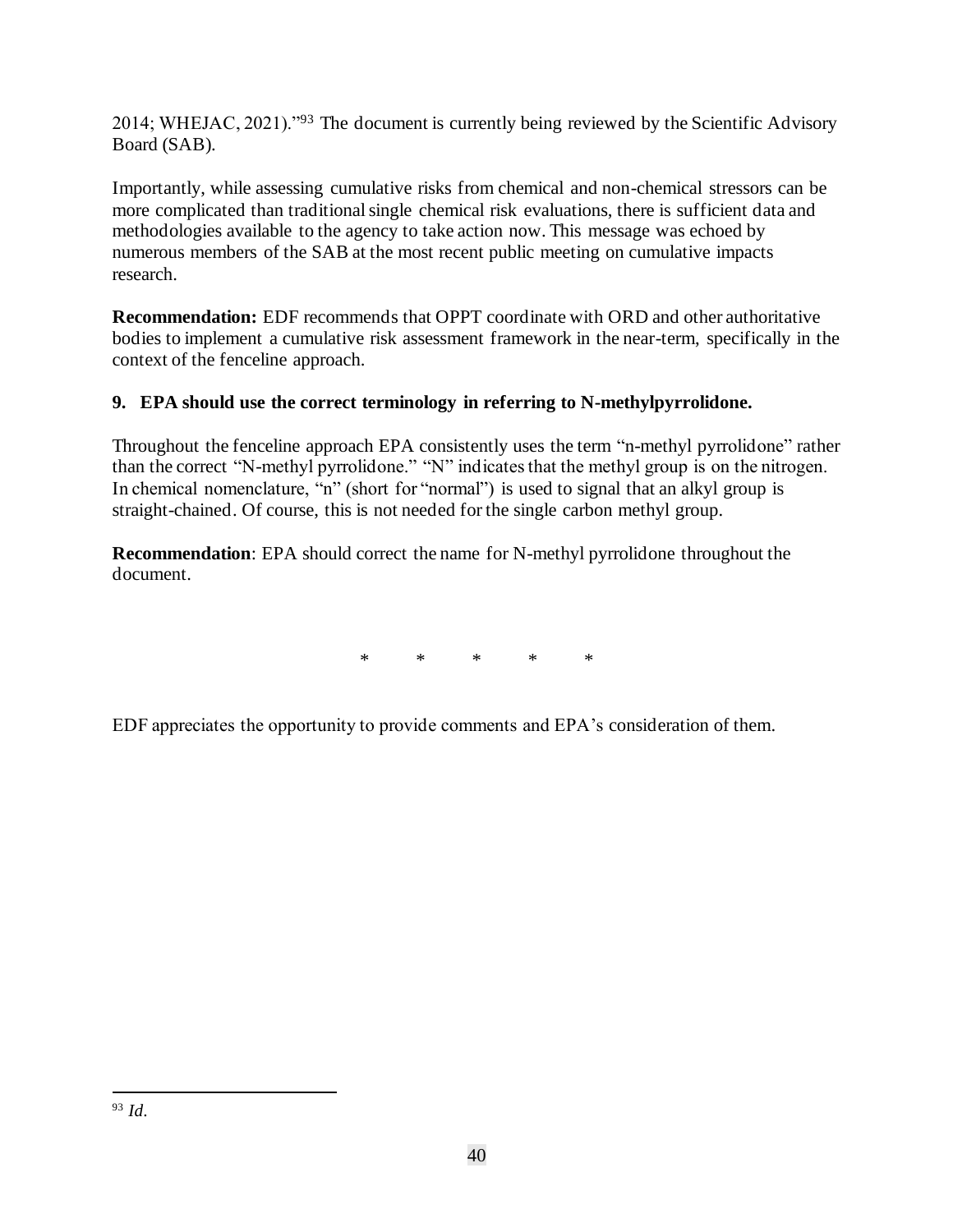## **APPENDIX**

In collaboration with Dr. Mary Collins from SUNY University, we analyzed TRI on-site release data from 2015-2019<sup>94</sup> for facilities releasing chemicals recently or currently undergoing TSCA risk evaluation (i.e., the first 10 chemicals, next 20 chemicals, and manufacturer-requested risk evaluations). We focused on on-site releases as most relevant to fenceline communities geographically located next to the emitting facilities.

Table 1 illustrates the variability in both the number of reporting facilities and the sum pounds released by year for EPA's case study chemicals N-methylpyrrolidone, methylene chloride, and 1-bromoporpane, across all reported on-site releases (not limited to air and water).

|                                 | N-Methylpyrrolidone                |                            |                      | Methylene chloride            | 1-Bromopropane       |                           |
|---------------------------------|------------------------------------|----------------------------|----------------------|-------------------------------|----------------------|---------------------------|
| <b>TRI</b><br>Reporting<br>Year | No. of<br><b>TRI</b><br>Facilities | Sum TRI<br>Releases (lbs.) | No. of<br>Facilities | <b>Sum Releases</b><br>(lbs.) | No. of<br>Facilities | Sum<br>Releases<br>(lbs.) |
| 2015                            | 400                                | 5,126,110                  | 275                  | 2,366,428                     | N/A                  | N/A                       |
| 2016                            | 405                                | 6,727,590                  | 270                  | 2,623,013                     | 62                   | 814,958                   |
| 2017                            | 394                                | 7,173,902                  | 260                  | 2,720,170                     | 73                   | 1,047,271                 |
| 2018                            | 397                                | 5,912,635                  | 261                  | 2,775,320                     | 75                   | 1,023,992                 |
| 2019                            | 388                                | 5,119,264                  | 247                  | 2,714,487                     | 65                   | 1,023,776                 |

**Table 1. TRI On-Site Releasing Facilities 2015-2019 for NMP, MC, and 1-BP<sup>95</sup>**

To evaluate clustering of emitting facilities, we analyzed the number of TRI-reporting facilities in close proximity (i.e., within 1, 5 and 10 kilometers) to facilities reporting release to TRI of any of the first 10 TSCA Chemicals in 2019. Table 2 illustrates that such facilities often cluster together, with a maximum of 121 facilities within 10 kilometers (i.e., the maximum distance EPA evaluated in the draft method for the air pathway) of the evaluated facility.

<sup>94</sup> Raw data was pulled from EPA's "TRI Basic Data Files: Calendar Years 1987- Present." https://www.epa.gov/toxics-release-inventory-tri-program/tri-basic-data-files-calendar-years-1987 present.

<sup>&</sup>lt;sup>95</sup>Note that the sum released provided in this table differ from those provided in our initial comments to the SACC on the fenceline approach. We identified an error in the preliminary analysis presented in those comments.